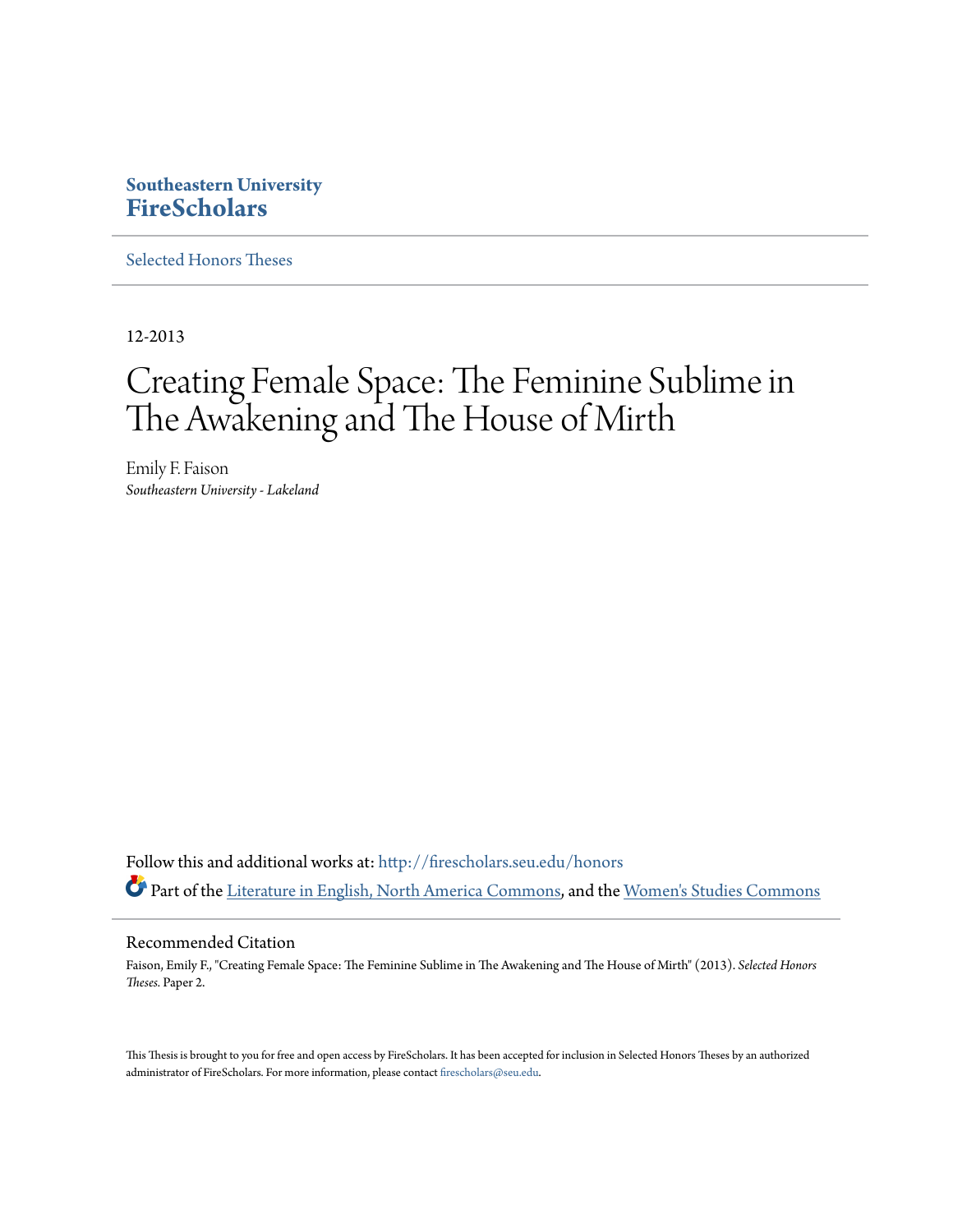Creating Female Space:

The Feminine Sublime in *The Awakening* and *The House of Mirth*

by

Emily Faye Faison

Submitted to the Honors Program Council

in partial fulfillment

of the requirements for University Honors Scholars

Southeastern University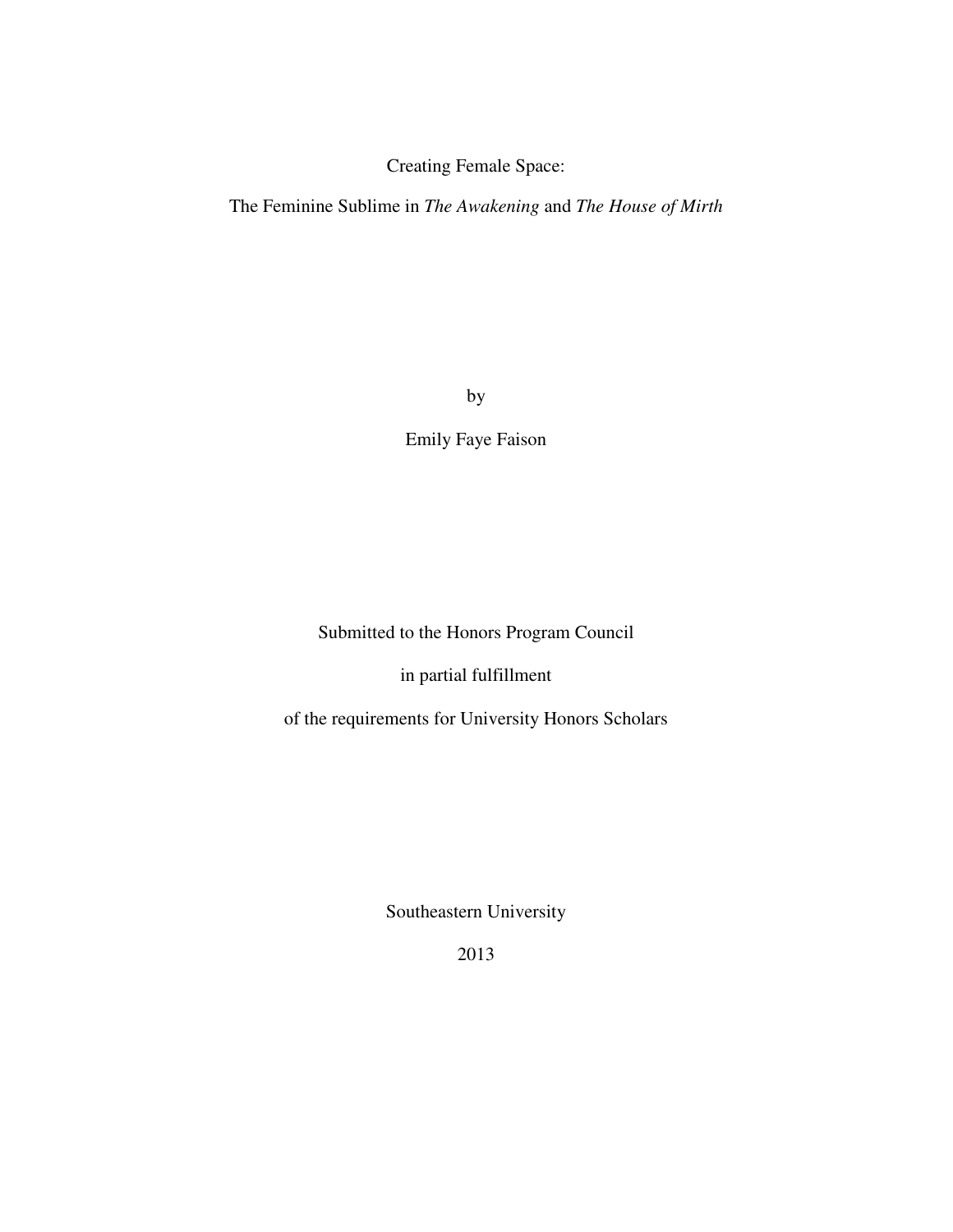Copyright by Emily Faye Faison 2013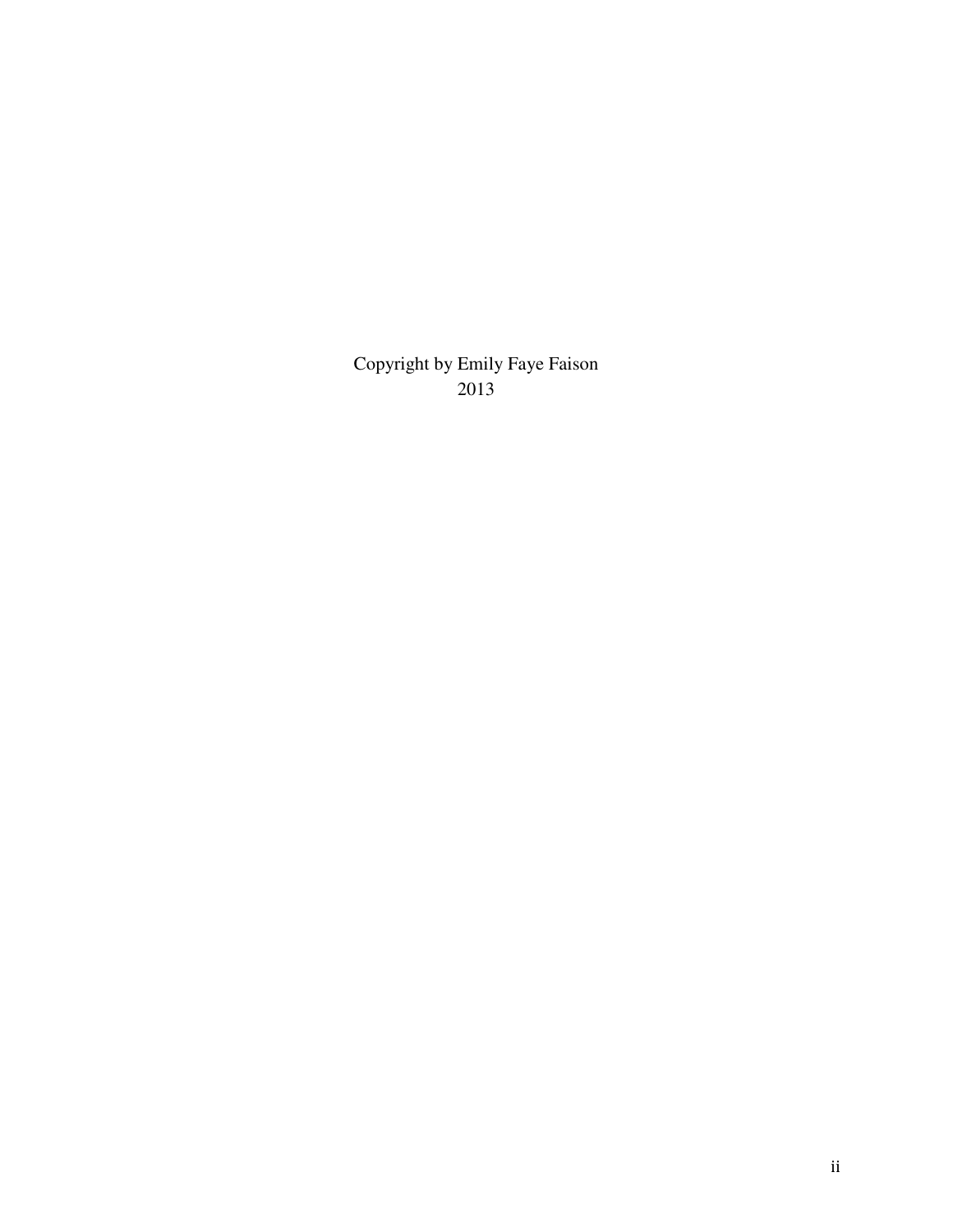# Creating Female Space: The Feminine Sublime in *The Awakening* and *The House of Mirth* Emily Faye Faison Southeastern University, 2013

This thesis examines the Edna Pontellier and Lily Bart, the respective protagonists of Kate Chopin's *The Awakening* and Edith Wharton's *The House of Mirth*, integrating the theoretical concept of the sublime, particularly engaging Barbara Freemans's idea of a feminine sublime, as discussed in her book, *The Feminine Sublime: Gender and Excess in Women's Fiction*. In three chapters, the thesis provides an overview and brief history of the theory of the sublime, contextualizing Freeman's argument, and measures the success of both Edna's and Lily's attempts to engage the sublime as they each struggle to find their place as women in early twentieth-century society.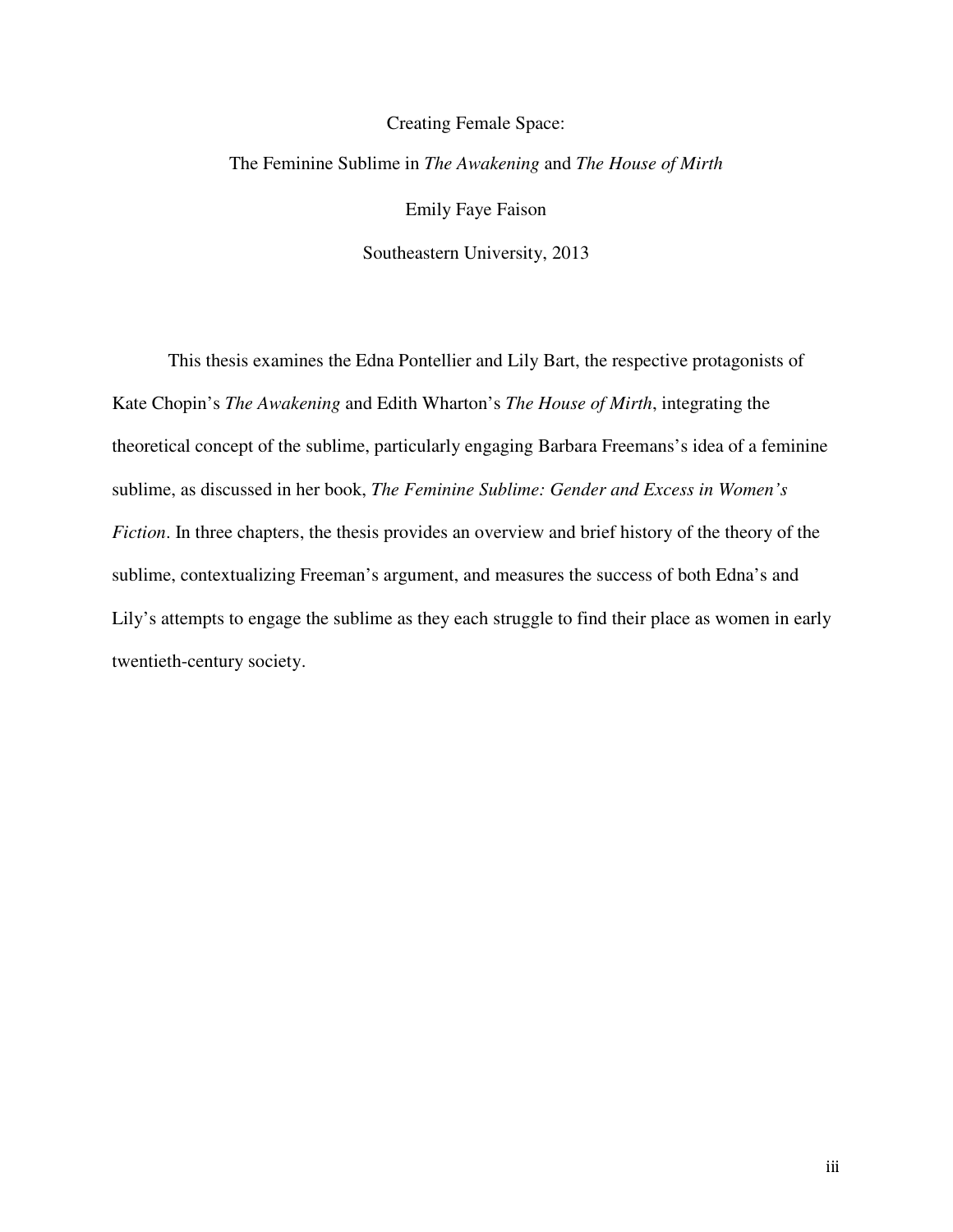# PREFACE

I would like to thank my Thesis Advisor, Professor Alisa M. DeBorde. Not only did she help me to develop my thesis, but she truly nurtured and developed my research and writing skills. Thank for you for giving me space to explore, encouragement to write more, and for cooking some delicious meals along the way.

Thank you also to Dr. Gordon Miller, Chair of the Honors Department (and Dean of the College of Arts & Sciences for the majority of my time at Southeastern). Dr. Miller's cheerful encouragement and tough love pushed me to persevere in this project.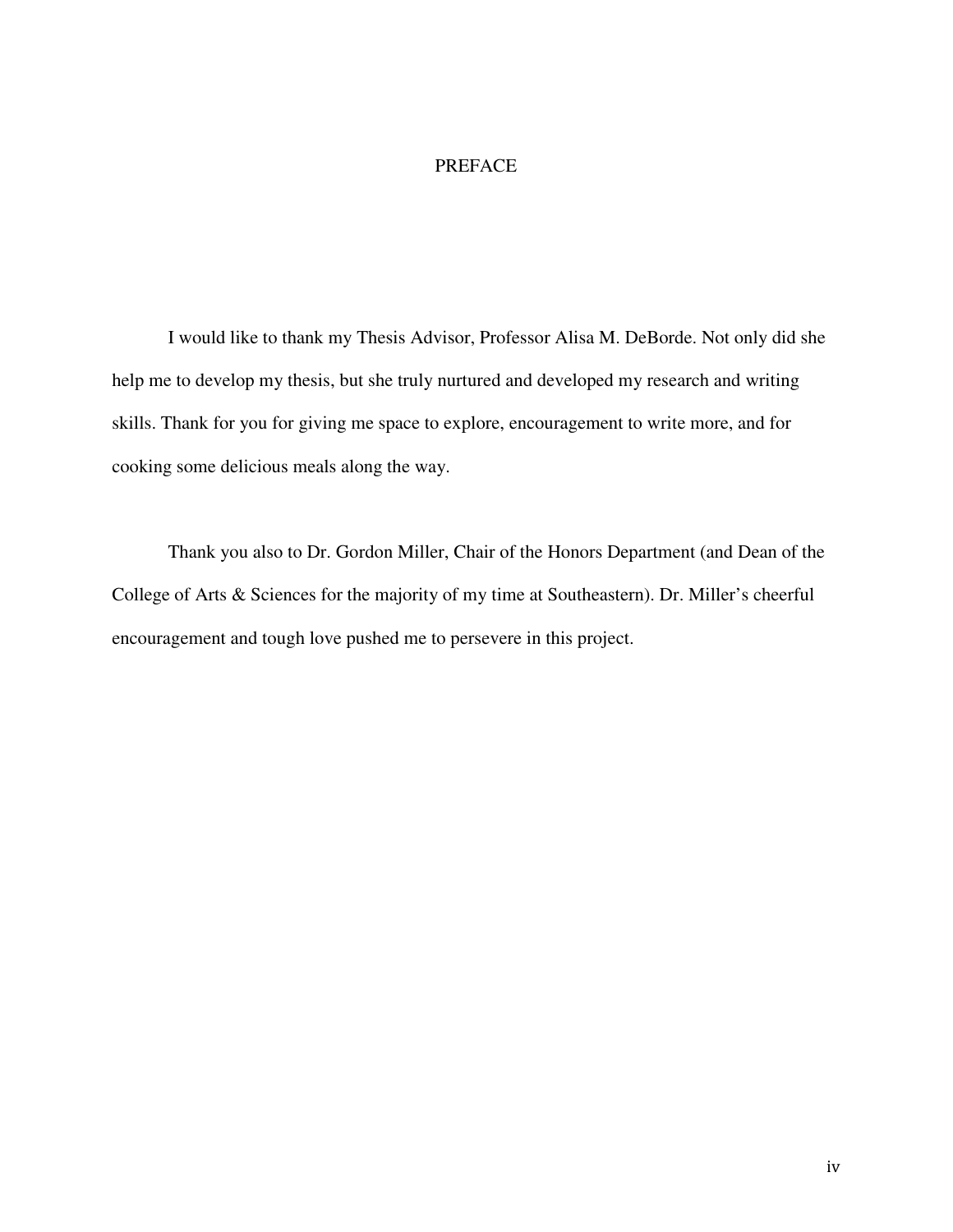# TABLE OF CONTENTS

|                                                              | Page |
|--------------------------------------------------------------|------|
|                                                              | iv   |
|                                                              |      |
| I. SUBLIME'S PATRIARCHAL ORIGINS AND THE FEMININE RESPONSE   | 6    |
| II. A SUBLIME AWAKENING: EDNA'S FOURTH FEMININITY            | 15   |
| III. SUBLIMITY AS SOCIAL ABJECTION: LILY'S EPHEMERAL VICTORY | 33   |
|                                                              | 48   |
|                                                              | 50   |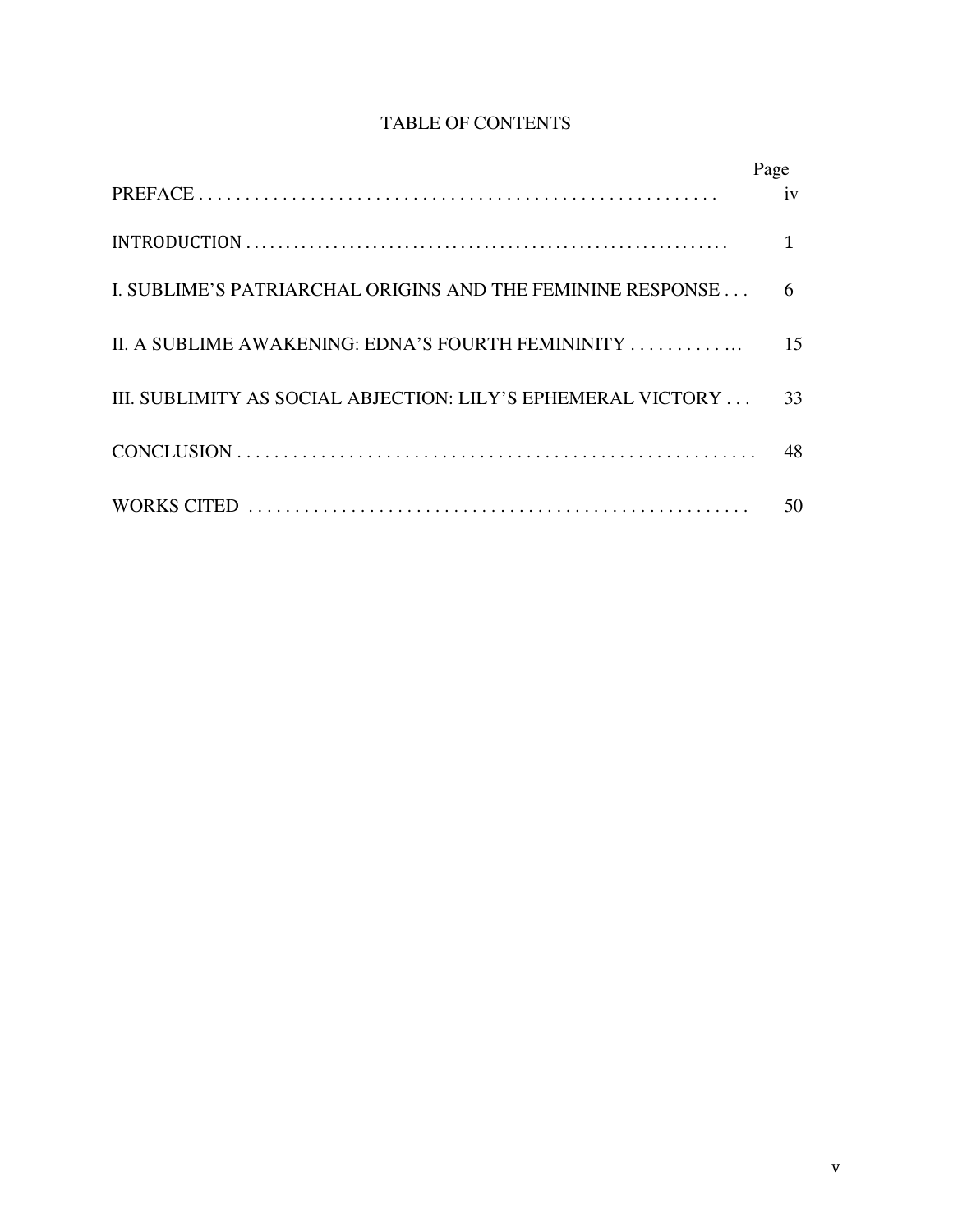#### INTRODUCTION

"These places of possibility within ourselves are dark because they are ancient and hidden; they have survived and grown strong through darkness. Within these deep places, each one of us holds an incredible reserve of creativity and power, of unexamined and unrecorded emotion and feeling. The woman's place of power within each of us is neither white nor surface; it is dark, it is ancient, and it is deep."

Audre Lorde, "Poetry is Not a Luxury"

From a long and dark history of silence, women have emerged with voices, both loud and soft, strong and distinctive, mournful and exuberant. In art and literature, women are no longer invisible as they once were, but the wounds of caged silence do not heal quickly. Though traditionally marginalized because they have been understood on masculine terms, women have never been invisible, regardless of imposed silence, and now, emerging from history, women artists and writers are reclaiming histories: as Alice Walker searches for her mother's garden among centuries of hushed-up foremothers, as Virginia Woolf writes Judith Shakespeare's stories, these almost-lost voices make even more powerful the voices of Kate Chopin and Edith Wharton, the two writers whose novels I will be engaging in this essay. Chopin and Wharton, through their literature, are creating spaces for women in the past, present and future. Though Audre Lorde isn't the focus of my paper's subject, she beautifully captures the essence of the topic: the deepness of the reserve of woman's creativity, hidden for so long, a place of power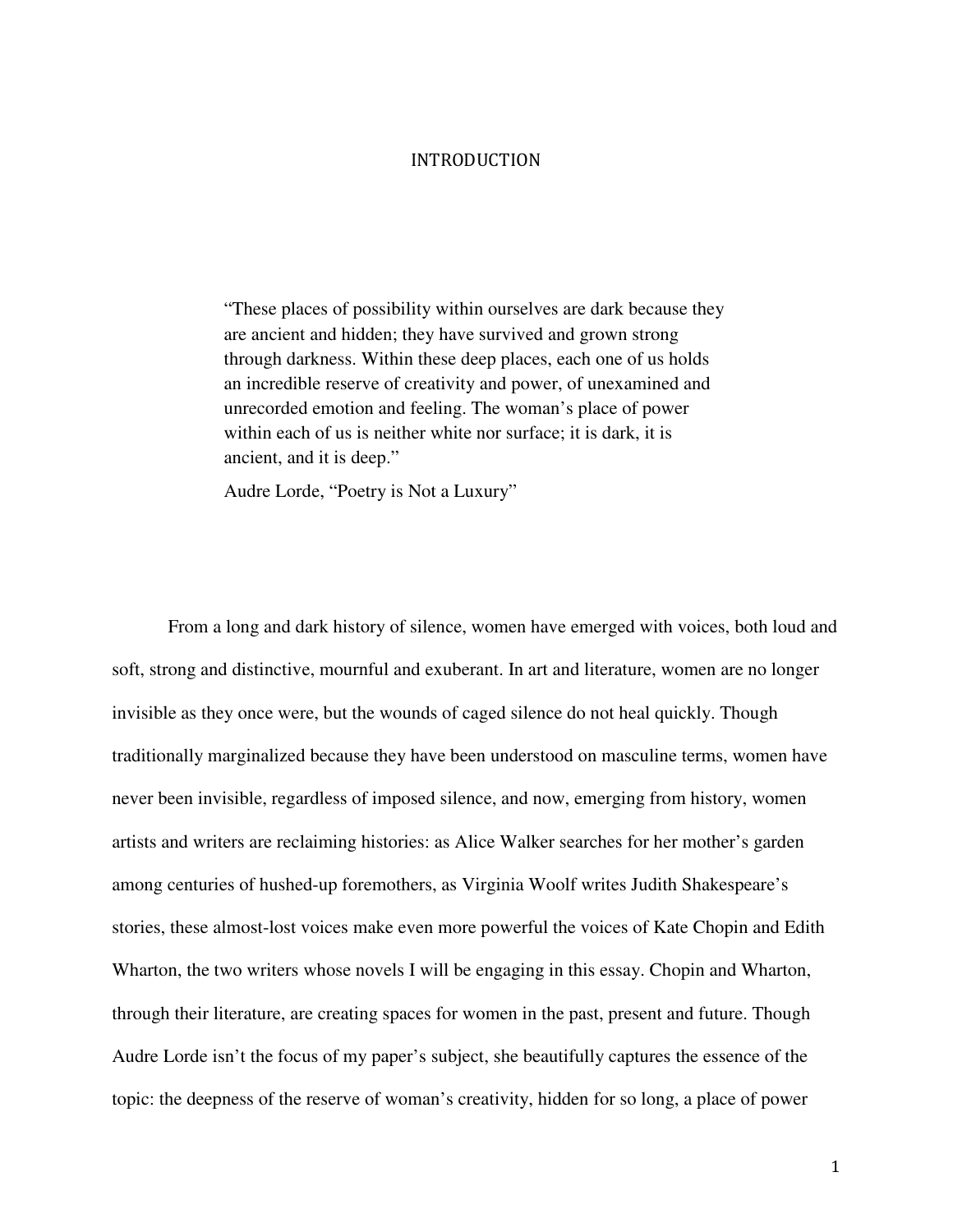that may be discovered within oneself – a discovery that is joyous and sublime… the deepness, the sublimity, the mystery, of femininity in art and literature.

Author Kate Chopin is one of these women who dared tap into this "incredible reserve of creativity and power" (Lorde 223) and tapped so deeply that the creativity proved too powerful for her time (1900) – she was hushed. Edith Wharton, of the same time period, also tapped into her reserve of creativity, and though her art was not silenced like Chopin's, her personal life and marriage suffered. The backlash against these women that took place as a result of their cultural context is precisely the reason they deserve thoughtful examination and analysis both critical and sympathetic. In this paper, I will explore the female protagonists of two novels: Edna Pontellier in *The Awakening*, by Kate Chopin, and Lily Bart in *The House of Mirth*, by Edith Wharton.

Edna and Lily each sought to create spaces for themselves despite rigid cultural constructs that determined the boundaries of their femininities and social statuses. In her search for a feminine space, Edna attempts to forge her own femininity, outside of those allowed for women in her cultural context. Lily seeks a feminine space by attempting social mobility, desiring to rise above her current social standing. While both women are othered in their societies, Edna seeks to *understand* her otherness and transcend societal constraints, while Lily seeks to *dissolve* her otherness and simply rise to a new level in the social hierarchy. Art and the aesthetic of the sublime are woven into each of these women's stories as they encounter and engage the sublime in their respective attempts to create a uniquely feminine space. Part of my project is measuring Edna's and Lily's success in engaging the sublime as a means to or byproduct of achieving their goals of creating space. Both women use art as a component of their respective interactions with the sublime, a concept I will explore at length in chapter 1 of this essay.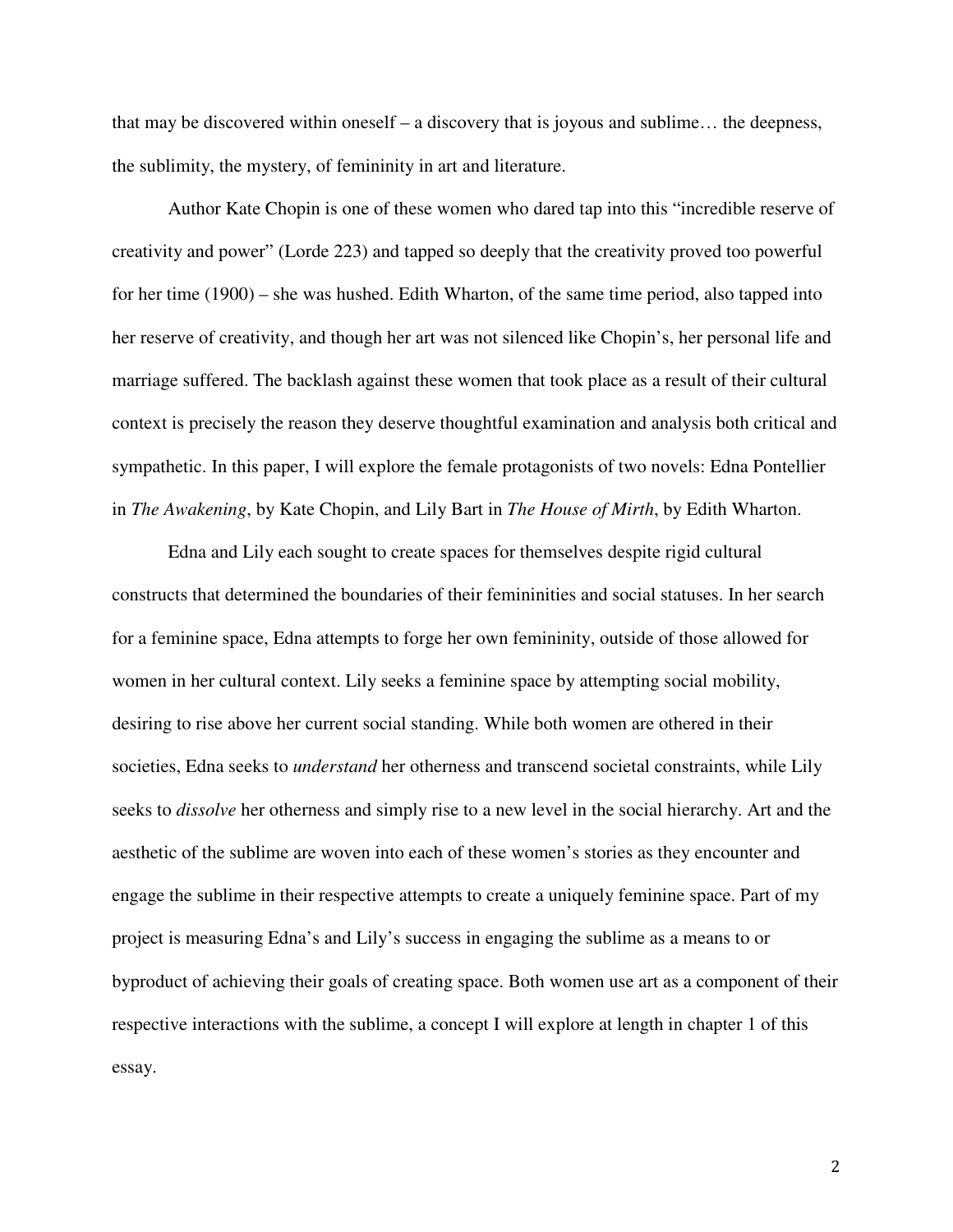An understanding of the theoretical concept of the sublime is crucial because it provides a foundation for my discourse. Longinus, the first to write a treatise on the sublime in the first century A.D., provides a foundational look at the concept of the sublime. Edmund Burke later wrote *A Philosophical Inquiry Into the Origin of Our Ideas of the Sublime and the Beautiful* (1757), which is crucial for its distinction between the aesthetic categories of sublime and beautiful, a distinction that Emmanuel Kant also focuses on in his *Critique of Judgment* (1790). Kant also introduces the idea of excess as a critical element of the sublime, an idea later discussed by Luce Irigaray, one of the few females to enter the discussion of the sublime with *Speculum of the Other Woman* (1985). Julia Kristeva, in *Powers of Horror* (1982), discusses the transcendence of sublimity in relation to the abject. Most notably, I introduce Barbara Freeman and her *Feminine Sublime* (1997) as a new exploration of and response to this primarily patriarchal concept.

Freeman's groundbreaking book in the arena of the sublime theory is just one part of a growing discourse of feminine inclusiveness. As a part of this trend, Freeman forges a path for women in theory and criticism, where women are severely underrepresented. Though representation of women in art has increased substantially throughout the past few decades, theory has continues to lack a representation of women or feminine. Particularly in the area of the sublime, which has primarily been discussed from a patriarchal perspective, theory needs women's voices. In the same way that Chopin and Wharton created spaces for themselves as female writers in the literary world, Freeman is creating a space for women in theory with her book, and creating a space within the theory of the sublime for a feminine perspective.

The feminine perspective, as a rather broad ideology, encompasses quite a lot of history and social background. Margaret Ferguson's concept of non-linear feminism provides a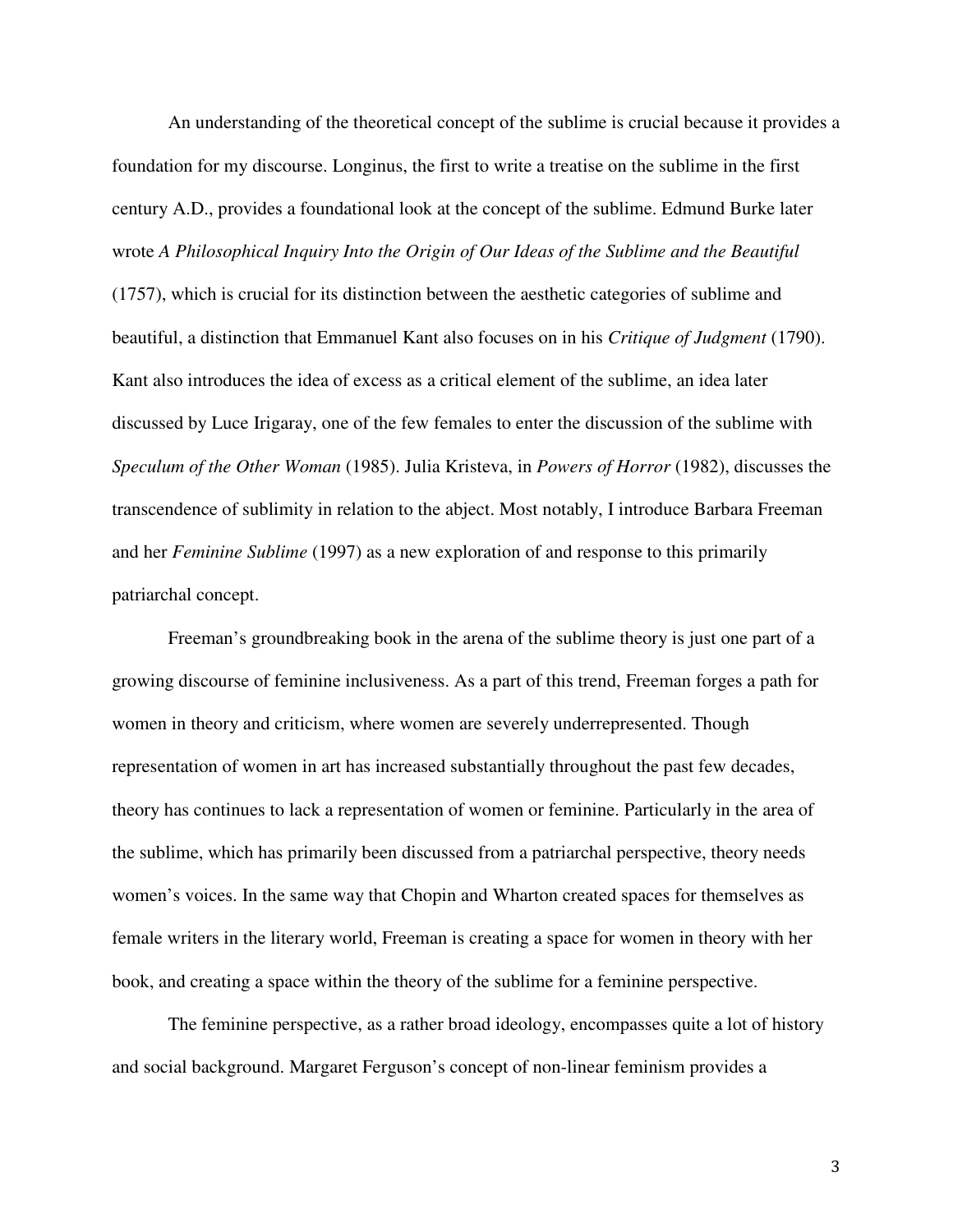foundational understanding of feminism and feminist history that shaped my understanding of the importance of Chopin's, Wharton's, and even Freeman's work. "Feminism in Time" provides a brief overview of the history of feminism, including a list of important feminists and their works, affirming the idea that feminism is not merely a historical fact or political topic, but encompasses who women are and where women have been, without confining feminism to a linear and therefore restrictive, progression.

"The Woman Question" headnote in *The Norton Anthology of English Literature* is primarily focused on the role of women in multiple levels of Victorian Era culture, effectively illustrating feminine ideals and the oppression of women leading up to the nineteenth century from a literary point of view, providing a stable background of women's roles that contextualize Chopin's and Wharton's views of women that were still relatively revolutionary for latenineteenth to early twentieth century. The essay also includes a catalogue of literature that pushed back from that social tradition. As a rebuff towards the Victorian era of "The Woman Question," the trend of the "New Woman" rose in popularity in the 1890's, a concept clearly explained in A. R. Cunningham's "The 'New Woman Fiction' of the 1890's" as a heroine who rejects major features of the feminine role as defined in Victorian England, especially the socially accepted structure of marriage, which New Woman novelists of the time agreed was discriminant towards women. Chopin and Wharton follow close on the heels of the New Woman characters, their emancipated and intelligent female protagonists taking on many characteristics of the New Woman. Though many of the works of these New Woman novelists did not gain entry into the literary canon, Cunningham claims that their contributions have led to more realistic characterization of females in literature, and indeed, this genre of women's literature has influenced the literature of the early 1900's, including the two novels of focused analysis, *The*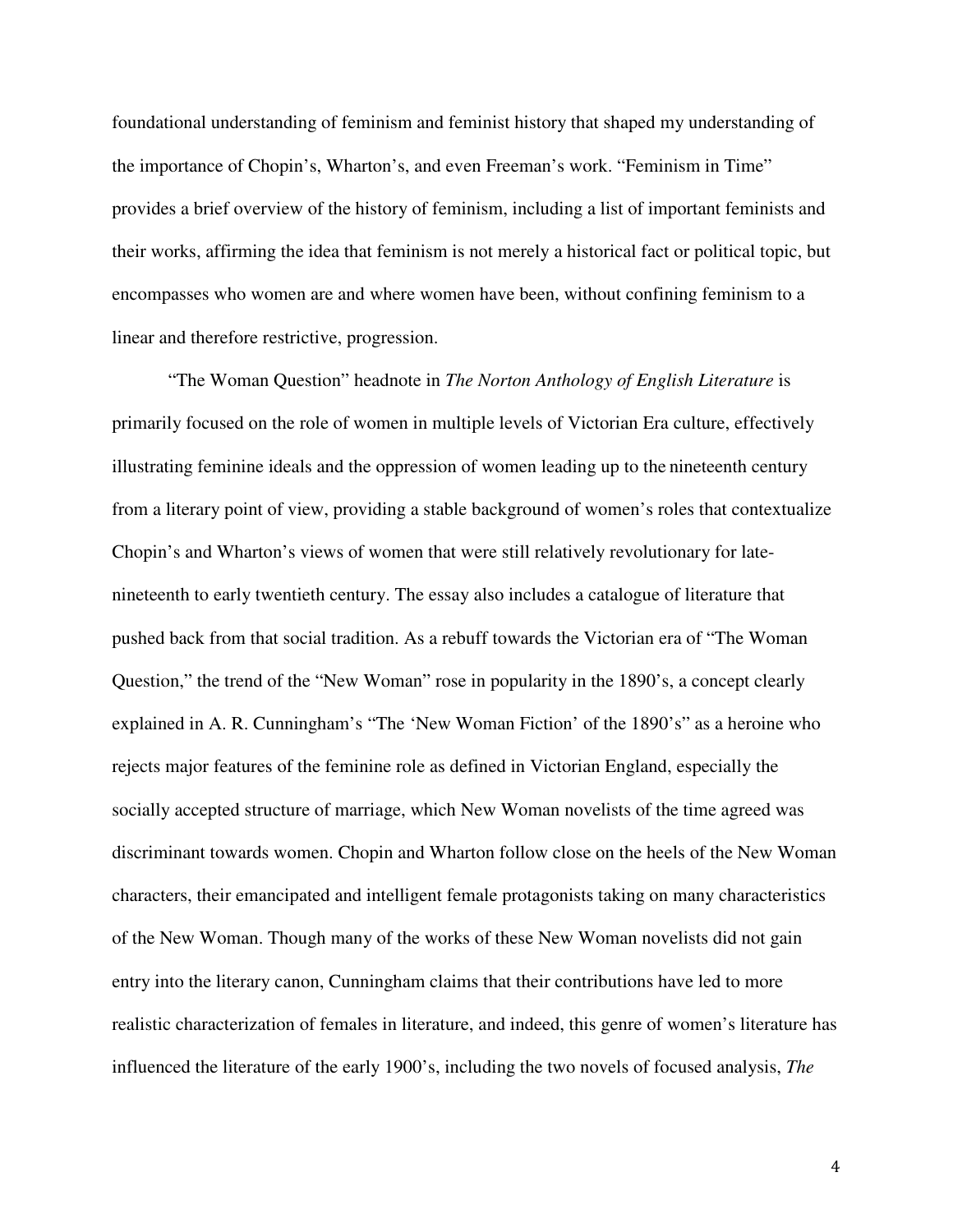*Awakening* and *The House of Mirth*. Each of these essays demonstrates feminism's impact on literature and culture studies, and provides foundations for understanding feminism in cultural context in order to examine Chopin and Wharton.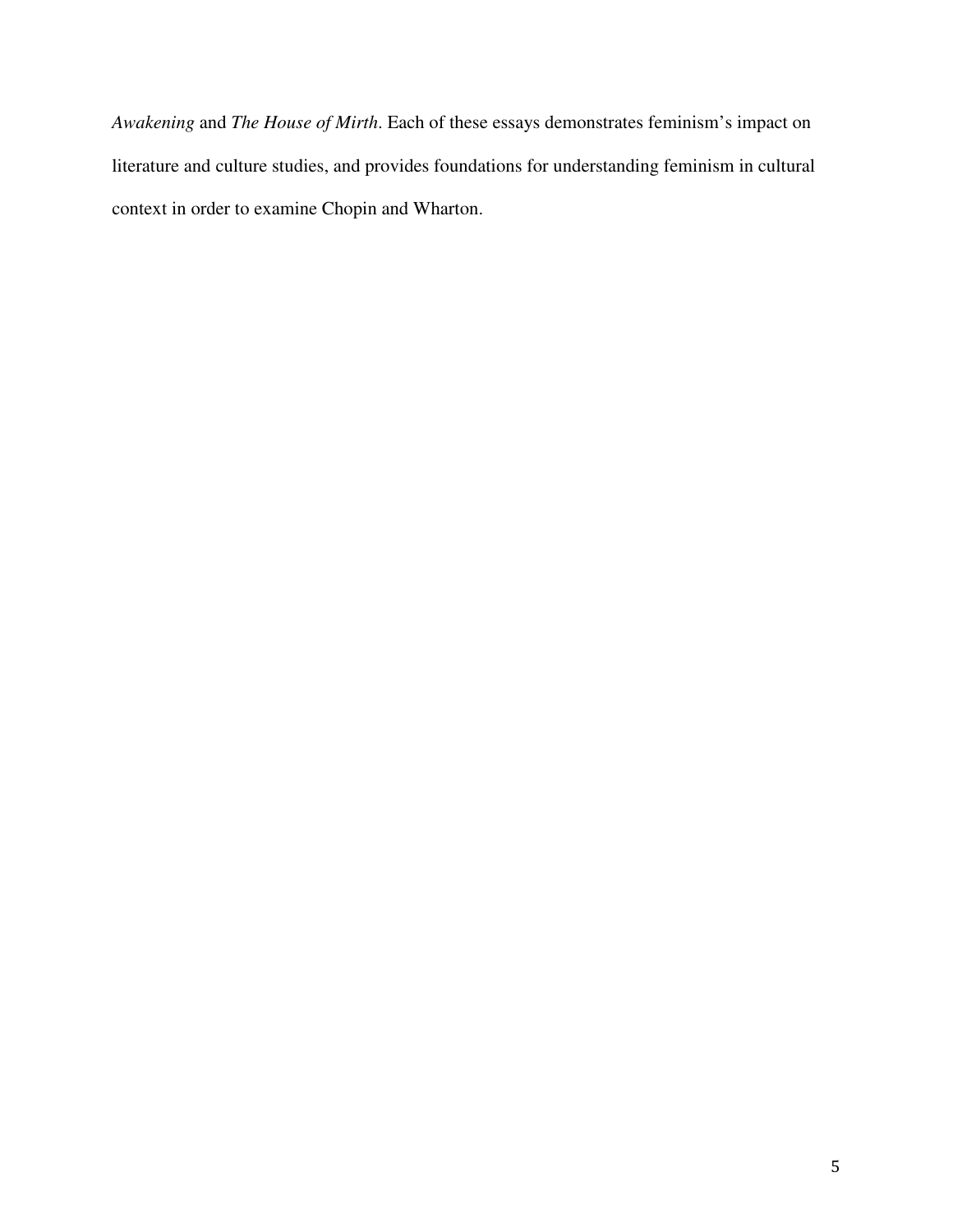# CHAPTER I: SUBLIME'S PATRIARCHAL ORIGINS AND THE FEMININE RESPONSE

With a long and somewhat slippery history of terminology, the concept of the sublime carries the baggage of many varying definitions, but remains constantly connected to the way humans experience and produce art. From philosophers arguing for an aesthetic by which to judge art and writing, including Longinus, Immanuel Kant, and Edmund Burke, to the Romantics of the 1800's who characterized the sublime as a supernatural transcendental experience, the sublime is deeply entrenched in art and literary history. Artists who experienced profound moments of sublimity translated them into poetry, often involving elements of nature and language of overwhelming strength, terror, and untamed magnificence.

A goal shared by these artists and thinkers is the hope of reaching beyond mere human experience, a central aim for art and literature. Human condition, however, is not limited to a male experience or view of the world, but in the long history of the theory of the sublime, there has been little female perspective, restricting a sublime experience of art only to those who view the sublime through the lens of patriarchy. Patriarchy characterizes much of history and art; indeed, the majority of the world's population experiences art, history, politics, and culture from the perspective of just half of the world's population. Until recently, the sublime has been applied and discussed only from a patriarchal perspective, making it an exclusively male experience. The artistic discrimination present throughout history has caused women like Mary Shelley to fight for a vindication of the rights of woman, forced authors like George Eliot (Mary Anne Evans) to write under male pseudonyms, and killed the careers of otherwise talented females like Kate Chopin. Even when women writers in history were finally accepted as artists, they still were not "genius" enough to experience or write a sublime aesthetic.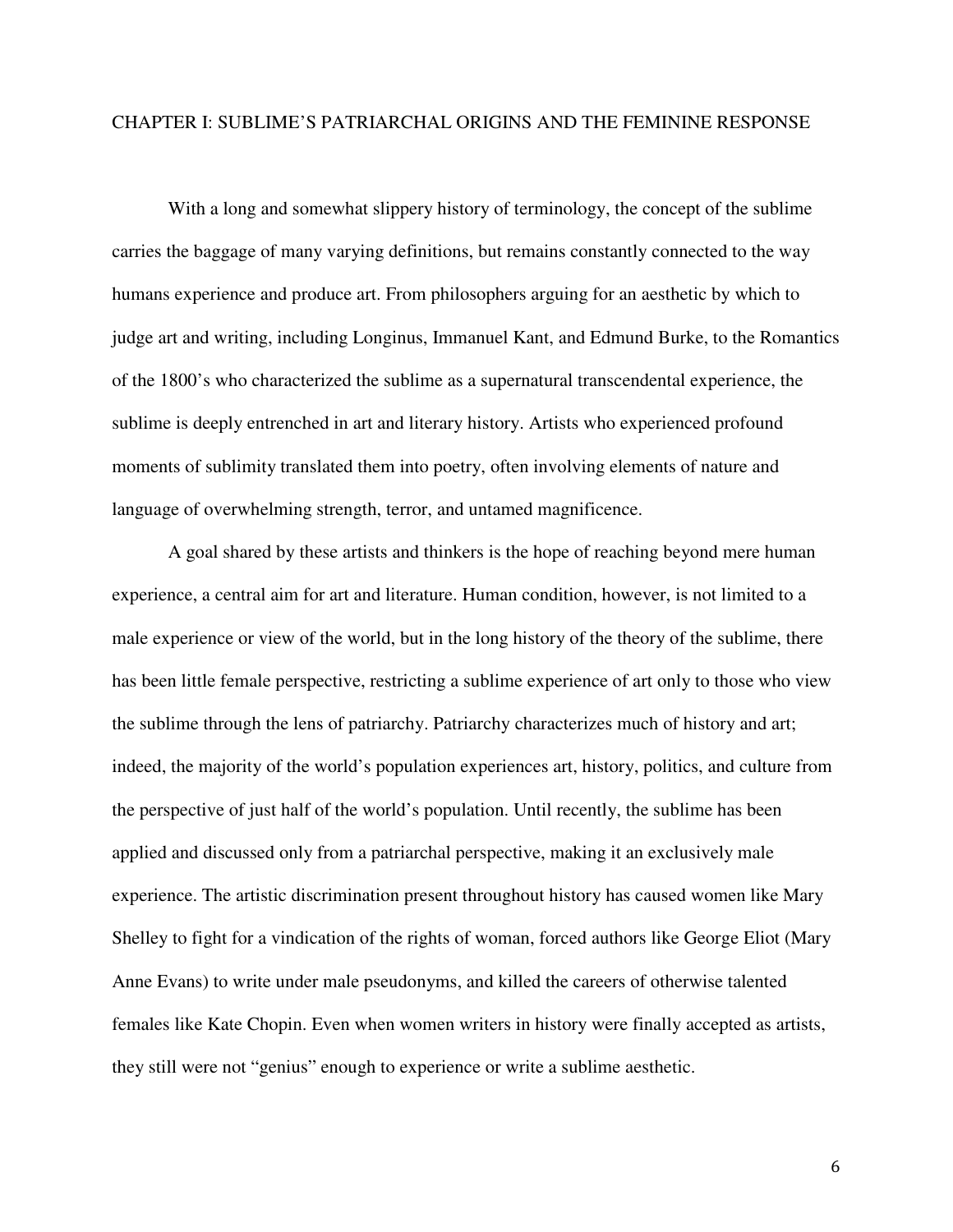It is this exclusively patriarchal aesthetic of the sublime that Harvard literature professor Barbara Freeman enters, determined to carve out a desperately needed place for femininity among the many essays on the sublime. From deeply gendered definitions to exclusively male discussion of the sublime, women have been excluded from this portion of literary experience and tradition. Barbara Freeman's *The Feminine Sublime* is a project set out to rectify this problem in the literary tradition by fashioning a treatise for a specifically feminine sublime. Freeman attempts to trace that feminine sublime throughout history and in literature that has already been written. In her treatment of both Kate Chopin's Edna Pontellier and Edith Wharton's Lily Bart, Barbara Freeman carves a space that allows a discussion of these female characters from a new, distinctly feminine sublime.

The traditional definitions of the sublime expressed prior to Freeman's are primarily patriarchal, but with the lengthy histories of discourse, manifestoes and treatises, they are overwhelmingly varied in their definitions of the concept. This wide variety is why I will only be presenting a few major defenses of the sublime here, particularly as they pertain to Barbara Freeman, the primary theorist I will engage throughout my argument. Many of these are concerned with "unrepresentable excess," a concept Freeman explores in relation to femininity. Specifically, Barbara Freeman's theory provides a rich field for analysis because of her specifically female treatment of the sublime. Just as Chopin and Wharton carved our spaces for themselves within existing literary worlds, Freeman carves out a space for the feminine within an existing patriarchally dominated theory.

Following is a synopsis of the sublime tradition, featuring Barbara Freeman, along with Longinus, Immanuel Kant, and Edmund Burke, upon whose work she builds her own definition. I will also employ the ideas of Julia Kristeva and her work on the abject in my third chapter,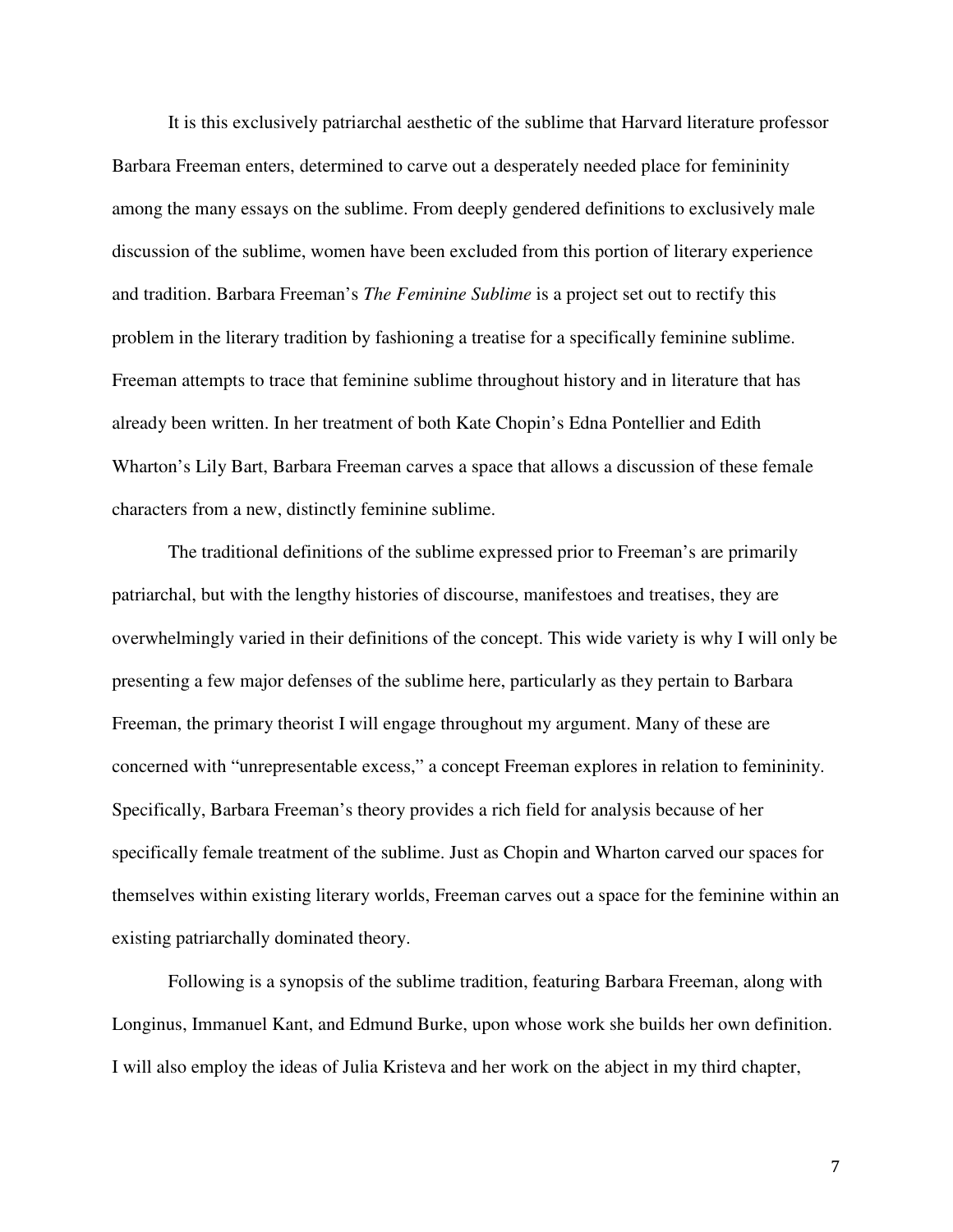juxtaposing a socially abject state with sublimity. For the purposes of this thesis, the definition of the sublime is an integration of Freeman's feminine sublime together with more traditional theories of the sublime, including Longinus, Kant and Burke, for a well-rounded understanding of the sublime that will inform my discussion of *The Awakening* and *The House of Mirth*.

All of these writers commonly agree that the sublime is more than mere beauty. Edmund Burke argues that "While the beautiful is well-formed and aesthetically pleasing, the sublime has the power to compel and destroy us," noting a firm distinction between the characterization of beauty versus sublimity. Longinus also addresses the power of the sublime, noting that sublimity, "a certain distinction and excellence in expression," manifests itself in elevation (76), causing ecstasy in the reader. According to Kant and Longinus, the sublime is a heightened and lucid sense of wonder, awe, and terror, provoked in the mind of the audience or the artist, by nature or something equally separate from the human mind that perceives the "other" object, leading the artist experiencing the sublime to share subsequent emotions or thoughts with an audience through art1. While Burke and Kant are more focused on the audience's sublime experience in relation to the art the audience sees, hears, or reads, Longinus focuses on sublimity as it relates to the author or artist and the process of producing his work. So, while some treatises explain the sublime as a transcendental encounter with a supernatural element expressed in the form of art, other theorists describe the sublime as a powerful emotion experienced as the viewer sees, reads, or hears a work of art that provokes that sublime atmosphere. Thus, not only may an artist experience sublimity, but so too can the audience.

In his partially recovered treatise, *On the Sublime,* Longinus primarily focuses on rhetoric, asking how poetic inspiration can be best employed or how the author can invoke

l

<sup>1</sup> Going forward in this paper, the term "art" will be broadened to include music, painting, drawing, or any other kind of artistic expression, not limited to literature.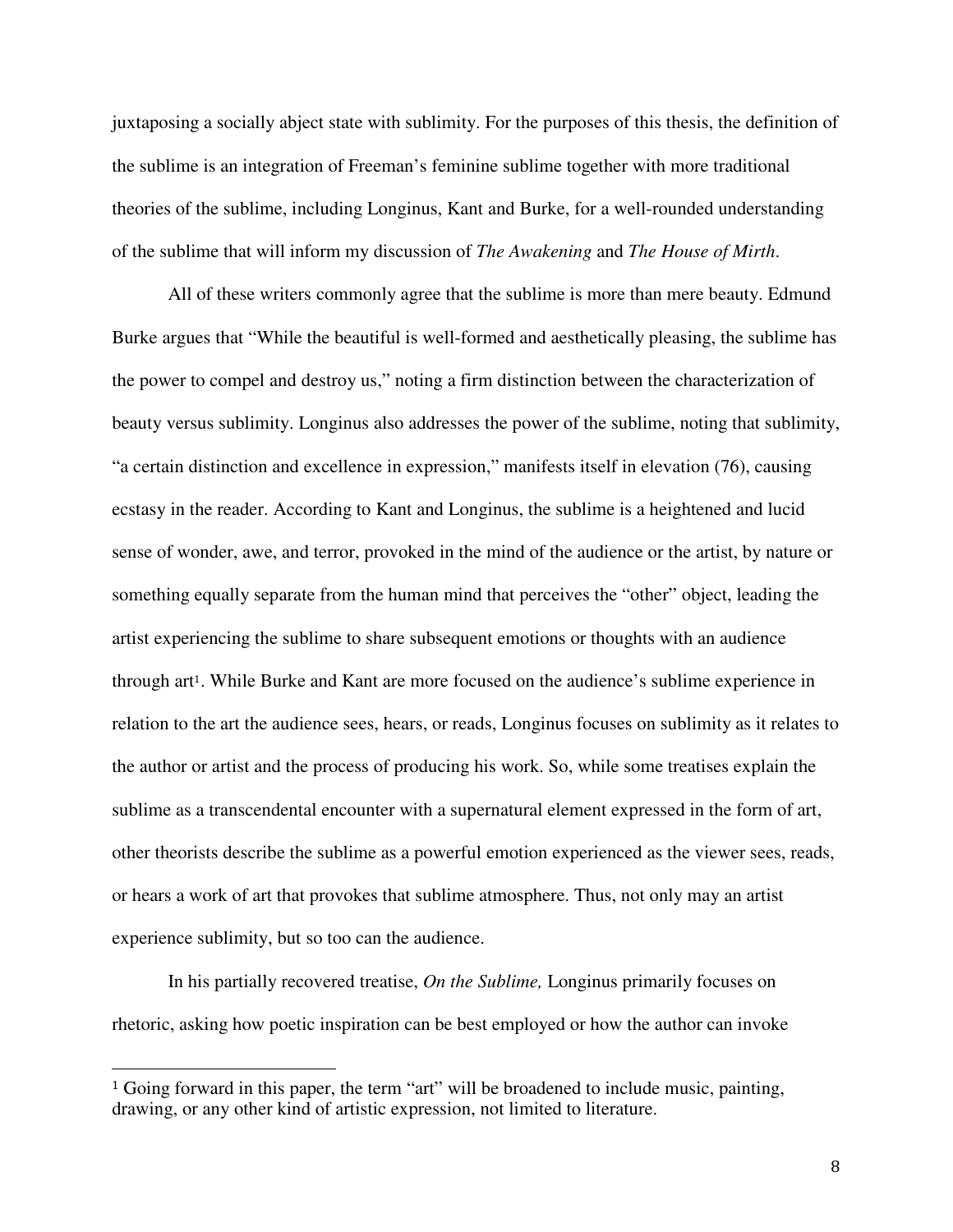sublimity in his or her work. Though the text only exists in part, it is one of the oldest and most foundational discussions of the sublime. While the majority of Longinus' treatise describes how an author might best invoke the sublime in his or her work, for Longinus, the sublime remains a source of inspiration or a gifting that not all writers can produce.

Early in *On the Sublime*, Longinus argues for a sublimity that "flashes forth at the right moment, scattering everything before it like a thunderbolt" (76). With a foundational "whole texture" (76) of solid writing, the author creates a work that is susceptible to the momentary and fantastic lightning-strike of the sublime. As a thunderbolt is brief and illuminating, the sublime is temporary, inspired, and magnificent. Longinus claims that there is more to writing than can be conventionally learned: though good writers can have skill in invention and ordering parts of the whole, only those who are truly "superhuman writers" can write the sublime. However, even these talented artists must adhere to certain elements of elevated language – that is, writing in such a way that inspires or conveys greatness, beauty, truth, or even terror. According to Longinus, the effects of this kind of sublime writing include ecstasy, loss of rationality, alienation leading to identification with the creative process of the artist, deep emotion with mixed pleasure and exaltation. The sublime, moreover, manifests itself in nature or in art that is amply distressing to cause wonder and fear.

Advocating a balance of "inspiration and rhetorical mastery," Longinus provides five elements that can help create elevated language. According to Longinus, the sublime is the "echo of a great soul," meaning that the author must, above all, possess a certain genius or talent that cannot be acquired or practiced. The male artist capable of creating sublime works must first have the "power of forming great conceptions," or a brilliant mind. Secondly, this brilliant artist must also possess a vehement and inspired passion in order to invoke the sublime. Finally, the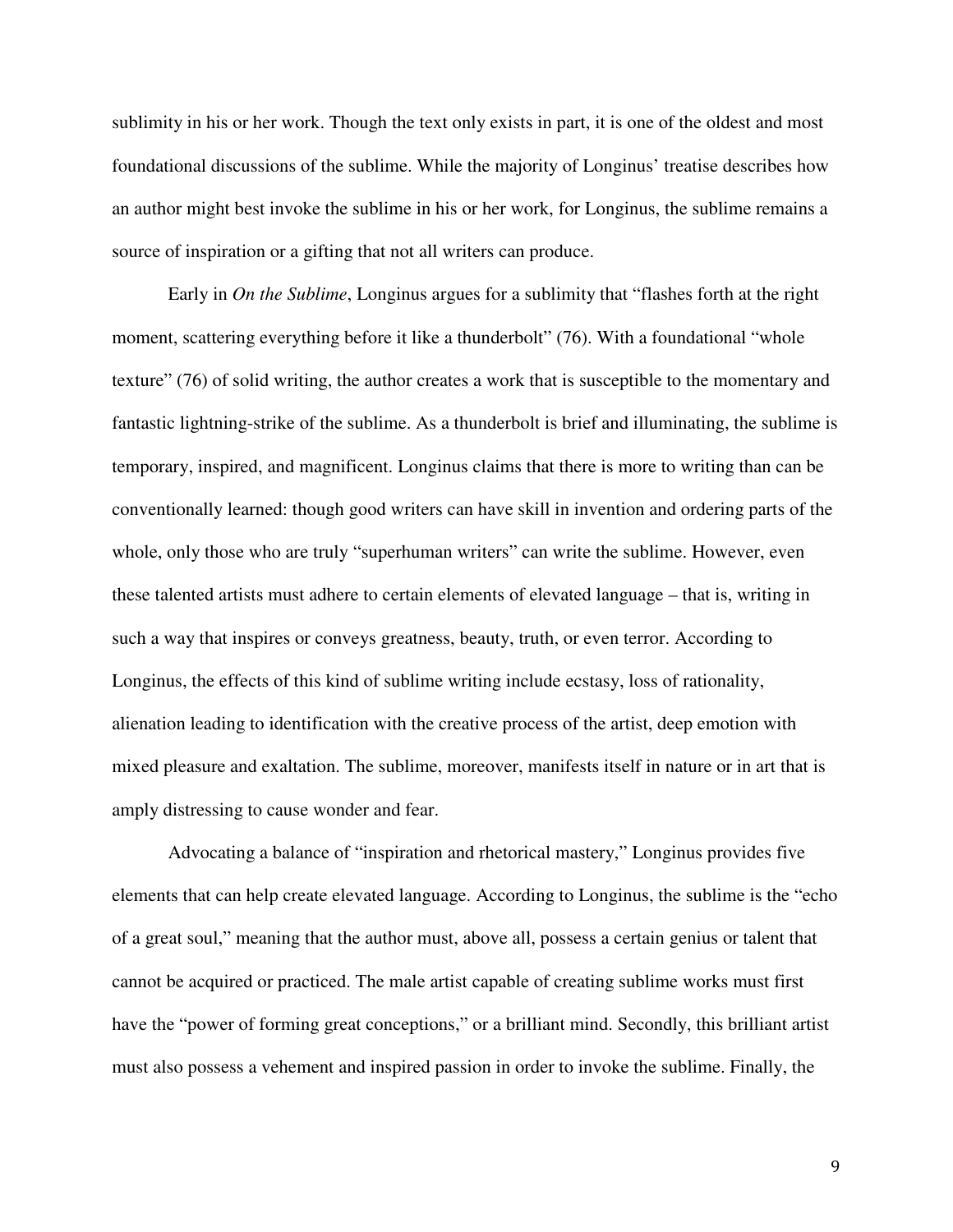brilliant and passionate artist must be able to write in an orderly, elevated way. Unlike the softness and supposed chaos of femininity, orderly writing follows a rigid structure, closely mirroring the orderly authoritarianism of patriarchy. According to Longinus, while "unordered sublimity is ineffective," if the work is truly great, sublimity will "flash forth at the right moment, scattering everything before it like a thunderbolt" (Longinus 76). These flashing moments of sublimity are twofold: the sublime can only occur in this way as a result of carefully ordered and brilliant art, essentially, following Longinus' 'tips and tricks' for sublime writing. If the writer indeed adheres to Longinus' method of producing elevated and dignified language, the writing will not seem stiff or mechanical because the sublime will "burst forth," shadowing over mere mechanics. If the writer is passionate and already capable of producing the sublime in his works, the artist must still utilize figures of speech and noble diction, as well as dignified and elevated composition. With this understanding, Longinus implies that the style of writing, over the object of rapture that inspires the writing, is from where the sublime is summoned.

Yet, each of these "rules" for creating the sublime, from the passionate and brilliant soul to the orderly, elevated language of the sublime writing, leave little room for a female passion, womanly brilliance, or feminine language. Being consistent with his time, Longinus does not explicitly reject women from the sublime aesthetic, but neither does he include nor advocate for any feminine sense of sublimity. Thus, the first true treatise of the sublime is one in which women are not included. The "echo of the great soul," therefore refers exclusively to a masculine soul, tying up the concept of sublimity with masculinity and patriarchy.

Likewise, Kant and Burke both distinguish between mere beauty and the higher order of the sublime, discussing the best ways to judge taste, according to quality, quantity, and other concepts of empirical beauty. Kant argues that the beautiful might even be purposeless, and he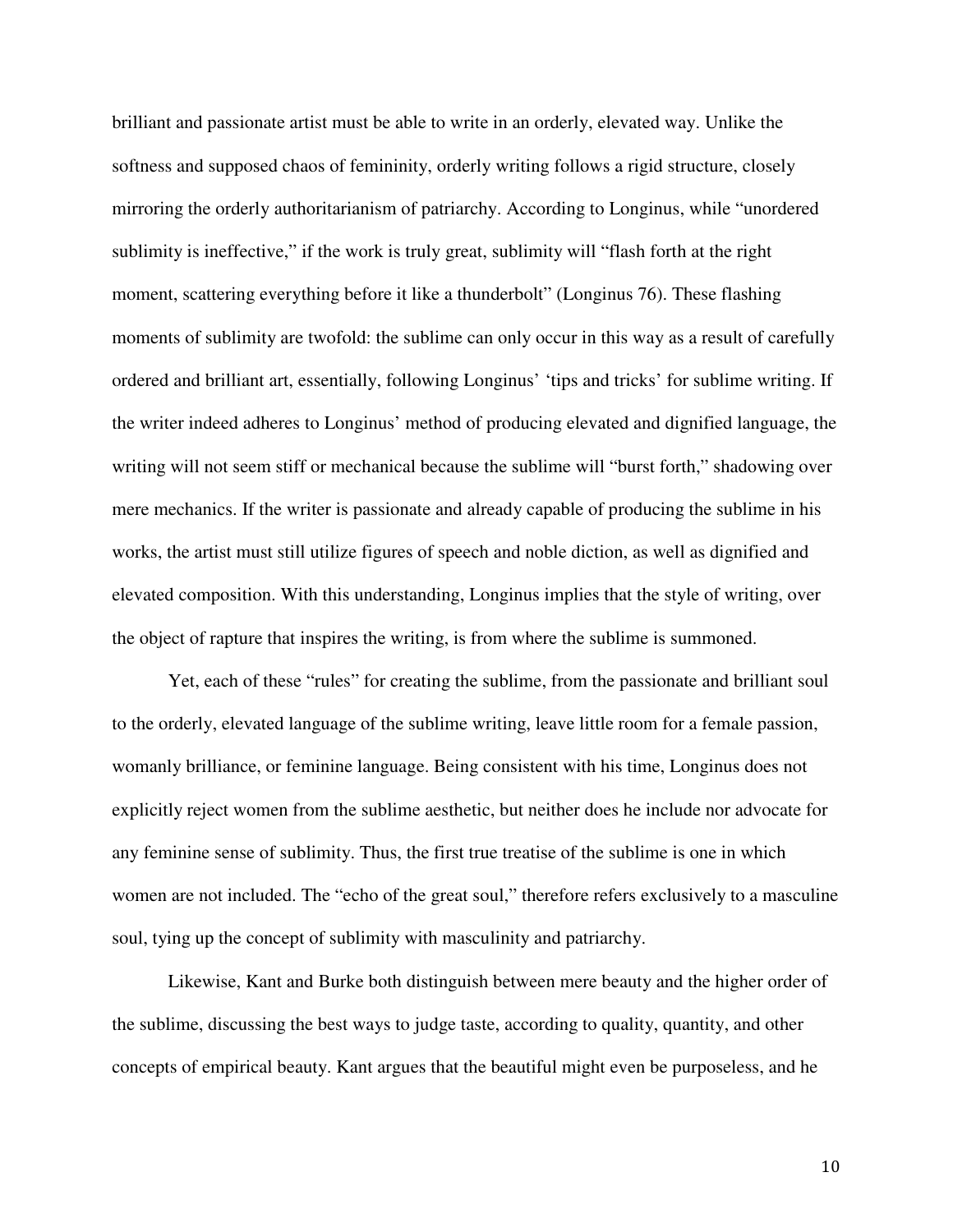leans in favor of sublimity as a preferred method of aesthetic code, maintaining that "the sublime does not lead to disinterested contemplation, as does the beautiful, but to deep feeling" (375). For Kant, while beauty is connected to form and boundary, "the sublime, on the other hand, is to be found in a formless object, so far as in it or by occasion of it the boundlessness is represented, and yet its totality is also present to thought" (386). Beauty is beautiful because it fits with empirical standards of form and presentation, while the sublime is the very concept of formlessness, boundlessness, having no boundaries or limits: "the excess that is beyond form or boundary, that is the sublime" (386). Kant claims that along with the object of rapture causing the sublime, there is an excess that can't be understood or comprehended, prefiguring Freeman's later concept that this otherness might even be feminine. The object of rapture is too much to comprehend, blocking the mind, but after this blockage comes heightened clarity. Thus, the sublime is connected to an excess that expands beyond comprehension: transcendence. The sublime is not just a higher 'level' of beautiful, but a totally different experience altogether. The sublime is separate and above beauty, or terror, or quality – reaching a kind of extreme that might combine all of these.

The most important aspect of the sublime might be this theme of "excess:" an extreme 'too-much-ness' that categorizes an experience or an object as too much to represent or recreate. Beauty can be beheld, terror can incite fear, but the sublime goes beyond because it *is* beyond. Excess is what makes the object of rapture *sublime* rather than merely beautiful. Yet, Longinus, Kant and Burke, along with the majority of (male) theorists who treat the sublime throughout its history, tend to other that excess, attempting to dominate the very thing that makes sublimity sublime.

Barbara Freeman identifies the superiority and supremacy of those who dominate the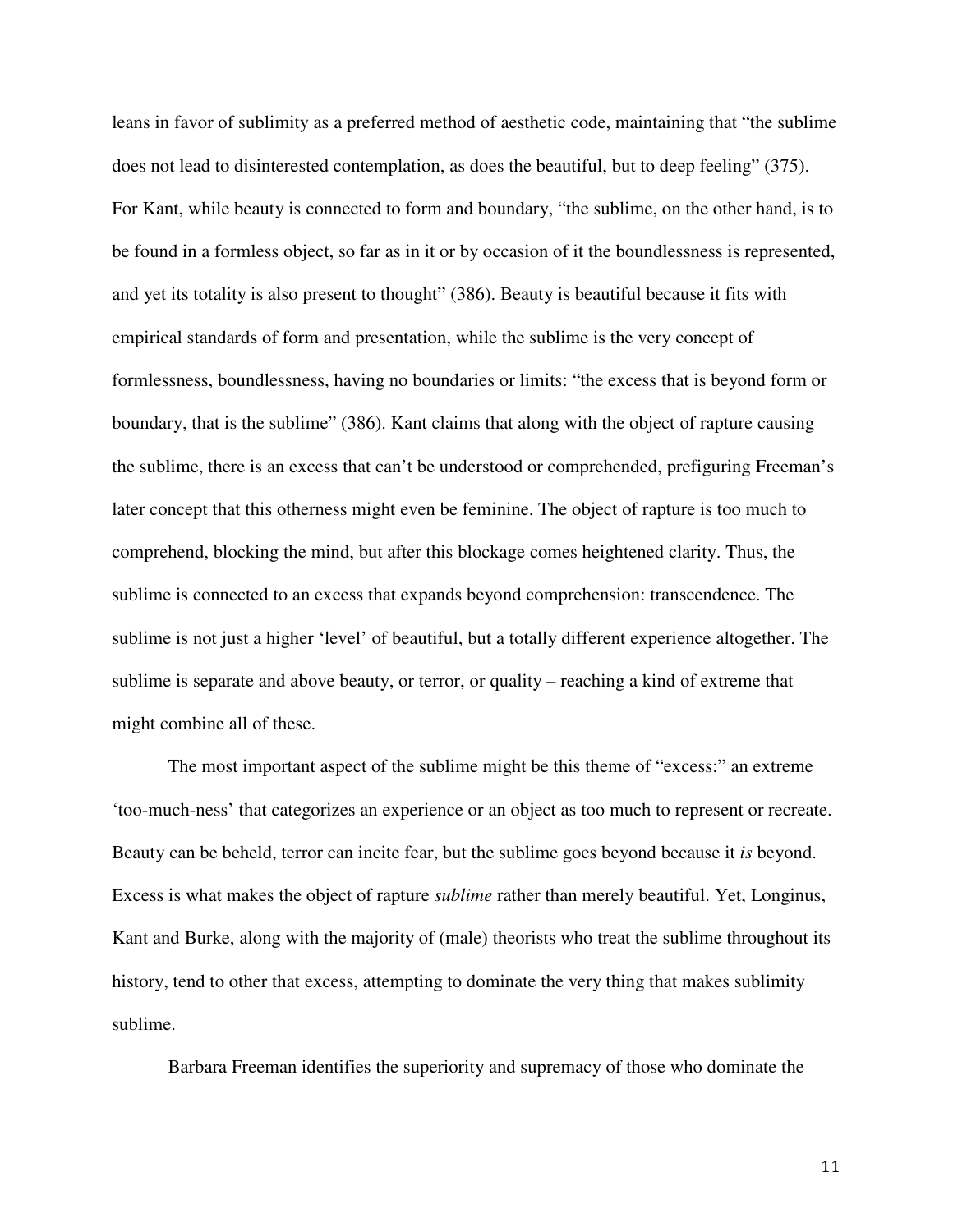discourse of the sublime aesthetic as a perfect example of patriarchy, and so argues that the traditional sublime theory is a patriarchal one. Patriarchal sublimity has traditionally designated the excess otherness to a feminine label; just as patriarchy attempts to control femininity, so a patriarchal understanding of sublimity seeks to control the excess or otherness. This gendering of the sublime that divides the components of the sublime assigns gender to each component, leaving no place for femininity on the "dominant" side of sublimity. Freeman's project is to create a feminine sublime, to find a place for femininity in the sublime theory that is not merely other. Because Freeman's definition of "feminine" is a "formulation of an alternative position" (10) and that which contests binaries (9), her feminine sublime does not seek to dominate or control the excess that is othered by a traditional sublime theory, instead embracing the excess that characterizes the sublime.

According to Freeman, the traditional sublime is a construction of the patriarchal subject, which maintains its borders by subordinating difference. If otherness characterizes the sublime, then the sublime is also characterized by a domestication of otherness that is designated as feminine. In her discussion, Freeman references Luce Irigaray's definition of excess, meaning an "unrepresentable difference" (9), implying limitless and unknowable otherness. While those who wrote discourses on the traditional sublime (Kant; Burke; Longinus) try to master the object of rapture, the feminine sublime is a reconfiguring of the sublime that tries to find otherness without mastering or domesticating it. What is hidden and repressed by traditional means of sublimity, the feminine sublime allows to remain excess, therefore remaining truly sublime.

According to Freeman, feminine has a twofold meaning, comprised of the socially constructed category of woman that has endured universal and transhistorical oppression, which underscores the reality of women's suffering, as well as indicates a position of resistance with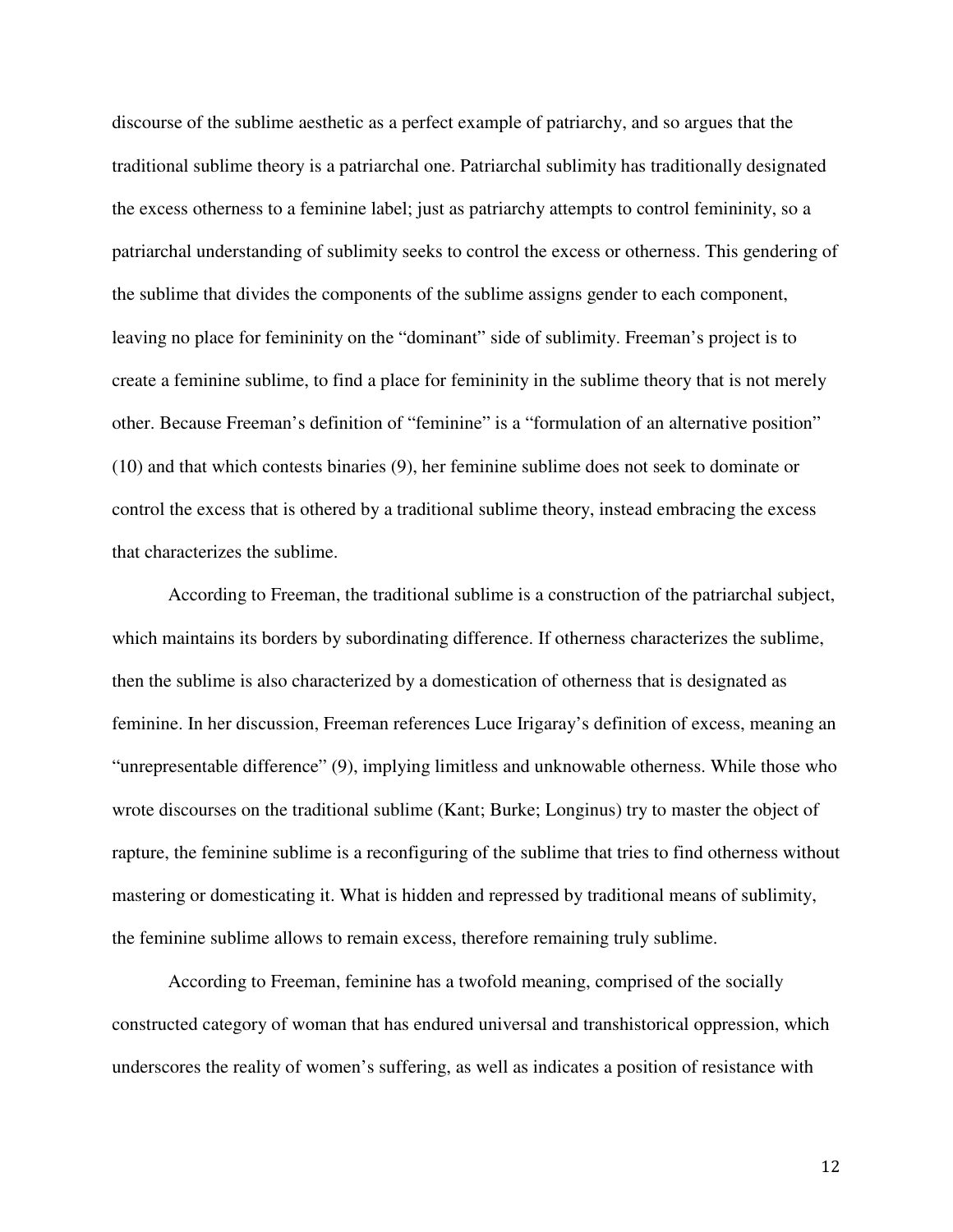respect to patriarchal order (Freeman 10). This means that femininity is the woman side of the man/woman binary, but femininity is also the position that opposes patriarchal order. Freeman defines feminine as that which opposes binary, thus, Freeman's femininity is more concerned with "moving boundaries," as Judith Butler phrases, than with sexual difference. Freeman contends that "what is specifically feminine about the feminine sublime is not an assertion of innate sexual difference, but a radical rearticulation of the role gender plays" (10). In this paper, femininity takes on a theoretical role when discussing the femininity of Edna and Lily, as they attempt to resist patriarchal order and move boundaries. However, a practical understanding of sexual femininity (the feminine side of the male/female binary) is also important to the discussion of Edna's and Lily's feminine roles. What makes Edna and Lily truly feminine, in the eyes of Freeman, are their respective attempts, and potential successes, at resisting patriarchal order and moving boundaries. My paper will examine whether or not Edna and Lily succeed in moving boundaries of femininity, and how they each encounter or use the sublime while doing so.

Freeman cites Patricia Yaeger, who defines a female sublime as a particular mode of women's writing, a mode of empowerment through which the woman writer can "invent, for women, a vocab of ecstasy and empowerment, a new way of reading female experience" (Freeman 150). However, Freeman argues against this, claiming that Yaeger, by viewing the sublime exclusively as a mode of writing or a narrative strategy, actually domesticates  $it - by$ making the sublime an arena for "subjective bliss" and "pleasures" – the sublime becomes kinder, gentler, another version of beautiful, which is not sublime at all. The feminine sublime then is not merely a mode of writing, but a "uniqueness and commonality of women's oppression" that affects woman's articulation of sublimity (6). The feminine sublime is therefore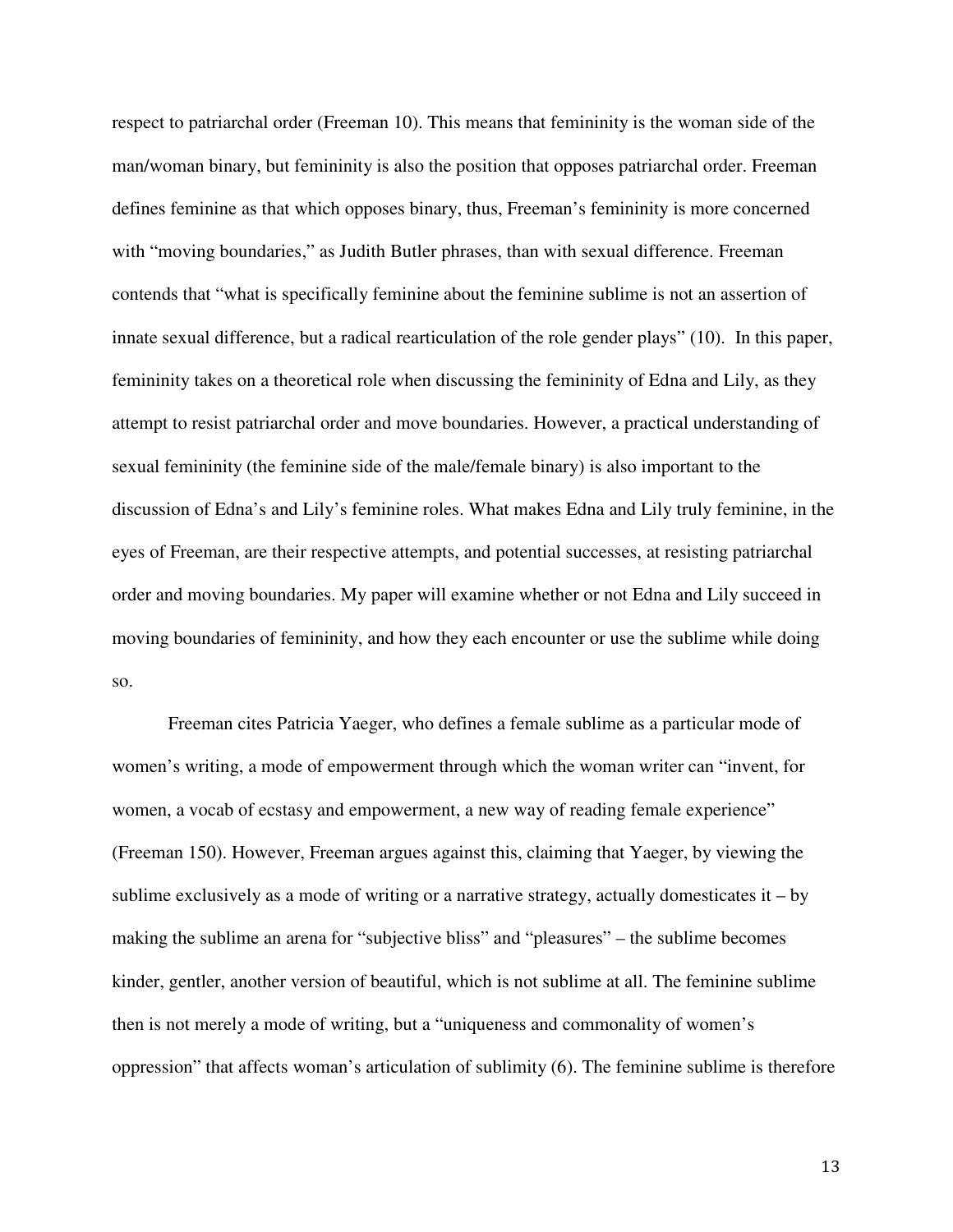a woman's experience, including both beauty and oppression, resisting categorization because of the broadness of women's experience. This resistance makes the feminine sublime a slippery definition, but ever more important to appreciate.

The following two chapters examine Edna's and Lily's search for personal femininity, viewed from the perspective of Freeman's feminine sublime – a concept that characterizes their individual searches. The feminine sublime, unlike a traditional, patriarchal understanding of the sublime, is experienced, rather than achieved, making it a component of story, not a trophy. Though the feminine sublime resists definite measurement, Edna's and Lily's stories may be understood via the feminine sublime.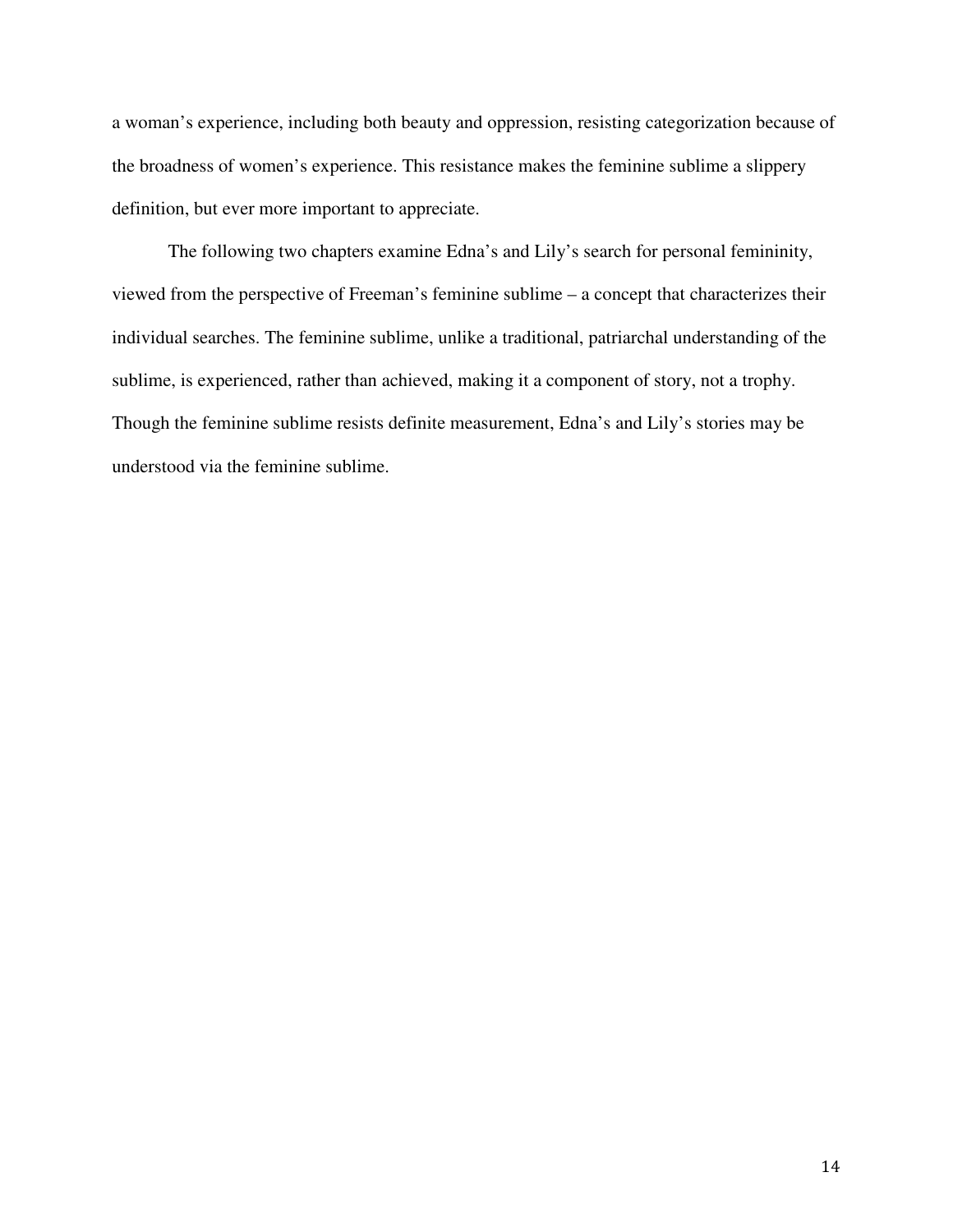## CHAPTER II: A SUBLIME AWAKENING: EDNA'S FOURTH FEMININITY

Despite *The Awakening*'s fairly popular reception among women readers, critics deemed it a "novel of adultery" (Toth, "Introduction" 10). The negative criticism and scandal that surrounded *The Awakening* caused publishers to reject Kate Chopin's next novel, effectively ending her writing career. *The Awakening*'s rejection and Chopin's subsequent withdrawal from the literary community of the 1890's led to the novel's burial; however, in the 1970's, *The Awakening* had an awakening of its own. As Chopin's text resurfaced, her life and work received popular and critical attention, and she became something of a trend, hailed as an emblem of the feminist literary movement. Kate Chopin was admired as a lost sister and a martyr of feminist social criticism by critics like Emily Toth, among others, who devoted research to Chopin's novel in the '70's. Though these critics hold high *The Awakening* as a parable in favor of women's artistic and social freedom, Chopin's "case study" of nineteenth-century feminism was as much social criticism as it was a work of art (Toth, "Kate Chopin's The Awakening as Feminist Criticism" 294). Though Chopin attempted to create a free woman, she found the task impossible, both in Chopin's world and in the fictional world of Edna Pontellier.

Though American women were free to create and publish at the turn of the century, many women still published under pseudonyms and few published with as much success as Chopin enjoyed. Even so, after *The Awakening*, Chopin's literary career suffered, proving that even the popular Chopin was not free to design her own femininity. *The Awakening* was a "critical failure" (Toth, "Introduction" 10), and Chopin's career died with Edna. Even the ending of the novel reflects Chopin's lack of freedom: Edna, who has experienced the freedom of personal femininity, could not survive in Chopin's fictional world and succumbed to the deadly embrace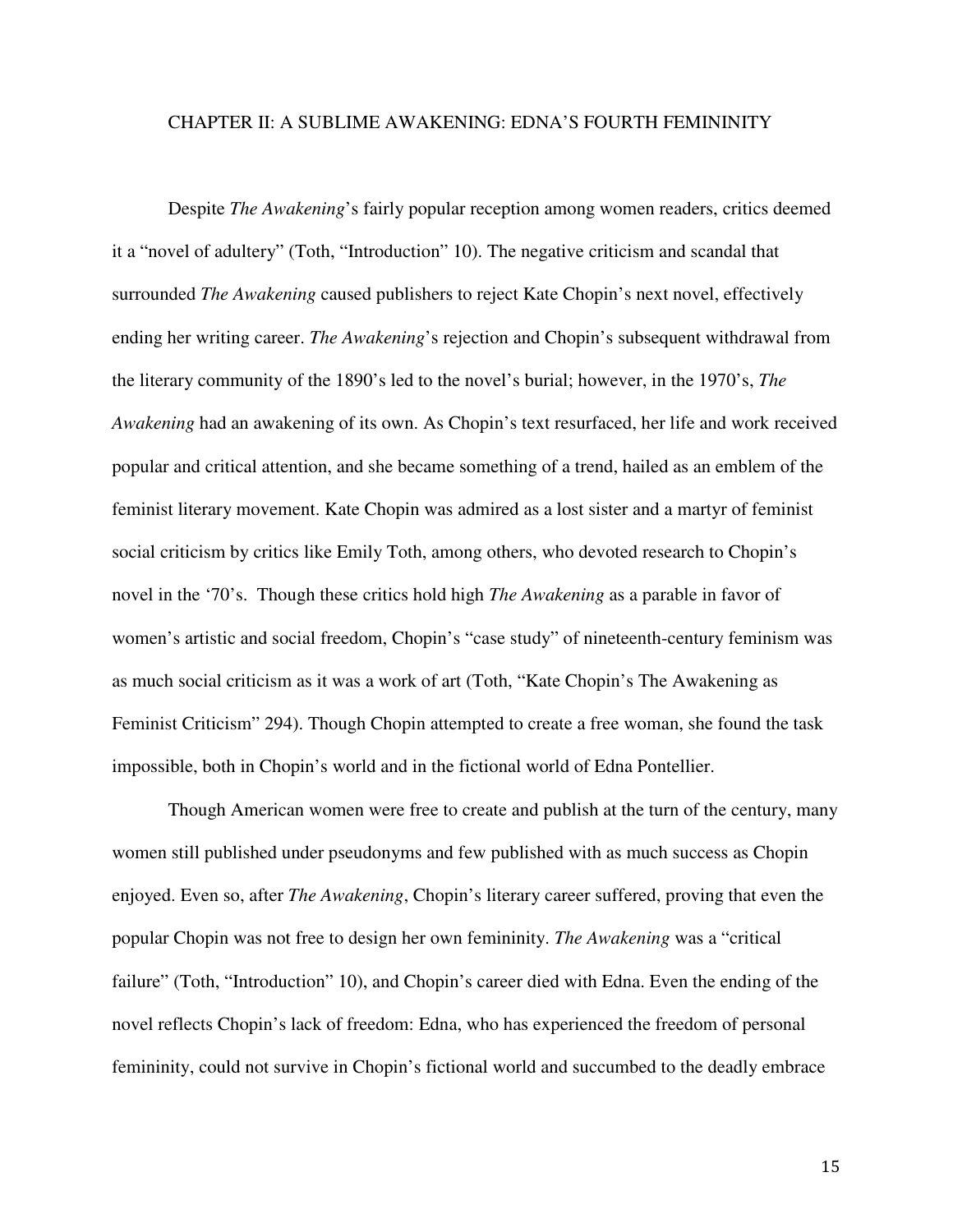of the ocean.

Emily Toth, and Kathleen Streater all explore Edna's "awakening" as a sexual one, while Peggy Skaggs, Cynthia Griffin Wolff, and Jennifer Gray view it as a primarily psychological awakening. However, Edna's awakening is not *exclusively* psychological or sexual, and I would add yet another face to the many-sided die that is Edna Pontellier's elusive awakening. Edna's awakening is not merely concurrent with the feminine sublime, but it is in fact the same experience, achieved through a series of interactions with women, nature, and music. Edna experiences brush with the sublime as she tries on various types of femininity: the powerful sensuality of the natural "mother woman" and swimming; the artistic sensitivity of the alternative role of "artist woman;" the oppositional, sexual, non-maternal "free woman." Yet Edna resists each of these versions of the feminine, instead claiming a fourth type of femininity: the feminine sublime. Though unsustainable, Edna does finally claim the feminine sublime as her own kind of femininity, and this revelation is her awakening.

Jennifer Gray, in an article in *Southern Literary Journal*, uses the three main female characters in *The Awakening* to explain the two types of feminine ideologies allowed to exist at the turn of the century: the ideal female is incarnate in Madame Ratignolle, the "motherwoman," while Mademoiselle Reisz, the "artist-woman," is the alternative version of female. Edna, the third female character, attempts a "free-woman" female type, which is oppositional to the hegemonic feminine ideology and consequently fails. In the course of the novel, Edna determines that she cannot exist within any of these three limiting feminine frames (Gray 71). Rather than focus solely on society's male-prescribed version of femininity, which leads to Edna's suicide, our task is to examine femininity through Edna's eyes as she attempts to define it.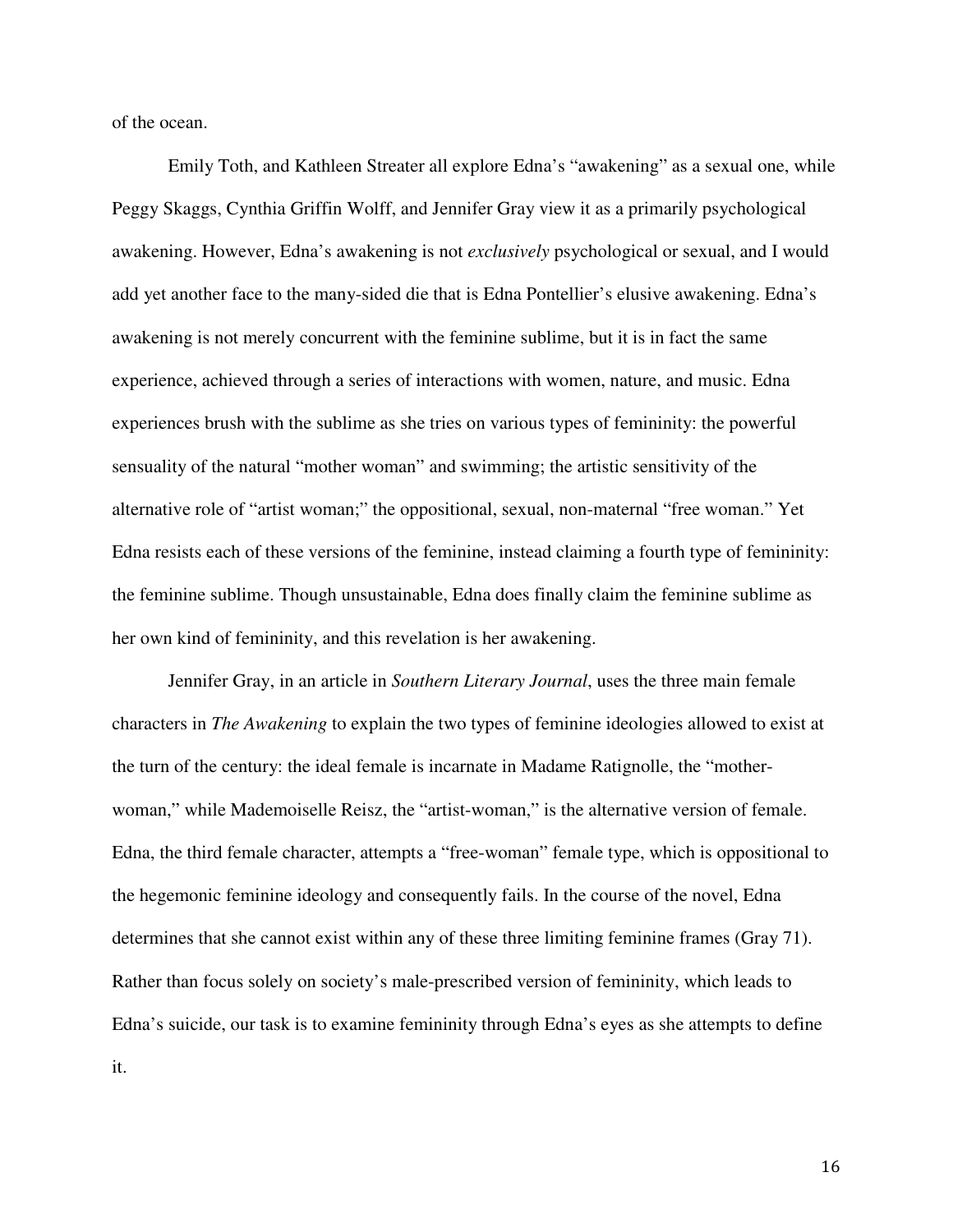At its most basic level, femininity in Chopin's – and also Edna's – world was dependent not on a woman's characteristics, but on her status and position. Jennifer Gray concisely explains the crux of Edna's problem: "the role of women prescribed by the dominant patriarchal ideology is defined in relation only to marriage and to motherhood" (57). When Edna no longer wants to define her self and her femininity by her husband and children, she enters into a journey of sublime experiences known as her awakening. Edna, locked into a marriage and a maternal lifestyle, begins the novel as a reluctantly devoted wife and mother, evidenced by her lack of passion for her husband and lack of care and concern for her children.

From the beginning of the novel, the reader is aware of unspoken tension between Edna and her husband. Though Léonce sends her flowers and candy when he leaves Grand Isle for business in New Orleans, their relationship is characterized by a lack of communication and a marked distance, which even Mademoiselle Reisz, the unfriendly pianist, points out. In Chapter XXIII, when Mademoiselle Reisz suggests that Edna and Léonce might be more "united" if he spent more time with her in the evenings, Edna replies, "Oh! Dear, no! What should I do if he stayed home? We wouldn't have anything to say to each other" (66). Their distance is both physical and emotional, and is especially vivid at the end of Chapter XVII, when Edna, in a fit, throws her wedding band on the floor after her husband leaves her to eat dinner alone. Though Edna does not cry, her eyes are "flamed with some inward fire that lighted them" (50). Edna's passion takes the form of fire within her, creating a striking inversion of the nineteenth-century image of the angel at the hearth. Edna is passionate, but not for her husband or family. Her position as wife and mother precludes the nursing of her non-domestic passions.

Rather, it is in solitude that Edna has the opportunity to respond to her passion. In solitude, Edna is "seeking herself and finding herself in just such sweet, half-darkness which met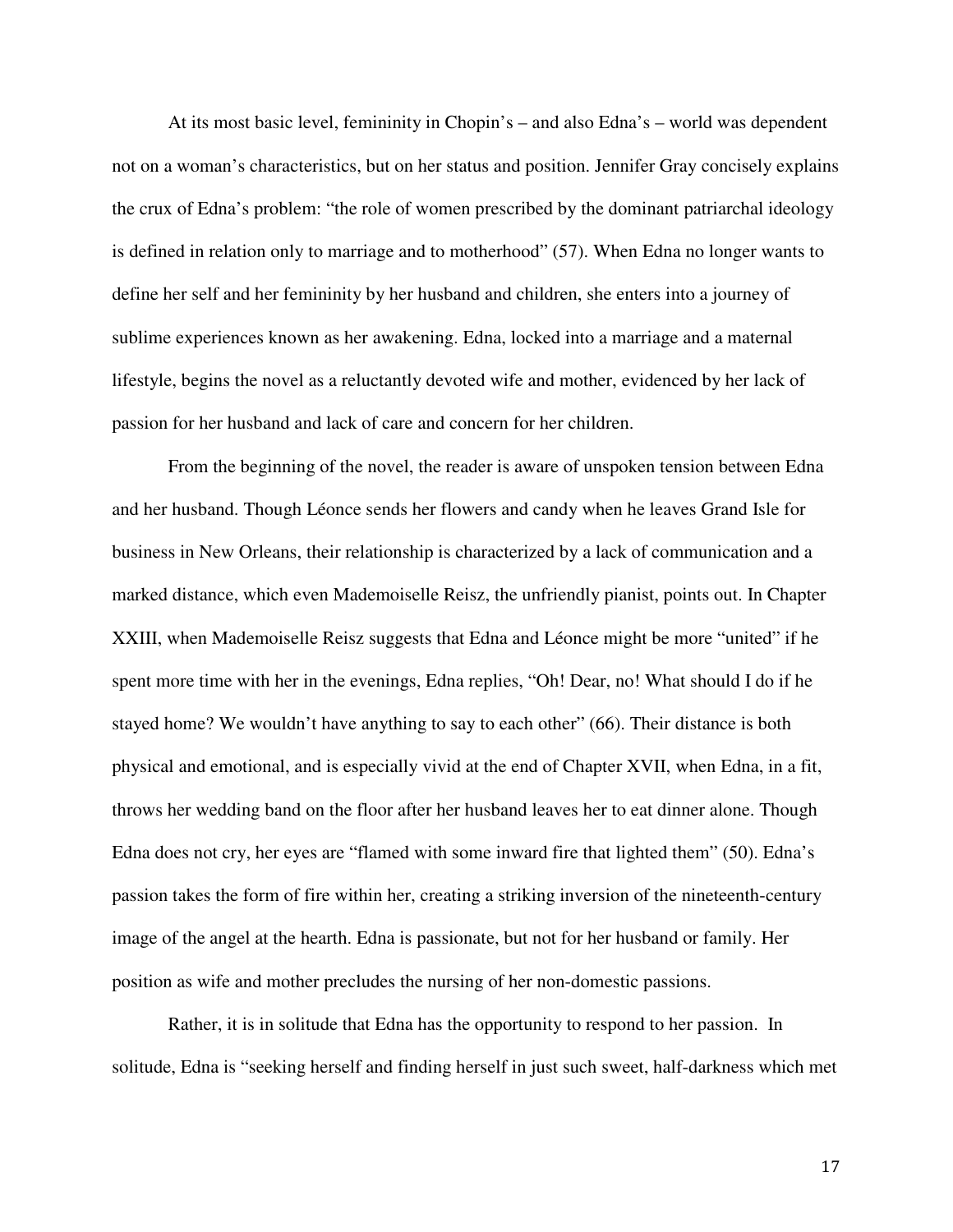her moods. But the voices were not soothing that came to her from the darkness and the sky above. They jeered and sounded mournful, without promise" (50). That passionate fire in her eyes is externalized as Edna yanks her wedding band off her finger, stamping it into the ground, and then throws a glass vase on the tiles of the bedroom hearth because she "wanted to destroy something" (51). Edna's passion becomes tangible as it overtakes her, becoming an external passion that takes the form of destruction. Rather than become the angel at the literal hearth, sweeping up the mess of shattered glass, Edna, having already removed her wedding band, the symbol of marital duty, resists the role, allowing the maid to clean up. However, when the maid picks up Edna's wedding band from the floor, Edna quietly slips it back on finger. Though she is beginning to resist her marital role, Edna cannot yet fully embody a womanhood that lacks matrimony.

In this jarring scene, Edna temporarily resists her own concept of woman and re-assumes the role of wife, but Edna also begins to step out of her self, examining herself from an exterior perspective. Edna is "seeking herself" in the same "mystery and witchery of the night" that Burke described as sublime. Language that starts out tender shifts into a more disturbed tone, utilizing vocabulary characteristic of sublime description: Edna is looking towards nature, the darkened and gloomy night sky, while she is simultaneously looking within herself. Nature others Edna, "jeering" at her, which causes Edna to fling her wedding band away from herself. Edna is othered by the dark sublimity of nature that causes her to confront further ways in which she is othered – by her own husband, and as a substandard version of mother-woman and wife. Edna's desire to destroy is a signal that she is beginning to experience the terror of the sublime in a physical way, foreshadowing the destruction that will take place later in Edna's story. Indeed, Edna's attempted destruction of her wedding band is an explicit example of her decaying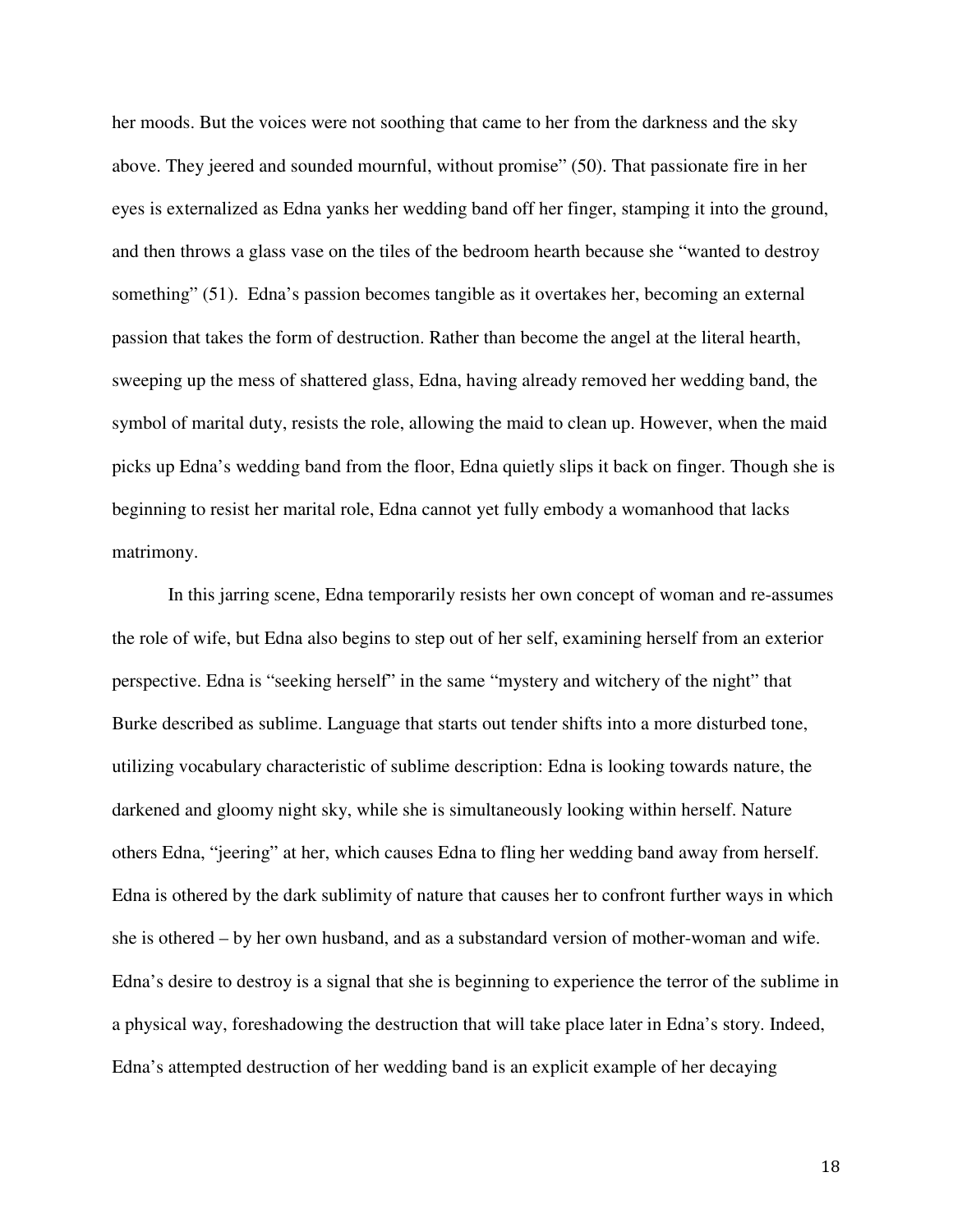marriage.

Edna's marriage, however, is only half of "feminine" existence: Edna's womanhood is defined in relation to her matrimony *and* maternity (57). As Edna begins to explore herself apart from her husband, she must also confront the two children who define her as mother, a role she is reluctant to fill. Edna's lack of concern for her children is evidenced throughout the novel, as the narrator explicitly shares that "Mrs. Pontellier was not a mother-woman" (Chopin 9). The Pontellier sons are vague, distant figures in the setting of Edna's life, by no means central, as children are to most mothers. While Edna does not dislike her sons, she is "fond of her children in an even, impulsive way…she would sometimes forget them" (Chopin 19). Edna does not maintain a close or devoted relationship towards her sons, which earns her Léonce's disapproval. Léonce wants his wife to be a mother-woman, a role "she at times accepts but continually begins to resist" (Gray 60). This resistance is evident in Chapter III: Léonce wakes Edna up late at night to inform her that their son has a fever and needs to be taken care of. While most mothers would embrace the opportunity to care for a sick child, Edna reluctantly checks on her son while Léonce reproaches her. Though Léonce pushes her towards more maternal actions, Edna continues to resist the maternal role.

Edna is contrasted by Madame Adèle Ratignolle, the pregnant and beautiful mother vacationing with her family along with the Pontelliers, the perfect example of a woman: a role model wife and mother, and her character serves as both a figure of perfect femininity as well as a contrast to Edna's lacking maternal instincts. In Chapter V while Adèle is sewing, Edna attempts to sketch Adèle, the "sensuous Madonna" (Chopin 12). Once completed, Edna's picture "bears no resemblance" to Adèle. Though Adèle is satisfied with the product, Edna "crumples the paper between her hands" (13), signifying Edna's failure to imitate Adèle, as well as her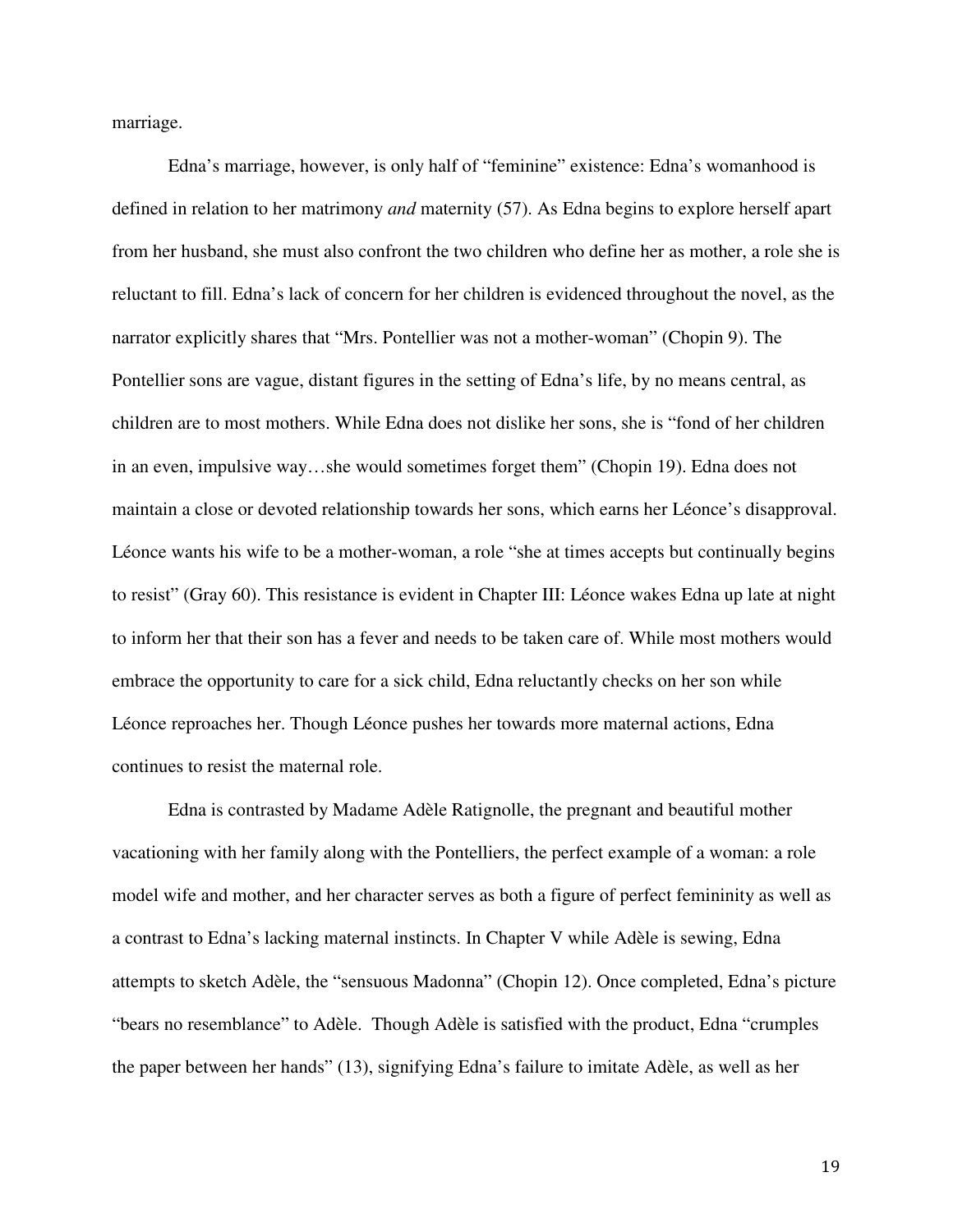rejection of Adèle's mother-woman status. In her own artistic way, Edna attempts to imitate Adèle, yet Edna finds that she fails in her own eyes.

Chopin places Edna and Adèle together in many scenes, serving to foil the two women and further illustrate Edna's incongruities as a mother woman. As the two women are walking along the beach one evening, the narrator describes the "rich, luxuriant beauty" of Madame Ratignolle, who possesses "the more feminine and matronly figure." By contrast, Edna has "noble beauty," but her "graceful severity of poise and movement" makes Edna "different from the crowd" (15). Adèle, dressed in "pure white" is plainly an angelic, perfect mother-woman, possessing voluptuous and "matronly" curves that serve to highlight both the leanness of Edna's frame as well as the "sensuous embrace" of the nearby sea. Chopin continually uses the beach as the setting of Adèle and Edna's intimacy, offering a visual connection between Adèle and the sea.

With the help of Adèle and Robert, Edna finally learns to swim in the ocean that had previously presented itself with "ungovernable dread" (Chopin 27) to Edna. Burke's musings on the sublime include discussion of that ungovernable dread that Edna felt, in terms of terror and delight, claiming that "when danger or pain press too nearly, they are simply terrible; but at certain distances, they are delightful…" (Burke 305). Edna's own terror dissolves into a fascination with the power of her own body, and the thrill compels her to "swim far out, where no woman has swum before" (Chopin 27). Where Edna had previously experienced terror, she is able to find delight in the boundlessness and power of both nature and herself, as she swims past boundaries and explores the limitless sublimity (Kant 386) the ocean has to offer. Edna's newfound ability to swim feeds a sense of power and "the freedom of her body enlarges her vision of herself," despite the vastness of the sea around her (Toth, "Kate Chopin's The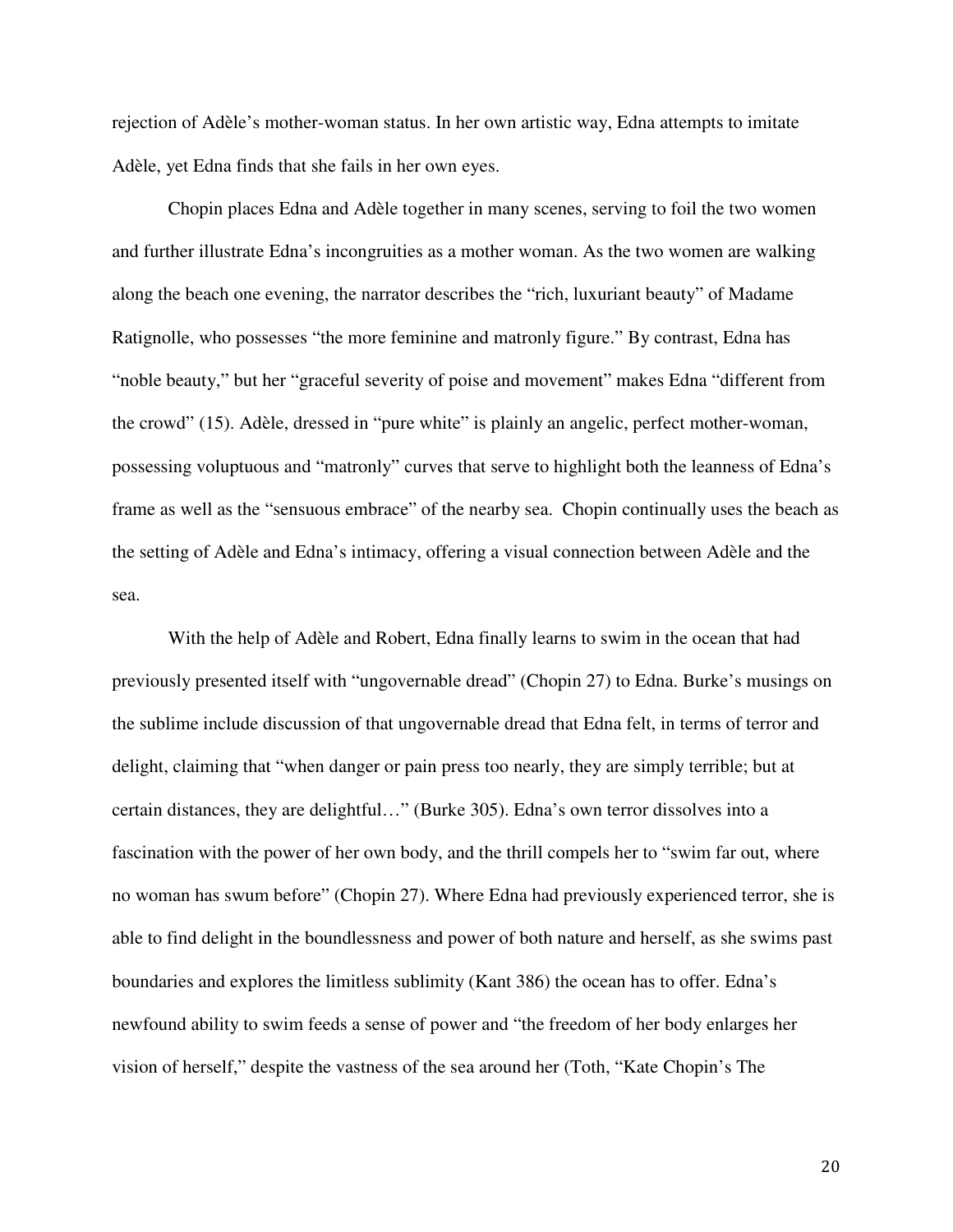Awakening as Feminist Criticism" 248). Yet, after Edna swims far out, she experiences *ekstasis*, "flash of terror" (Chopin 28), reminiscent of Longinus' lighting bolt. When Edna tells Léonce, he immediately re-assumes control over his wife with the simple response, "You were not so very far, my dear, I was watching you" (Chopin 28), both countering and dismissing the brief taste of independence and power she felt while she was alone in the sea.

Edna's sublime experience in the boundless ocean, beyond the boundaries of her society, affords her agency in her marriage, leading her to exercise personal freedom to disobey Léonce. Immediately following Edna's first time swimming without assistance, Léonce arrives home and asks Edna to come inside but she stubbornly denies his request, an out-of-character response for Edna, suggesting a serious change in her relationship dynamic with her husband. Typically, Edna "would have gone in at his request. She would, through habit, have yielded to his desire, not with any sense of submission or obedience to his compelling wishes, but unthinkingly…" (Chopin 30). Edna previously would have submitted to Léonce, though not out of love. However, after her experience in the ocean, Edna comes home refreshed, revived, and with a new perspective on her own life; though Edna once simply performed her daily duties without question, her oceanic experience leads her to reexamine and find a distaste for the matronly role she has been cast in life. The freedom of the ocean, which "enlarges Edna's vision" (Toth, "Kate Chopin's The Awakening as Feminist Criticism" 248) causes her to be in awe of herself, a breakthrough for Edna that allows her to delve deeper into self-understanding. Edna, awakened to her lifestyle and new options during her experience in the sea, begins to implement changes immediately, starting with a newfound freedom to follow her own desires rather than the desires of her husband. Her freedom and power in the ocean leads Edna to take ownership of freedom and power in her own body and home.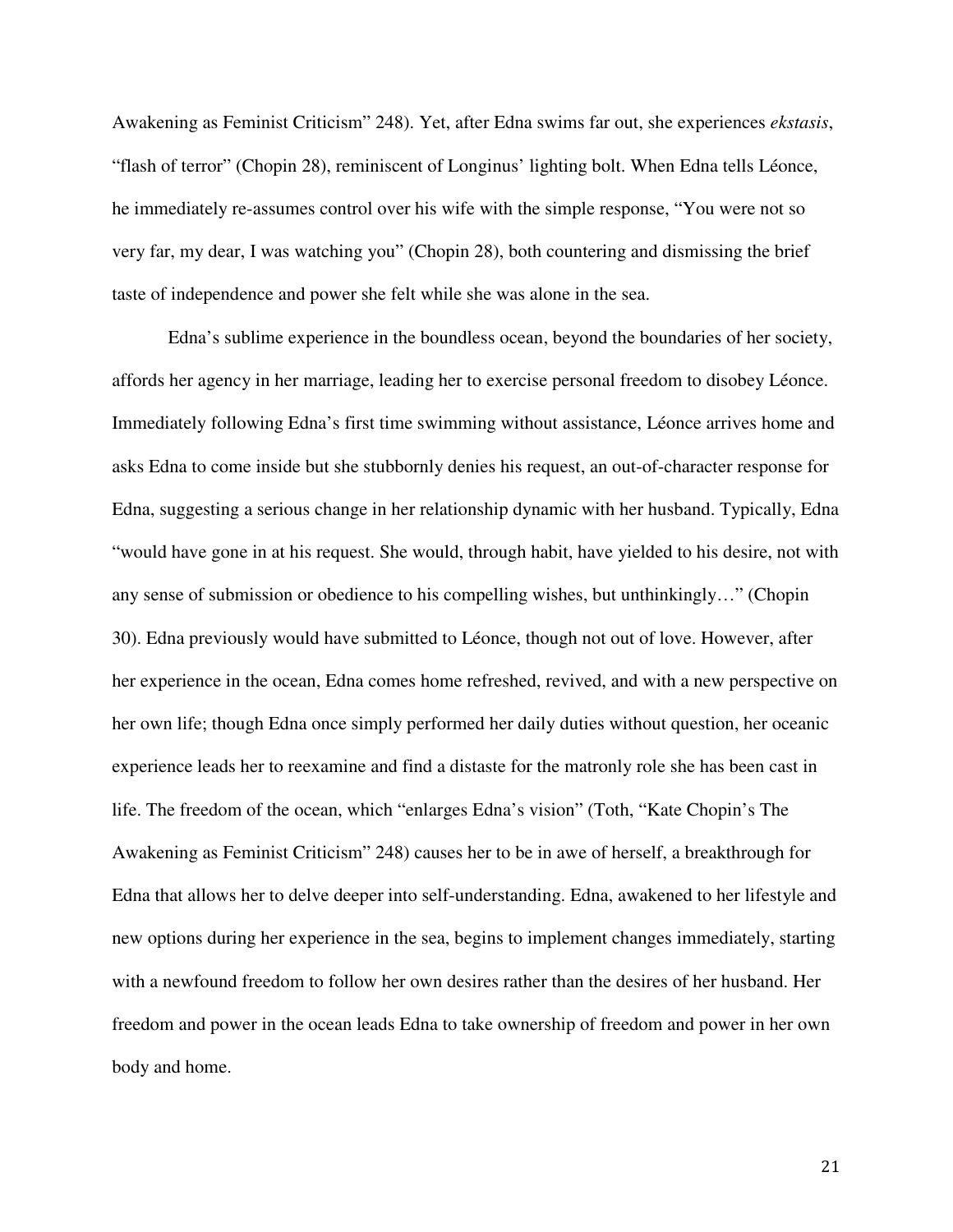The ocean acts as physical location, a symbolic location, and as a character in its interactions with Edna. In its personification, the sea is given a seductive voice that speaks to Edna, gently insisting that she examine her inner self closely. However inviting, the voice of the sea is as dangerous as it is comforting. "The voice of the sea is seductive; never ceasing, whispering, clamoring, murmuring, inviting the soul to wander for a spell in abysses of solitude; to lose itself in mazes of inward contemplation. The voice of the sea speaks to the soul" (Chopin 14). It is in this maze of inward contemplation that Edna does indeed lose herself. Before her death in the sensuous embrace of the ocean, however, the ocean "functions as a mode of address" (Freeman 29) speaking to the susceptible Edna.

Just as Edna is impacted by the sound of beautiful music, similarly, she allows the sea to speak to her like music, filling her mind with thoughts and images. Longinus notes that "nature hits the mark when she contains art hidden within her" (88), arguing in favor of the sublimity of finding art in nature, as Edna does. After Léonce reproaches Edna for not checking on her son's hypothetical fever, Edna cries on the porch alone, except for the sea: "There was no sound abroad except...the everlasting voice of the sea. It broke like a mournful lullaby upon the night" (Chopin 7). As Edna contemplates her "indescribable oppression" (8), the sea offers its present voice, "speaking to the soul" (14) and filling Edna with passion and empowerment. Freeman argues that Edna's listening to the passionate voice of the sea precedes her awakening (29), implying that the sea itself is prompting Edna to reexamine the passion within herself. The ocean's voice fills Edna with passion and power, fueling an awakening that causes Edna to participate in the details of her life differently.

The ocean is a physical place where Edna can feel the power of her own body, but it is also a symbolic place where Edna is embraced and accepted as feminine and empowered to act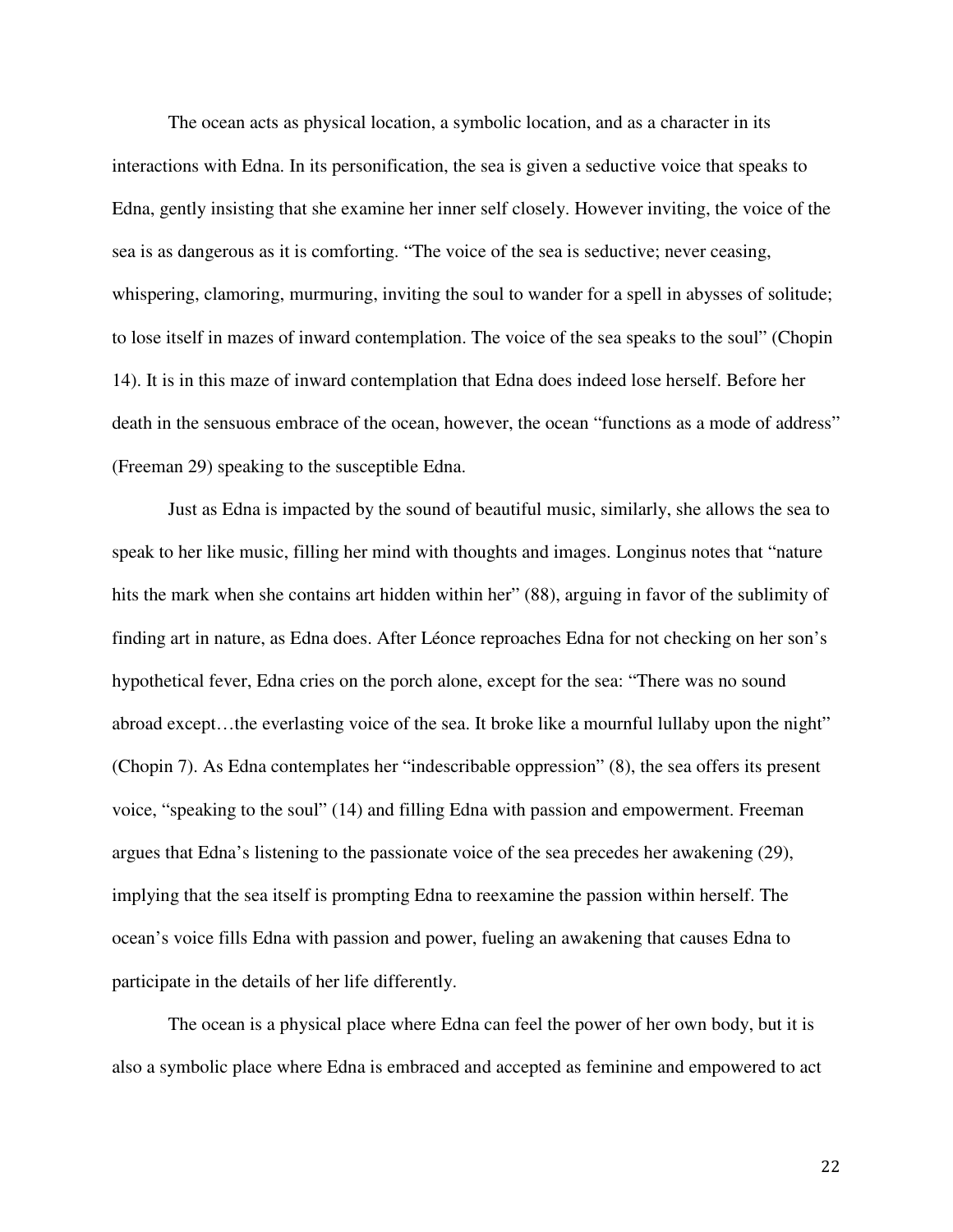as a free woman. Edna, for the first time, experiences a lack of boundaries and it exhilarates her, allowing her to come into shameless contact with the alterity that exists within her. For the first time, Edna is able to look within herself at the otherness that exists there without being forced to suppress herself and she finds power in that action. Edna's confrontation in the sea changes her, and the sea is now the site of Edna's awakening and a source of Edna's sublimity.

The ocean, moreover, in its similarities to Adèle, represents a kind of mother-woman to Edna. The ocean is certainly feminine, described in the same terms that are used to describe Adèle, including terms like "seductive" and "sensuous," and the ocean, like a mother-woman, "enfolds the body in a soft, close embrace" (Chopin 14). Although the sea is described in feminine language, it is nevertheless more powerful than a mother-woman because like the sublime, the sea knows no boundaries and has no restraints. Where the mother-woman is bound to her husband, children, and a societal ideology of maternity and matrimony (Gray), the ocean is limitless and boundless, and yet remains feminine in its embrace – the ocean represents a powerful femininity that entices Edna, causing her to resist the mother-woman femininity she is expected to uphold.

After her ocean awakening, Edna begins "to do as she liked, and feel as she liked" (Chopin 54). No longer is Léonce controlling either her actions, or more importantly, her emotional life. Edna, though still required by society to submit to her husband's wishes, no longer practices restraint or submission to her husband. Edna's doing and feeling "as she likes" manifests itself in her practical resistance to everyday chores, as she makes "no ineffectual efforts to conduct her household as a good housewife" (54). Léonce, noticing a change in his wife, accuses Edna of shirking her duties and letting "the family go to the devil" (54). Though Léonce brings up the subject of Edna's art as a possible culprit, he still largely places the blame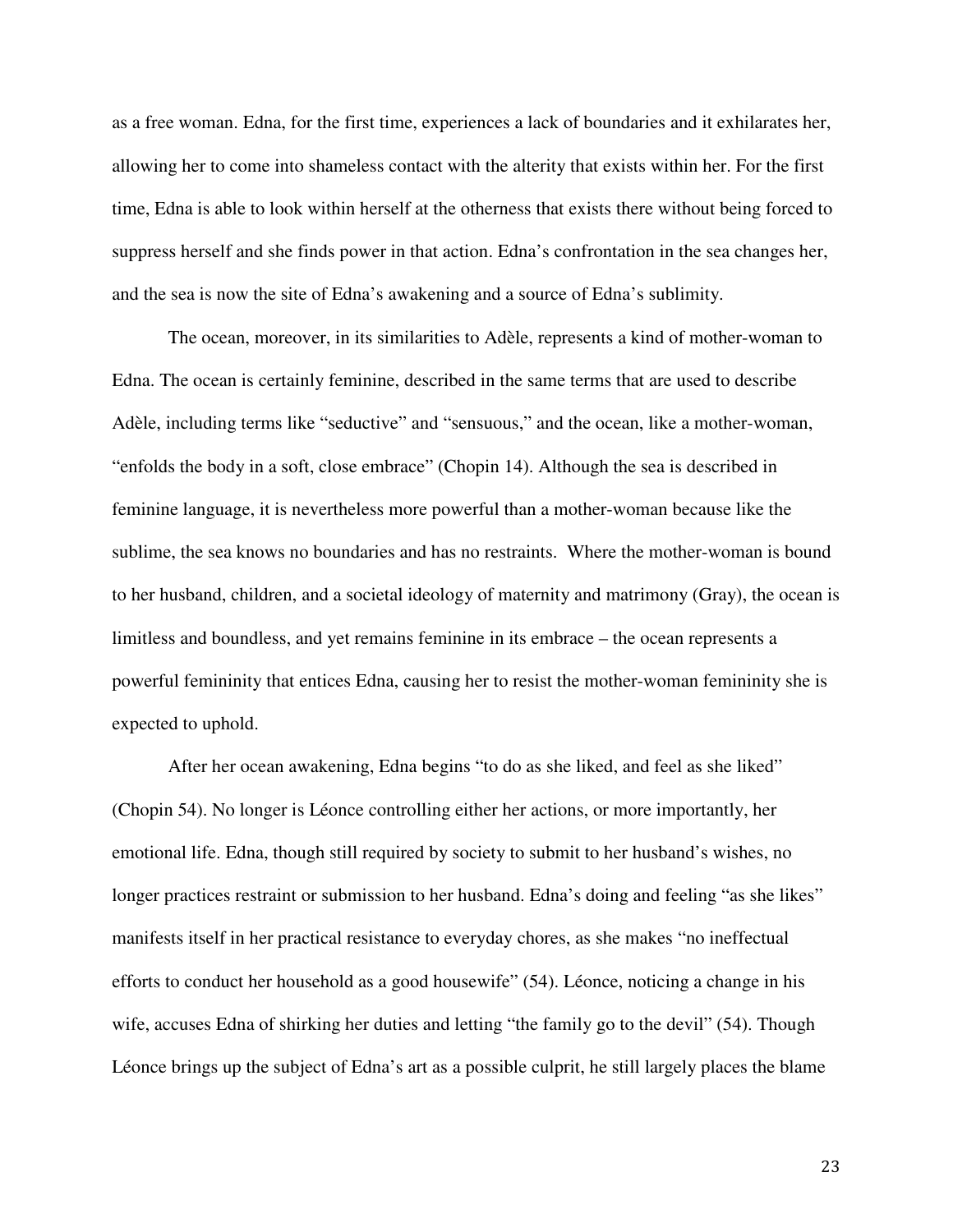for Edna's inattentiveness on Edna herself, contrasting his wife with the ideal Adèle, claiming that though Madame Ratignolle continues to play music for her family, she "doesn't let everything go to chaos" (54) in the way Edna has. Though Léonce is concerned that Edna is "growing unbalanced mentally" (55), both he and Edna recognize that Edna's art isn't the cause of the problem, but a byproduct of Edna's awakening. By blaming Edna more than he blames her activities, Léonce demonstrates awareness that Edna's inner attitude has shifted and that Edna's outer carelessness reveals her inner change.

As Edna seeks a way to implement the freedom and power she felt in the ocean in her daily life as a woman, she ignores her family and focuses on her art, resisting the role of attentive mother-woman, instead focusing on her own desires and the personal enjoyment she receives from painting. Edna's resistance involves conscious choices that lead her away from a motherwoman status and closer to experiencing her own version of femininity. Gray links Edna's concept of her mother-woman identity to her awakening, arguing that Edna's "awakening makes visible her position in patriarchal society and gives her the desire to seek alternative roles" (61). Edna no longer desires to submit to her husband, as society requires, and she seeks out other roles besides that of the mother-woman embodied in Adèle, beginning with the artist-woman role represented by the unmarried musician Mademoiselle Reisz.

If Adèle is the ideal woman, Mademoiselle Reisz, "a disagreeable little woman, no longer young," with a "self-assertive temper" represents the opposite end of the feminine spectrum (Chopin 25). Reisz is described as homely and lacking taste in dress (26), a woman who "has a strong sense of self, but a life lacking in love and connection with others" (Gray 63), allowing the reader to assume she exists outside the boundaries of femininity. Because of "societal labeling" and "the stigma of unconventionality, eccentricity, and homeliness," Mademoiselle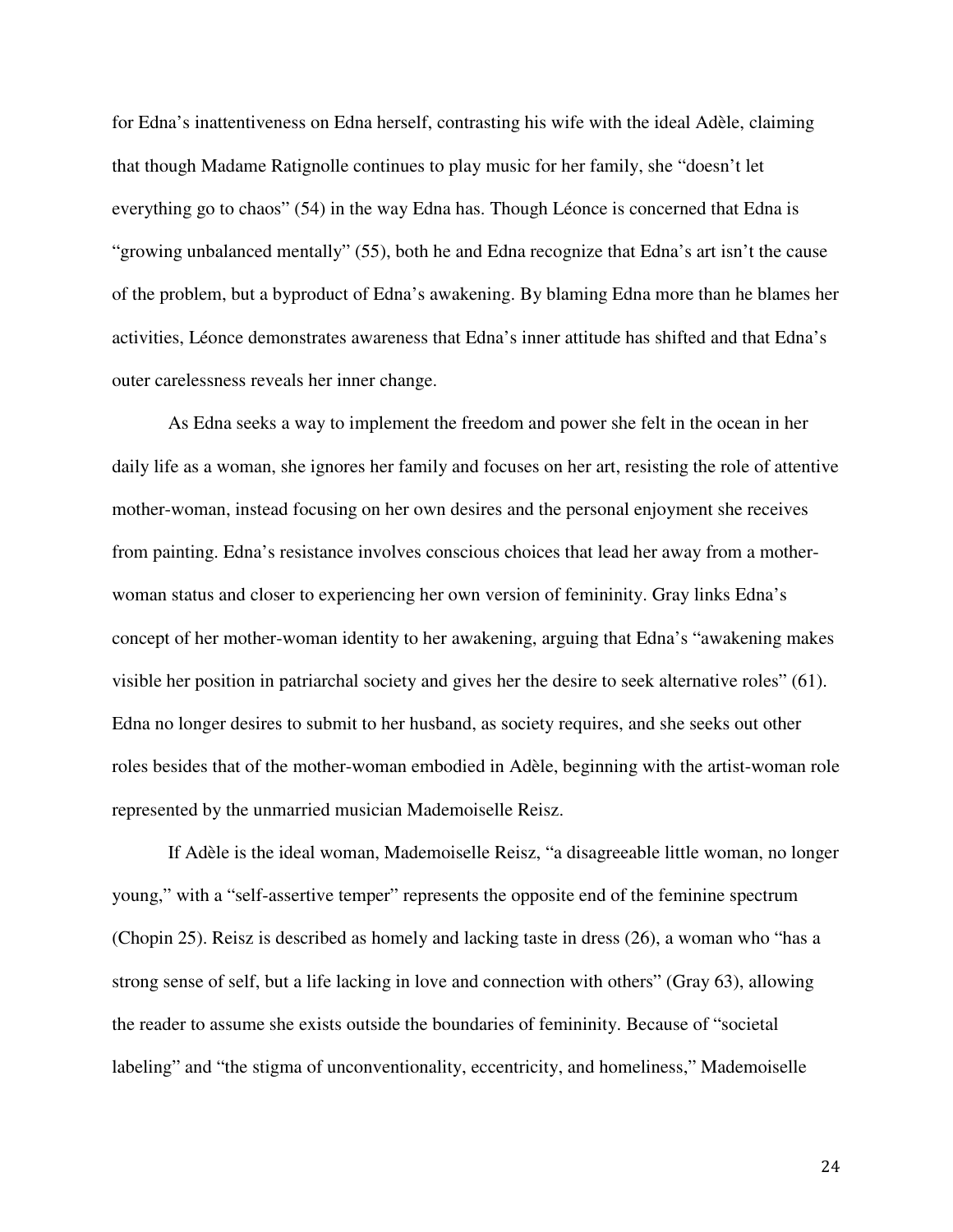Reisz' contemporaries know her as the "artist-woman" (Gray 64). These labels place her in the "alternative role of female artist," (64) implying that if a woman remains unmarried, she may continue to function as a woman, as long as she contributes to society. Mademoiselle Reisz creates beautiful music and brilliant artistry, but the cost is a solitary lifestyle, void of friendship or any sexual desires. Though Mademoiselle Reisz is an independent woman in the 18<sup>th</sup> century, her "role does not threaten the rule of patriarchy" because "divorce from community" is the price Reisz pays for her individuality (63).

Despite Mademoiselle Reisz' single lifestyle, she is a true artist, unlike the many "mother-women" who practice piano, echoing Longinus' belief that only artists who possess certain innate talent can truly produce the sublime in their work (Longinus 76). While Edna sees images when she hears Adèle play the piano, by contrast, she feels "a keen tremor down her spinal column" (Chopin 26) upon hearing Mademoiselle Reisz. Indeed, when Mademoiselle Reisz plays the piano, Edna's "very passions themselves were aroused within her soul, swaying it, as the waves daily beat upon her splendid body. She trembled, she was choking, and the tears blinded her" (26). The language Chopin uses to describe the effect Mademoiselle Reisz' artistry on Edna is very similar to Edna's oceanic awakening, both beautiful and terrible: Edna's reaction to hearing Mademoiselle Reisz' playing is as if she were drowning.

Edna's aroused passions within her soul reflect the sublime transcendence Edna feels when the music "raises [her] energies of the soul above their accustomed height" (Kant 390). The music that produces a sublime effect on Edna does not deliver a similar experience for Edna's social counterparts. The narrator describes a "prevailing air of expectancy" (Chopin 25) while Mademoiselle Reisz played, indicating the party's respect for her skill, yet only Edna experiences a transcendent "vibration" (Kant 390) in her soul. Edna felt a similar "vibration" of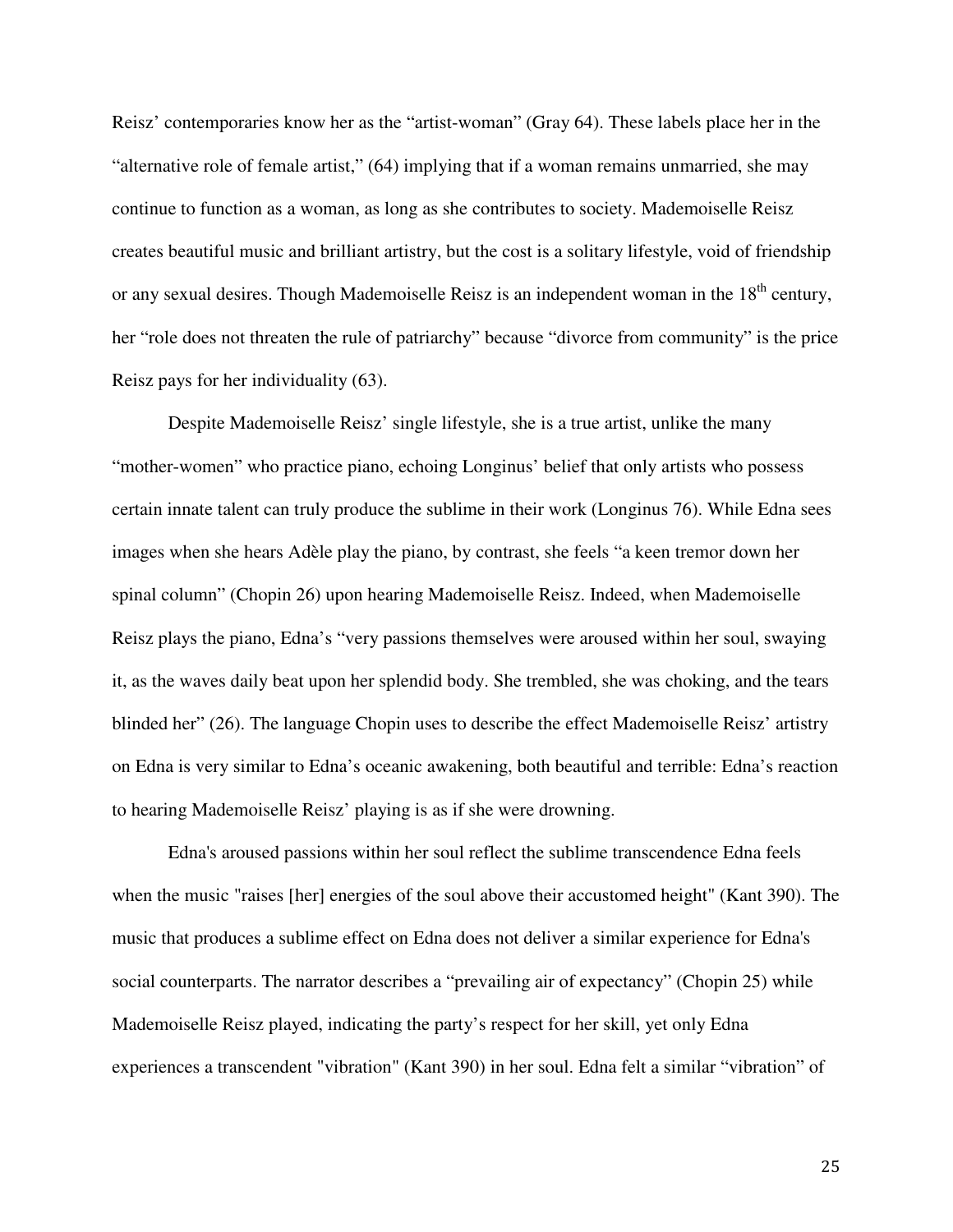power, delight, and terror when she first swam alone in the ocean, which led her to confront her own alterity. When swimming, the power within her own body made visible to her by the power of the sea. Here, the language that so closely resembles drowning draws a parallel to the sea where Edna first experiences the otherness of her own soul. Edna is othered because she is unable to fulfill her given role as mother and wife as defined by society, and in this scene, because of her extreme reaction to art.

Edna's experience with music sets her apart because of her inner emotional reaction that manifests itself powerfully in a bodily way through bodily tremors and at times, tears. Kant argued that "the sublime resides in the mind…everything that excites this feeling in us is called then the sublime" (391). Edna's physical expressions of excitement are rooted in her inner experience of the sublime that marks her as other. Edna, noticing the excitement and tremors that Mademoiselle Reisz' music create within herself, begins to explore these inner reactions. The experience of sublime music enables Edna to explore her inner self, which is in fact the other, therefore experiencing the feminine sublime.

After hearing Mademoiselle Reisz play, Edna begins to build a relationship with the grouchy artist, despite Reisz' "offensive" personality (Chopin 75). Edna frequents Mademoiselle Reisz' home in order to hear her play, rather than spending time with her husband or sons, shying away from her duties as a mother and wife. As she spends more time with Mademoiselle Reisz, Edna "resists the hailings of the mother-woman role [by] engaging in the practices of the alternative artist-woman identity" (Gray 64). This identity includes a lack of concern for others, focus on self, and of course, involvement with art.

In the duration of her relationship with Mademoiselle Reisz, Edna experiences moments of sublimity while listening to music. Chopin explicitly demonstrates the effect great artistry has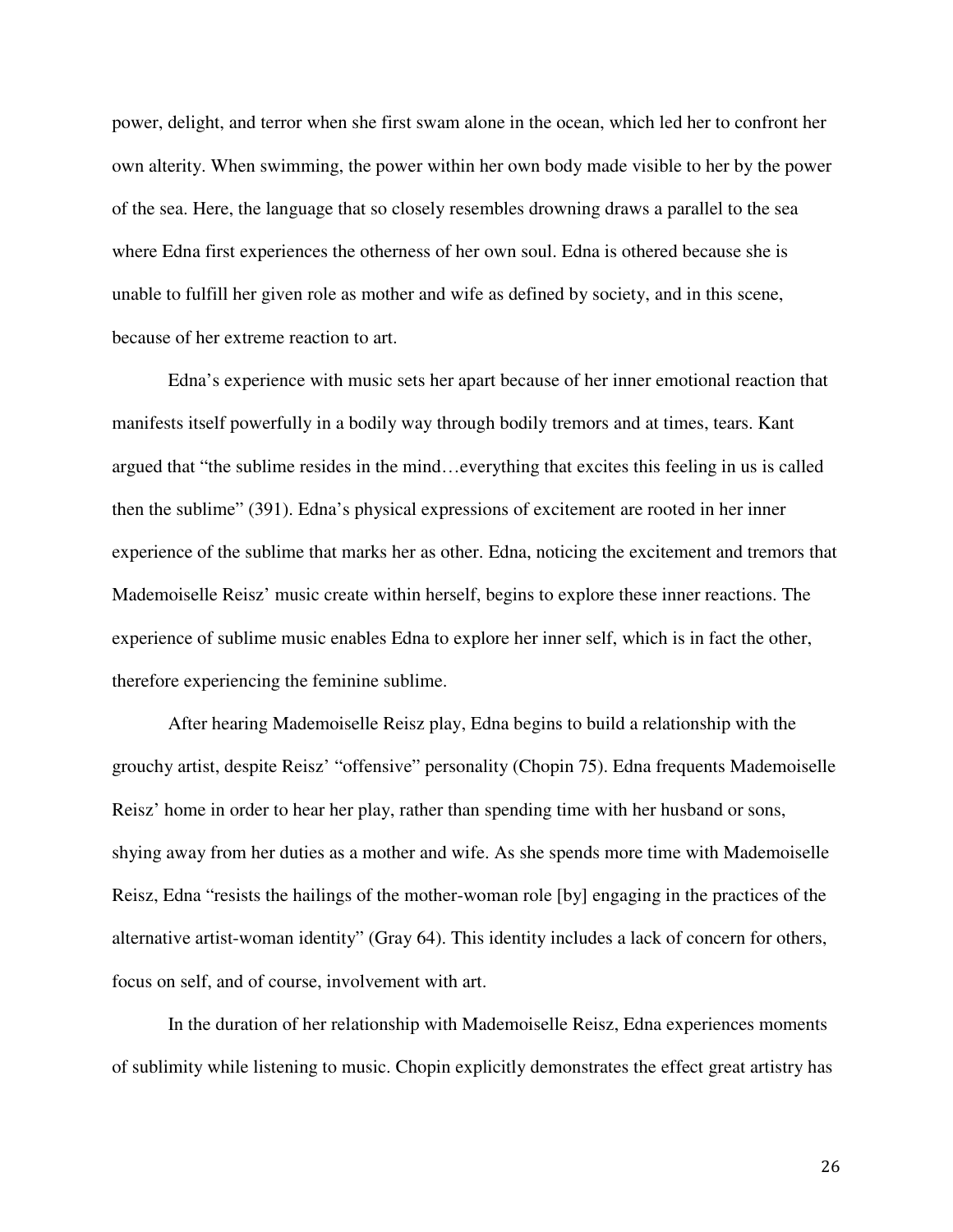on Edna: "There was nothing which so quieted the turmoil of Edna's senses as a visit to Mademoiselle Reisz. It was then, in the presence of that personality which was offensive to her, that the woman, by her divine art, seemed to reach Edna's spirit and set it free" (75). Finding both the music and her inner self to be boundless, Edna begins to realize that she cannot fit within society's constraints of the idea of feminine. Edna's awakening is her process of finding her own femininity, and music, like the sublime boundlessness of the ocean, is another part of that journey.

Edna's own artistry continues throughout her relationship with Reisz, and she even tells Mademoiselle Reisz that she longs to be an artist (Chopin 61). Edna's experience with art is linked to her very core – her artistic output increases simultaneously with her independence. Edna neglects housekeeping, one of the many symbols of society's version of femininity, as she begins selling her art in order to afford living apart from her husband in a blatant rejection of society's version of femininity. Through frequent exposure to music, art, coupled with lack of passion for her children and husband, Edna turns further inward, where she experiences sublimity. Because Edna is the other in society, by confronting that alterity within herself, she is able to experience the sublime. However, sublimity, like a note of music, is momentary. Though Edna encounters sublimity as a result of her art and independence, that sublimity does not offer a sustainable femininity because of its temporal quality.

Edna experiences freedom through Mademoiselle Reisz' music and once she has experienced the sublimity of female freedom through art, she can no longer face reality. Through her time spent in the presence of an artist who brings her to experience sublime moments, Edna experiences a "new consciousness" (Gray 54). However, while Edna possesses the "courageous soul" (Chopin 61) of an artist, she cannot survive the self-imposed isolation of an artist (Gray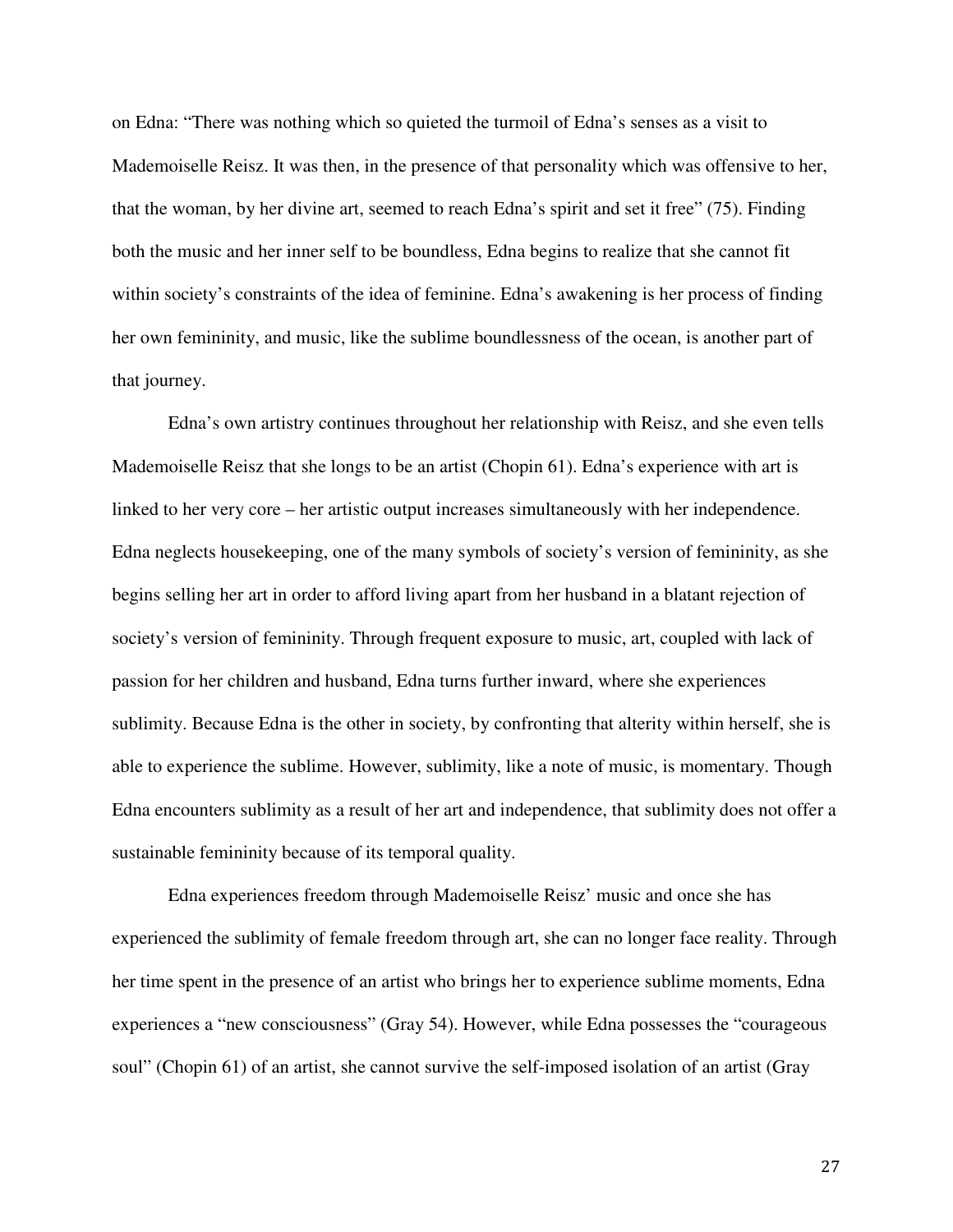64). Edna continues to paint, but she does so in her secondary home where she also spends time with Alcee. While Mademoiselle Reisz fits completely into the androgynous, loveless "artist woman" identity, Edna cannot exist without love or connection (Gray 64), evidenced by her desire for Robert and her physically intimate relationship with Alcee. Edna wants to be an artist like Mademoiselle Reisz, but Edna is foiled by Mademoiselle Reisz as much as she is by Adèle because both women hold identities Edna cannot have (Gray 71). Her repeated encounters with her own alterity, which leads her into sublimity, provide Edna the profound realization that she does not want to live up to either woman's standard, represented by Adèle's maternal femininity and Mademoiselle Reisz' relative androgyny. Through her previous two attempted roles, Edna experiences elements of the sublime – she experiences a feminine power and freedom in the ocean and a keen boundless sensibility in art – but she also discovers that she cannot fit into the pre-molded feminine types, mother-woman and artist-woman. Moving from the elevated motherwoman that is Adèle and the alternative artist-woman that is Reisz, Edna illustrates a third "highly oppositional role, the "free woman"" (Gray 56), which, significantly, is not embodied by any character in the text other than Edna, implying the nonexistence of such a woman. From Chapter XXV until the end of the novel, Edna's bold moves, including moving out of her husband's home and conducting an affair with Alcee Arobin, exhibit her experimentation with the free-woman identity.

Edna's need for connection and relationship drives her away from the artist-woman model. Though Edna paints, she cannot be an artist-woman in her society that expects the loveless, sexless, isolated female that exists in Mademoiselle Reisz. Thus, it is her need for relationship that pushes Edna towards experimentation with the third feminine type, the "freewoman" (Gray). Edna's need for emotional and physical connection is seen in her romantic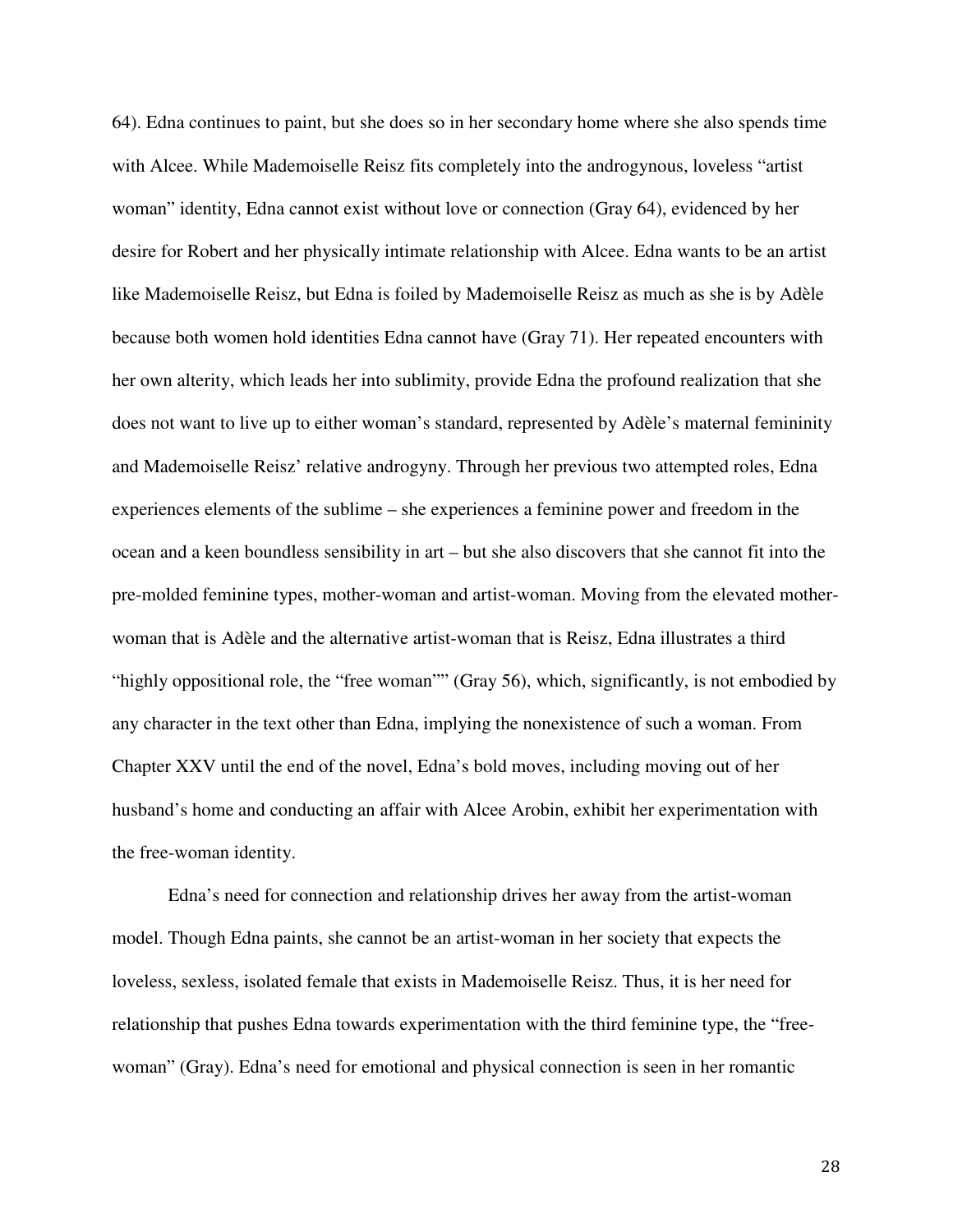relationships with Robert and Alcee. Where both physical and emotional intimacy are lacking in her marriage, Edna attempts to find both in the arms of other men, beginning with the young and flirtatious Robert.

On the same night that Edna first swims on her own and realizes the power within her own body, Robert sits with Edna on the porch late at night after her swim. Though they share little conversation, Edna afterwards felt that "no multitude of words could have been more significant than those moments of silence, or more pregnant with the first-felt throbbings of desire" (30). To feel desire so keenly is a new experience for Edna because of the lack of passion in her marriage. Despite the silence of their moment on the porch, Edna's attraction to Robert is made explicit, marking the beginning of Edna's sexual independence.

While Edna's relationship with Robert was emotionally intimate, her relationship with Alcee is physically intimate, though lacking in emotional connection or affection. Though Edna's time with Robert was "pregnant with desire," (30) that desire was not birthed with Robert. Ironically, the language of pregnancy described a promising fullness, but just as Edna could not fulfill the mother role, neither could Robert follow through with an adulterous affair. Where Edna's passion proved too intense for Robert, her physical desire does come to fruition with Alcee. Despite Edna's passionate sexual encounters with Alcee, after the first time they have sex, Edna reflects on their night together and realizes she does not love him: "There was a dull pang of regret because it was not the kiss of love which had inflamed her, because it was not love which had held this cup of life to her lips" (Chopin 80). Though physical intimacy offers Edna a "cup of life," it is not intimacy with Alcee specifically that Edna craves. Through physical passion, Edna discovers yet another piece of her femininity: her need for relationship.

After intimacy, Edna "felt as if a mist had been lifted from her eyes, enabling her to look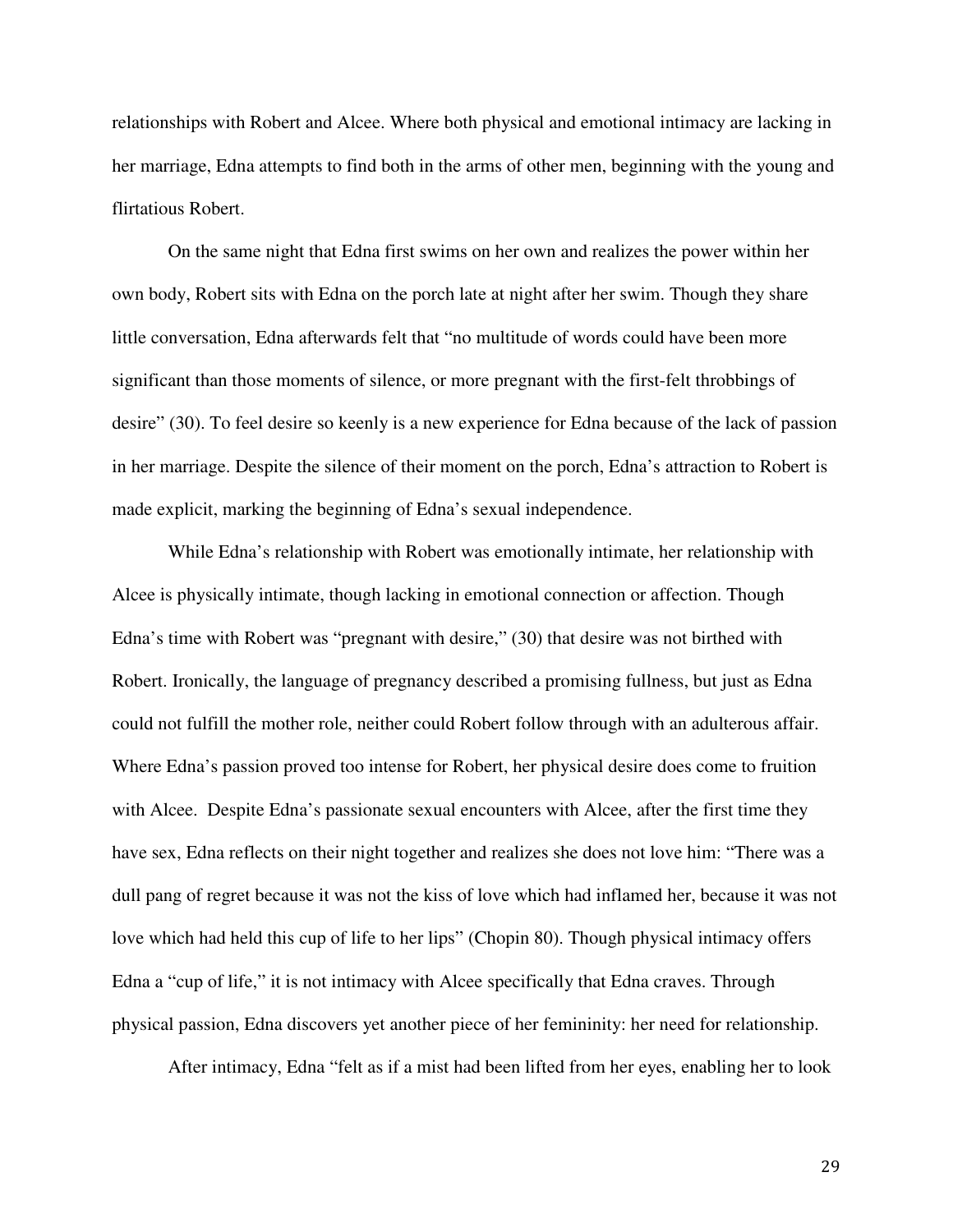upon and comprehend the significance of life, that monster made up of beauty and brutality" (Chopin 80). Edna's sexual experience with Alcee opens her eyes to see herself more clearly. Until Alcee, Edna had never been physically passionate, and the sexual experience reveals to Edna that passion is a part of her identity. Though Robert and Alcee reveal her emotional and physical need for passion, Edna remains unable to reconcile that need for passion with other versions of femininity. Adèle's mother-woman femininity that fully relies on the male counterpart's satisfaction, and Mademoiselle Reisz' artist-woman femininity of isolation both seem to ignore the possibility of feminine passion. These few types of femininity Edna is allowed to explore leave no room for her passion. As she begins to awaken sexually, Edna feels with increased clarity, describing her life in sublime language of "beauty and brutality," as she observes both the beauty and terror of the world around her. Through her relationship with Alcee, Edna's eyes are opened to the society around her. Once she recognizes that "brutality," she is able to move beyond society's restrictive requirements and boundaries.

At the highest peak of intimacy with Alcee and companionship with both Madame Ratignolle and Mademoiselle Reisz, Edna decides to break free from social bonds of marriage. Unlike Madame Ratignolle, who has a perfectly harmonious marriage with her husband, Edna observes that their relationship "is not a condition of life that fit[s] her" (54). After spending time with Mademoiselle Reisz, Edna decides that she must "soar above tradition" (79). The layering of these two observations leads Edna to the profound decision that she no longer owes Léonce her "allegiance," despite their legally and socially binding marriage (76). Setting up a small "pigeon house," as Edna calls her small cottage around the corner from Léonce's home, Edna lives on her own because she wants to belong to no one but herself. Paying for the cottage by selling art, living on her own provides Edna with the "feeling of freedom and independence"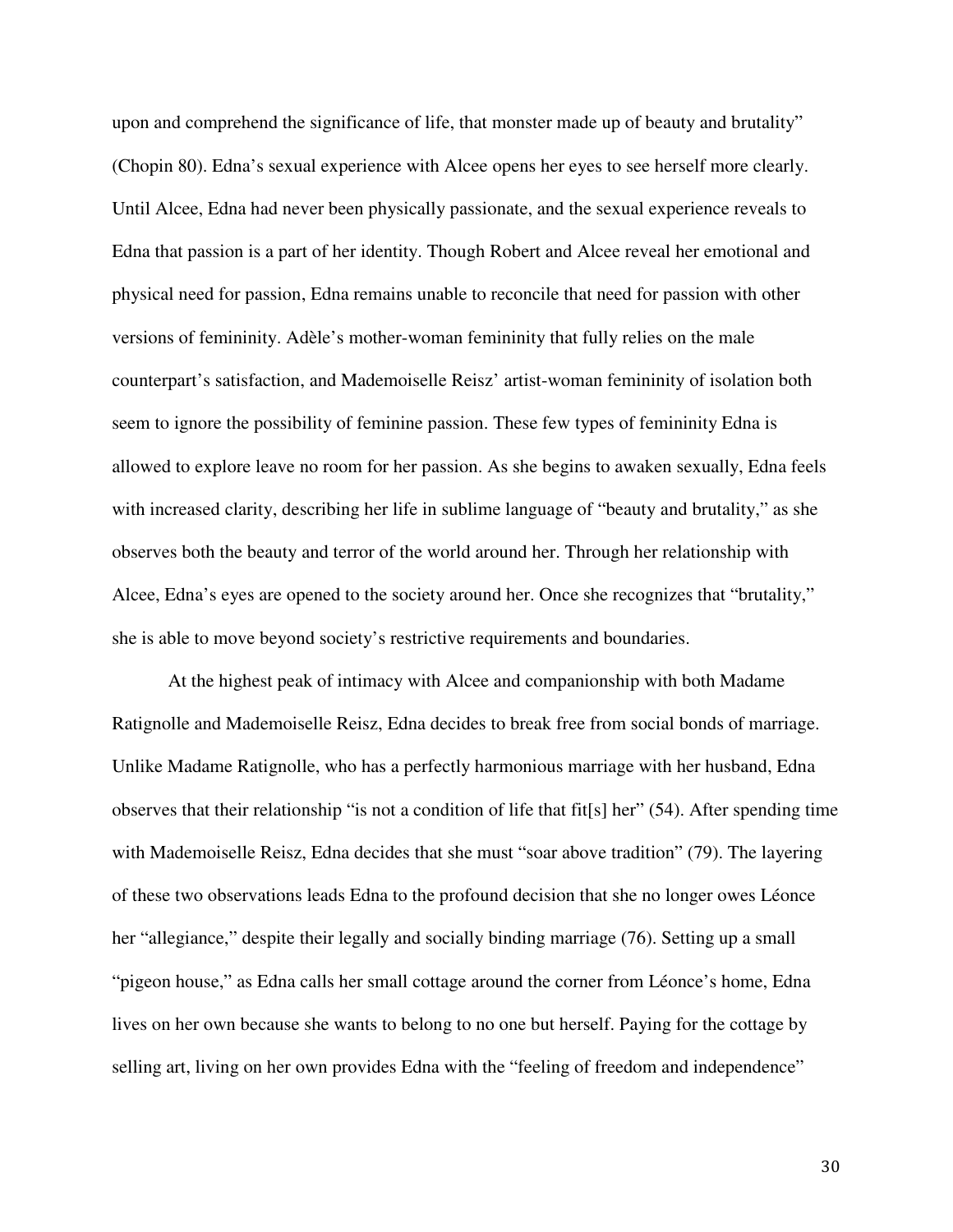(76). With no sense of obligation towards her husband, nor her children, Edna is able to assert independence sexually and financially by conducting an extramarital affair and moving out of Léonce's home, pragmatic means of testing the waters of the inner sense of freedom she felt while swimming in the ocean and listening to Reisz' music.

As a free woman, Edna becomes completely inwardly focused, only desiring to understand her inner otherness, rather than caring for the needs of her husband or children. She attends to the needs and desires of herself, which include sexual and financial independence from her husband, a room of her own to create art, and an identity not rooted in her husband and children. Though Edna's free-woman role provides her with "individuality and sexual freedom" and "a more fulfilling, developed sense of identity," it does so at a high cost. According to Gray, the free woman role "is far too threatening to dominant societal norms for Edna to sustain it against vehement ideological pressure" (56). Robert is one character who upholds this ideology and cannot view Edna as a free woman. Robert constantly views Edna as a property, meant to belong to a husband: though Robert desires Edna, he does not want to pursue a relationship with her until she is "free to belong to him" (77). Even Robert, whom Edna desires, does not want her to be free, but to belong, as a woman should, to himself. Unrepresented by any woman, the free woman is a threat to the "hegemonic patriarchal ideology" (Gray 60) which paints woman as either "mother women" or the alternative artist woman, and cannot exist. As illustrated by Robert's rejection of Edna, the free woman cannot maintain that type of femininity and remain a part of her society.

Even Edna cannot exist as "free woman," inside or outside the free-woman ideology, because regardless of her desire for it, she retains some maternal feelings: in a surge of happiness at her decision to move out of her husband's home, she sends a box of bon-bons to her children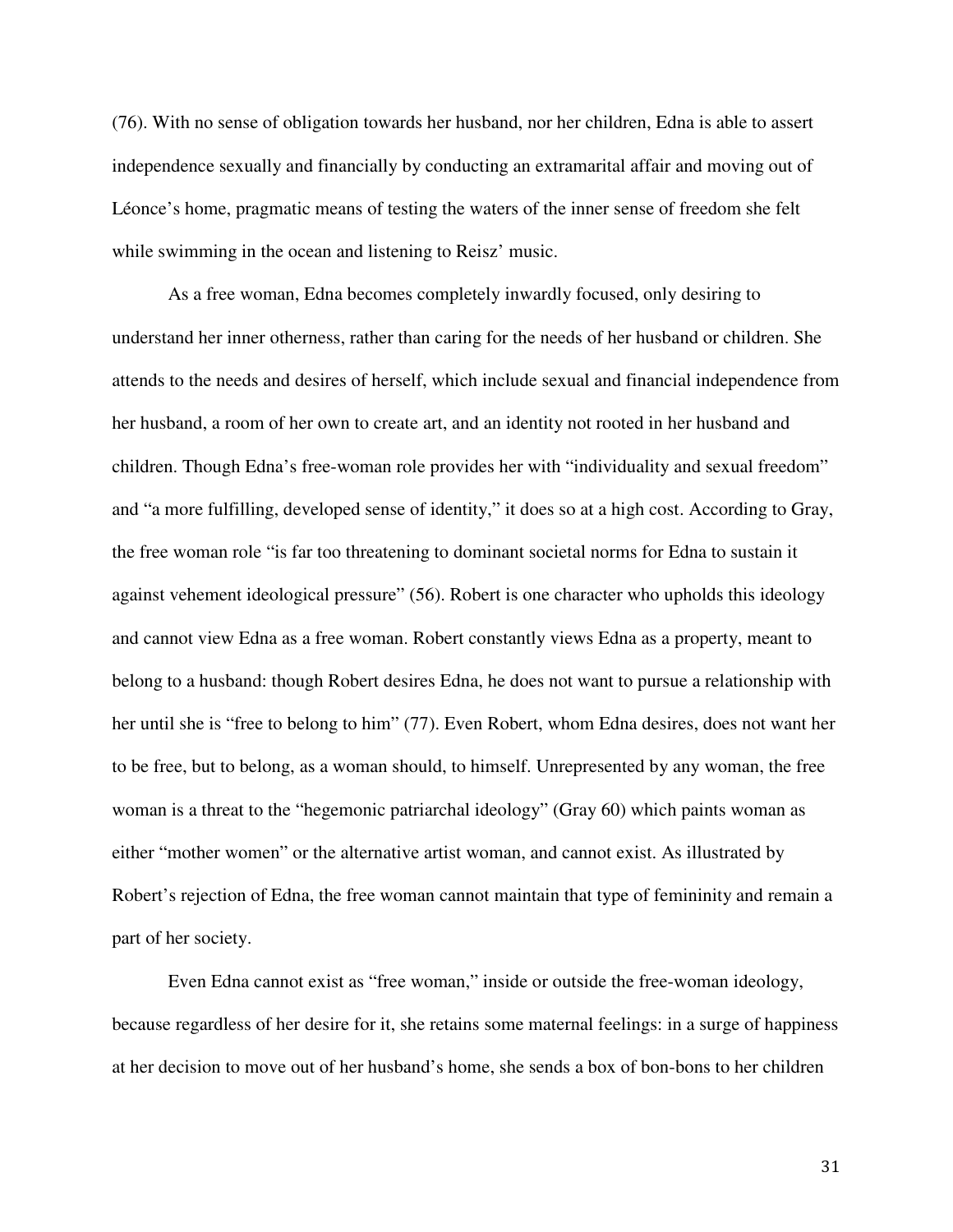at their grandparents' house (78). Even in the midst of Edna's free-woman experimentation, she cannot reconcile the truth of her maternity and her own desire to be free from motherhood. Though she still has maternal moods, Edna is not a mother woman and "cannot exist in the limited role sanctioned by ideology" (Gray 71), yet neither can she be the rejected free woman. After experimenting with all three roles given by Jennifer Gray, Edna finds that she fits in none of them, but because Edna remains "both freely sexual and autonomous," the "only escape is suicide" (Gray 54). Each of these types of femininity –mother woman, artist woman, and even free woman – is not created by Edna, but by society. Each offers her a taste of the nonexistent category of femininity she seeks. The oceanic sensuality of the mother-woman, the artistic inclination and creativity of the artist-woman, and the sexual passion and lack of borders of the free-woman all hint at the woman Edna longs to be, and each offers her a unique, but partial, brush with the sublime. However, Edna fits into none of types these fully, and must therefore create her own brand of femininity. This fourth, created type of femininity is embodied by the feminine sublime, which Edna ultimately encounters in her final sublime swim in the ocean. The ocean offers Edna an alternative to the three woman types she experiments with, however, because this alternative does not yet exist as a part of humanity, Edna must transcend social categories. The ocean provides that transcendence and becomes sublime as Edna enters a fourth category for the last moments of her life.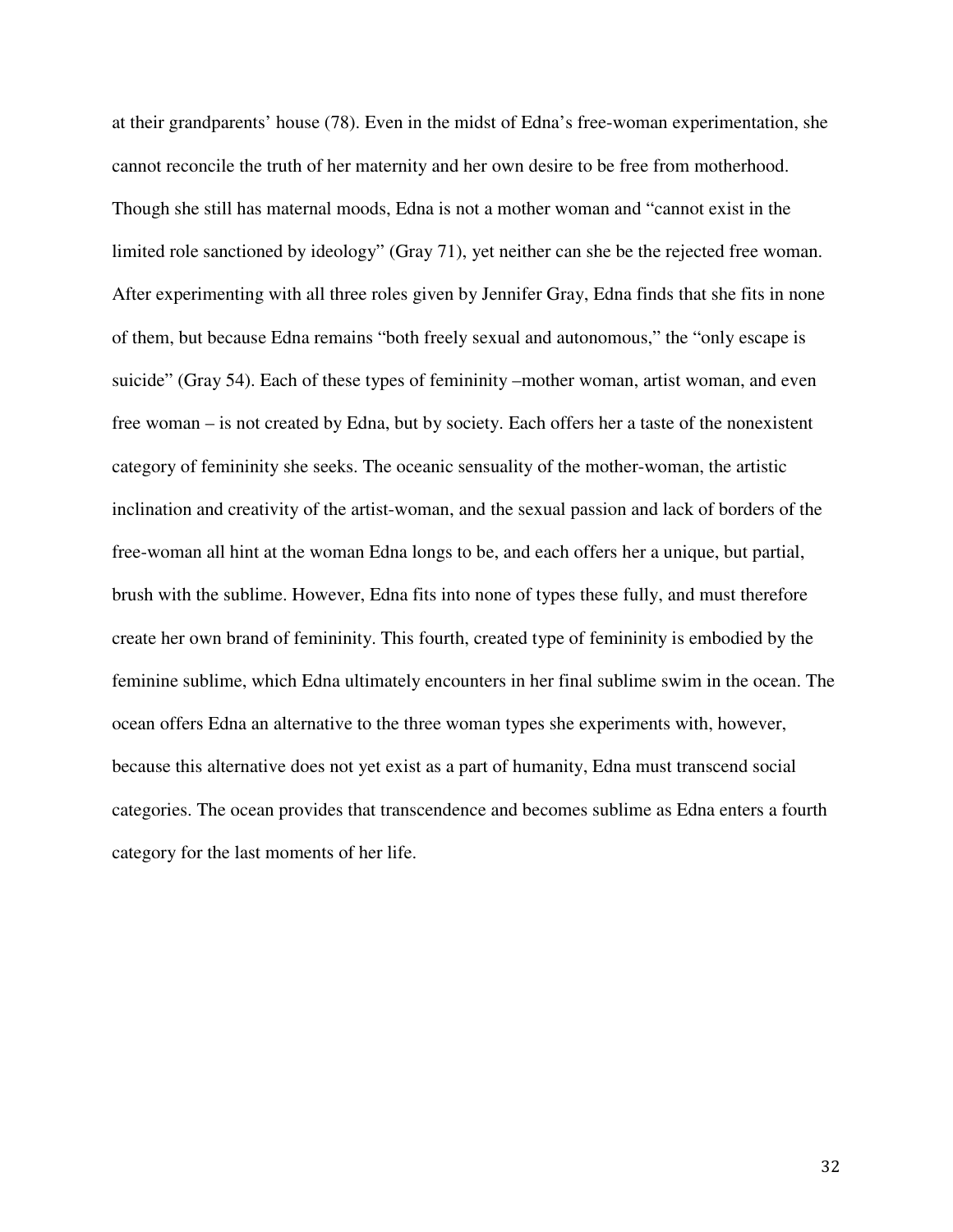## CHAPTER III: SUBLIMITY AS SOCIAL ABJECTION: LILY'S EPHEMERAL VICTORY

It can be easy to consider Edna a more emotionally self-aware and nuanced character than Lily is; however, Lily too has keen and complex desires, and both Edna and Lily envision new categories for female existence. Each woman, in the course of her story, attempts to create a space for herself in society. Edna desires a space where she can freely exist as her own type of woman, and Lily craves a place among the upper class that she spends so much time with, despite her precarious financial status. While Edna possesses money, a husband, and a home – everything Lily desires – she is emotionally and mentally far from fitting in society. Lily's lack of these material signifiers of wealth signify what she needs in order to be accepted by society. As both women seek to alter their situations, the sublime permeates their stories in vastly different expressions, yet Edna and Lily meet the same end. Where Edna finds a singular, personal femininity in the sublime that she encounters by looking inward and confronting her own otherness, Lily attempts to use her femininity to create a sublime effect on others in order to remove the otherness of herself and dissolve her socially abject state. Each of their personal femininities is bound together with the sublime and its power to create a space for feminist identity, yet their moments of sublimity are distinctive. Edna's sublime is rooted in an outer experience, encountered at the ocean; however, it directs her inwardly to her own otherness, an alterity within herself that helps her to experience her sublime femininity. By contrast, Lily's sublime is put-on, with herself as the central object – a sublime projected toward others.

Unlike Edna, who, in order to fulfill her inner desires, dismisses even her closest companions' perception of her, including her husband, Lily depends on the perceptions of others. In Lily's society, the cultural construct of female beauty gives it measurable value, making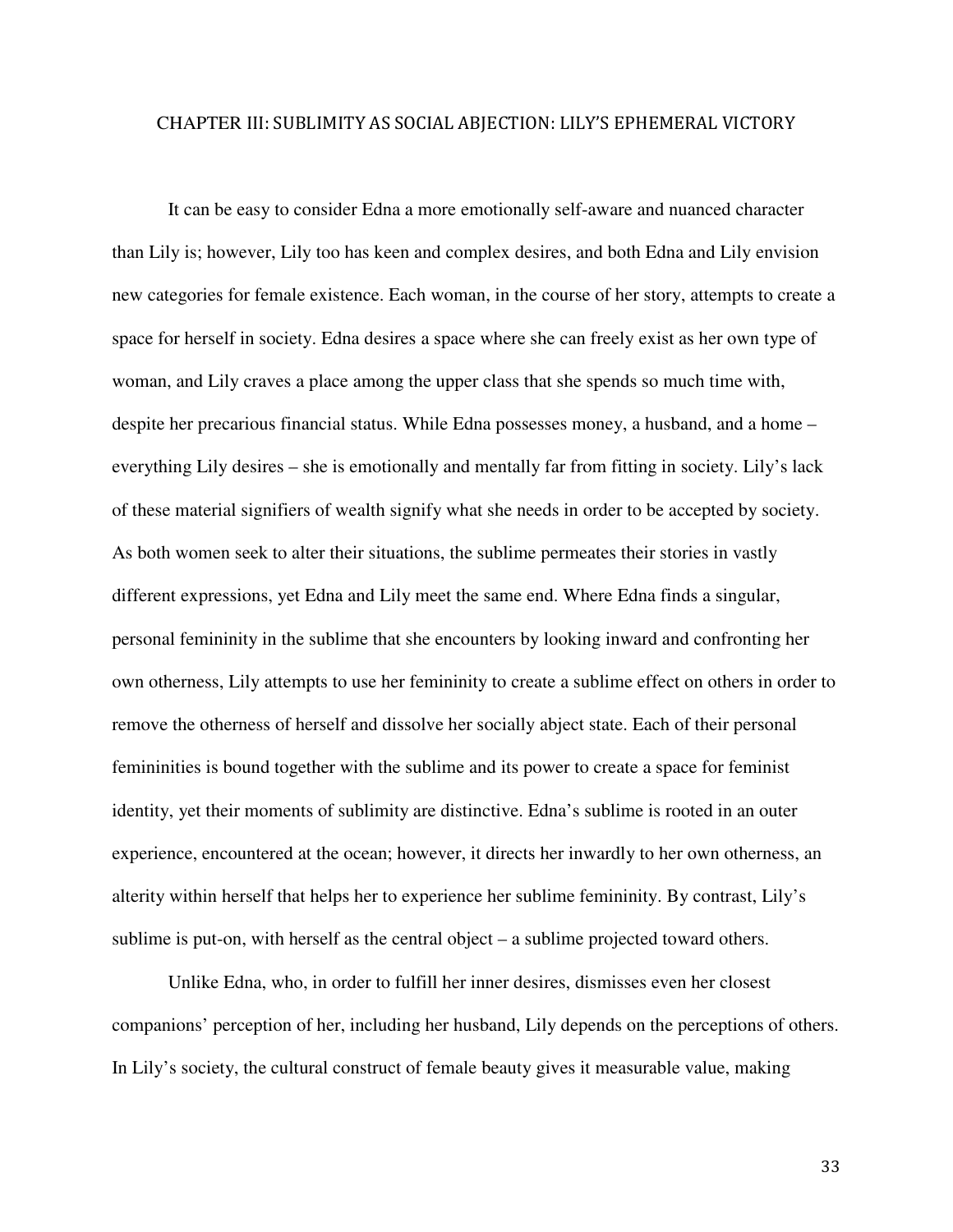female beauty worth bartering. Lily, understanding that her beauty is an asset, creates a version of herself that she uses to manipulate those around her into perceiving her in a particular light: not only does Lily care about others' perception of her, but also she will go to any length to ensure it is the proper perception, a perception able to transport the viewer beyond the constraints of society. She hides behind the façade of her conventionally beautiful body, projecting herself as she would like to be viewed. In her novel of manners, Edith Wharton meant to engage the reader in a commentary on this **"**frivolous society [that] makes narcissists of women" (Dwight 195) and the price a young girl pays in order to maintain her position in that society. The game of high society revolves around outer image. Through Lily's obsession with self-image, Wharton explores the "relationship of the inner self to the outward image" in *The House of Mirth* (Dwight 190).

When Lily projects herself as a perfect work of art, she is attempting to effect the sublime on those viewing her: she wants others to enter a state of sublimity as a reaction to viewing the perfection that is Lily. Because Lily represents the abject to the society that she surrounds herself with, she must undergo a process of abjection. She employs the sublime to counteract her own abject state and purify herself, in order to find a wealthy husband, maintain and improve her position in society, and continue her lifestyle among the affluent. In the process of manipulating the sublime and those around her, Lily experiences moments of Freeman's feminine sublime. Yet, the temporary, lighting-quick impact of the sublime (Longinus 76) renders it an experience unable to shape her in a permanent way and instead, she returns to the abject state. Lily cannot sustain this position as art. For Kristeva, the abject is a pure state, undefiled by the male, symbolic order, a place where a woman's identity can be defined in the feminist terms of the mother. For most of the novel, Lily races toward the symbolic and resists the abject. Yet, this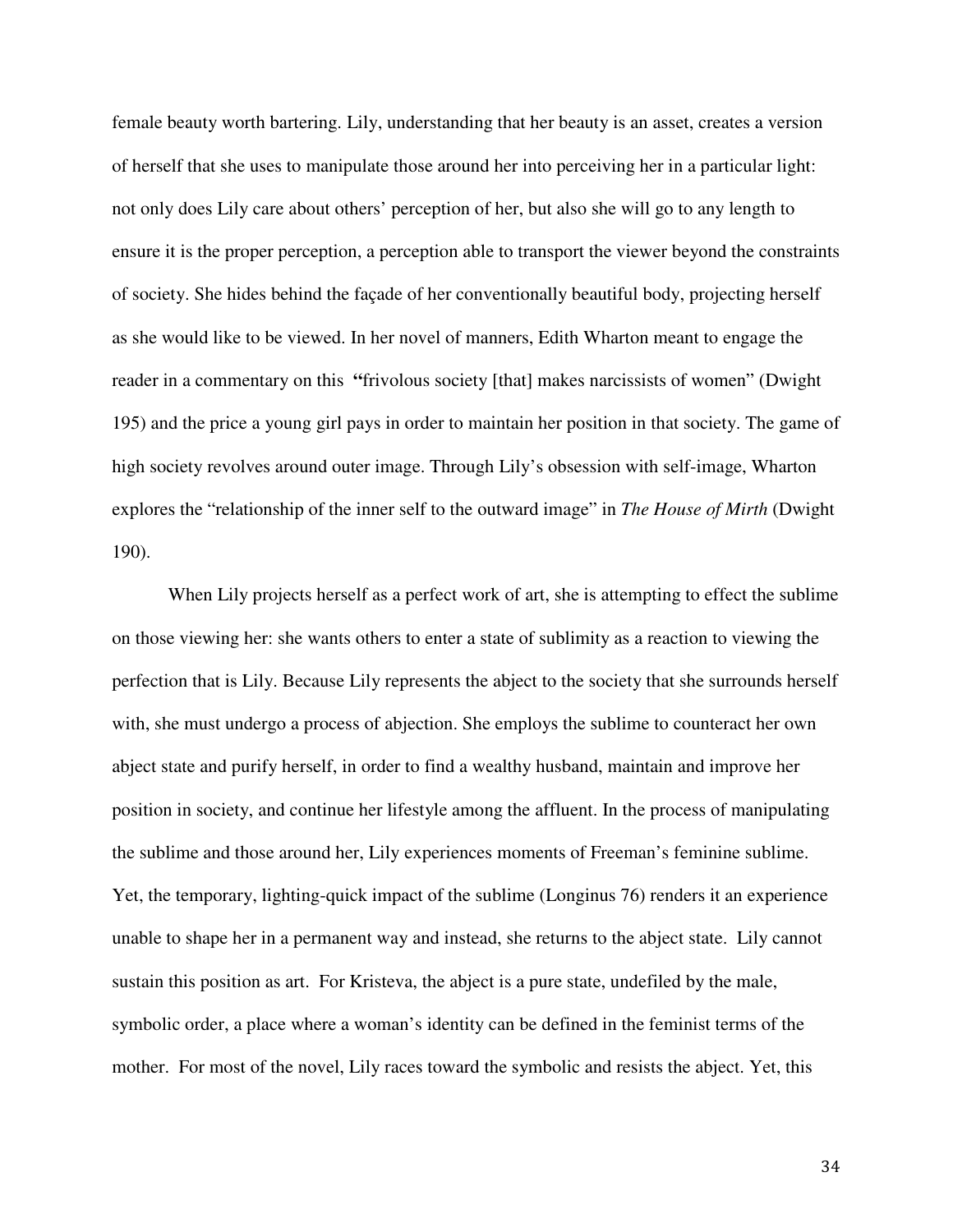position is foisted upon her by her poverty.

 $\overline{a}$ 

Thus, to New York society, Lily represents the other and the abject<sup>2</sup>. As such, she reminds the genteel class that systems can disintegrate, that each person returns to a state of decomposition (Kristeva 3). As the skin on the surface on milk reminds one of the breakdown of the human body (Kristeva 2), so Lily's presence reminds the upper classes of the system's potential for breakdown. Lily's poverty matches the abject's definition as "that which disturbs identity, system order" (Kristeva 4). Angela Kay Green, in her essay on social abjection, argues that "Kristeva applies 'abject' to describe those who are marginalized…who elicit reactions of horror and disgust within surrounding culture..." (17). Society's disgust of Lily's poverty translates into disdain and condescension. Thus, Lily's project is to bleach herself of the abject. Rather than look inwardly towards self-examination of her own otherness to achieve this aim, Lily reaches outward, manipulating those viewing her to see her body as a work of art, an object that enacts the sublime and lifts Lily beyond social systems. This outward focus is the very orientation that renders her incapable of completing the abjection process: she fails to inwardly engage the other and consequently fails to fully experience the sublime herself – but, this never appears to be Lily's goal. She never seeks the sublime for herself, but rather to use it by bringing sublimity to others.

Furthermore, by portraying herself as an object of art, Lily renders it nearly impossible to know herself or to be known by others; to chip away the created marble exterior or to tear through the painted canvas to find and know the inner Lily is a herculean task. Lily's self-

<sup>&</sup>lt;sup>2</sup> Although genteel New York society would have found the abject undesirable because of its inherent repulsiveness, for Kristeva, the abject is actually a pure state, and is therefore may even be a positive state, rather than undesirable. While most of society gravitates towards order (the symbolic), Kristeva opposes symbolic order with the abject – a return to the womb. The womb (the mother) reminds humans where they came from and where most people do not want to return. Thus, Kristeva's own attitude towards the abject state she communicates may not match the reader's.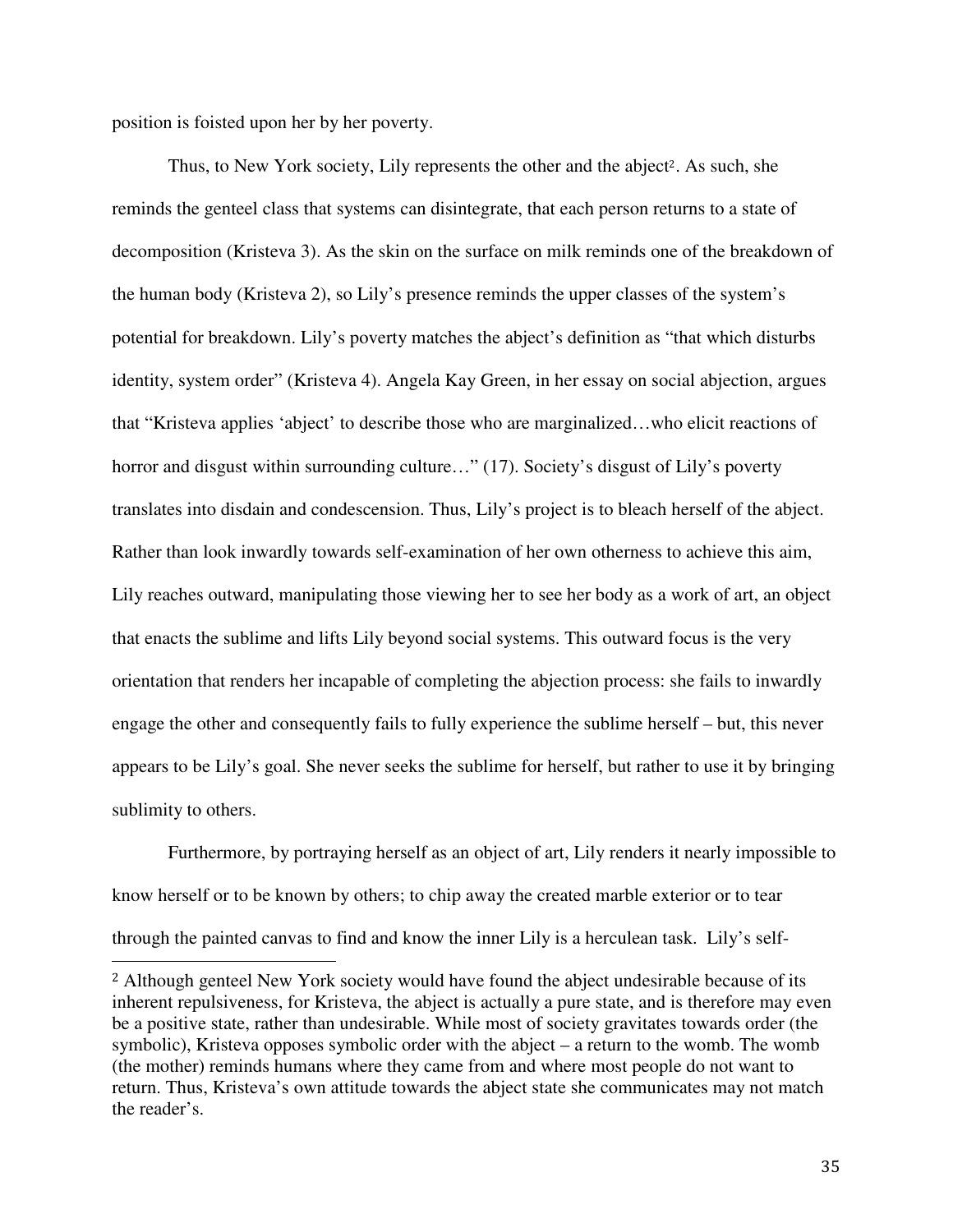objectification as art is a major thematic element, often leading the reader to believe that Lily's character is flat or shallow, a woman bowing to societal pressures; however, that reading leaves little room for the possibility that Lily is intelligently and intentionally creating an objectified version of herself. Cynthia Griffin Wolff, Wharton biographer, claims that *The House of Mirth* is the first novel to truly treat the objectification of women, and that Wharton does so by creating a female character who accepts her own idealized body as a mere image. Wharton claims that Lily is an image of beauty, trained from infancy to be an object of decoration, much like the floral image her name emblematizes. As a child, when Lily's family lost its wealth, Lily's mother desperately fawned over Lily's face and body, convinced that Lily's beauty would be the key for her reentry into society (Wharton 31). It is with this assurance that Lily emerges into society, confident not in her intelligence or heritage, but in her ability to use her appearance to her benefit. Though Wolff's reading focuses on Lily's acceptance of her body as a one-dimensional image or object, Frances Restuccia makes the nearly opposite claim that Lily is actually a multidimensional complex character who possesses the agency necessary for full control of herself, including her body. Considering these two arguments, I would argue that Lily is both complex and objectified: Lily's complexity as a character lies in her ability to intelligently and intentionally portray herself as an object. She at once conforms to society's conventions while she circumvents them. If Lily is destined to be an object, she will control the kind of object she becomes.

Because Lily chooses the status of beautiful object, her circumstances are the result of her choices. Like a flower, Lily likes to be admired for her beauty. When attending Carrie Fisher's party at the Adirondacks, though Lily feels that she has sunk to a lower circle of society, she cannot help but soak in the "admiration" of the women around her; "the sense of being of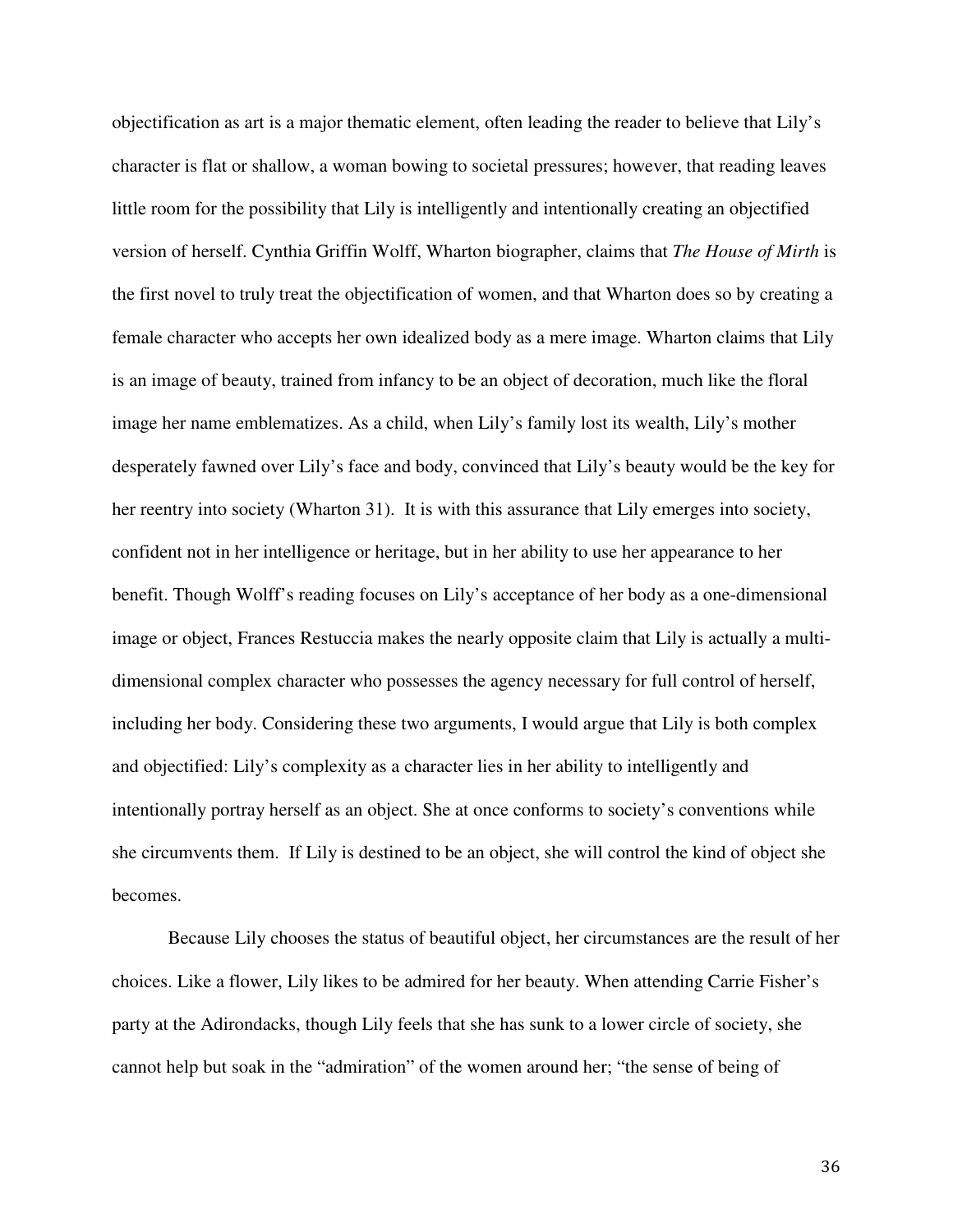importance among the insignificant was enough to restore to Miss Bart the gratifying consciousness of power" (Wharton 89). Lily uses her beauty as a means to gain power and influence in multiple levels of society. Shrewd with her few assets and lacking money, Lily must use her body and charm to advance, or at the minimum, maintain her position in society. Her body as art creates a sublime experience for the viewer; maintaining this places Lily in a suspended state of abjection. She is constantly seeking to cleanse herself. Though she spends her time with wealthy friends, Lily does not actually have the funding to support her continued selfcreation. Parties and dresses are costly. Wharton drops hints throughout the text to remind the reader that Lily exists on the fringes of her society: she participates in an affluent circle, but at a price. For example, early in Book I, in Chapter IV, Lily's hostess sends her a note asking that she "help with tiresome things." Mrs. Trenor employs a secretary, and no other guests are required to fulfill the same types of chores that Lily performs: it is implied that Lily frequently performs such "tiresome things," in exchange for not only her stay at Bellomont, but even her wardrobe and other elements of finery that help Lily look the part while staying with society at Bellomont. Later, Lily offhandedly mentions wearing a dress from the previous season that Mrs. Trenor had sent her (38). Lily both performs chores for Mrs. Trenor and wears her hand-me-downs, hardly elements of society that most women would participate in, yet Lily maintains her charm. Judy's ignorance of the reality of Lily's debt makes even more impressive Lily's stay at Bellomont. Judy believes Lily simply can't afford "real lace on her petticoats," and is totally oblivious to Lily's rock-bottom financial despair. For Lily to manage hanging around the Bellomont crowd with not only borrowed dresses, but absolutely lacking in any funds, is an impressive testament to Lily's cunning and maneuvering that she maintains her physical appearance well enough to mostly fit in with this circle of society. Therefore, Lily is both clever *and* beautiful – she could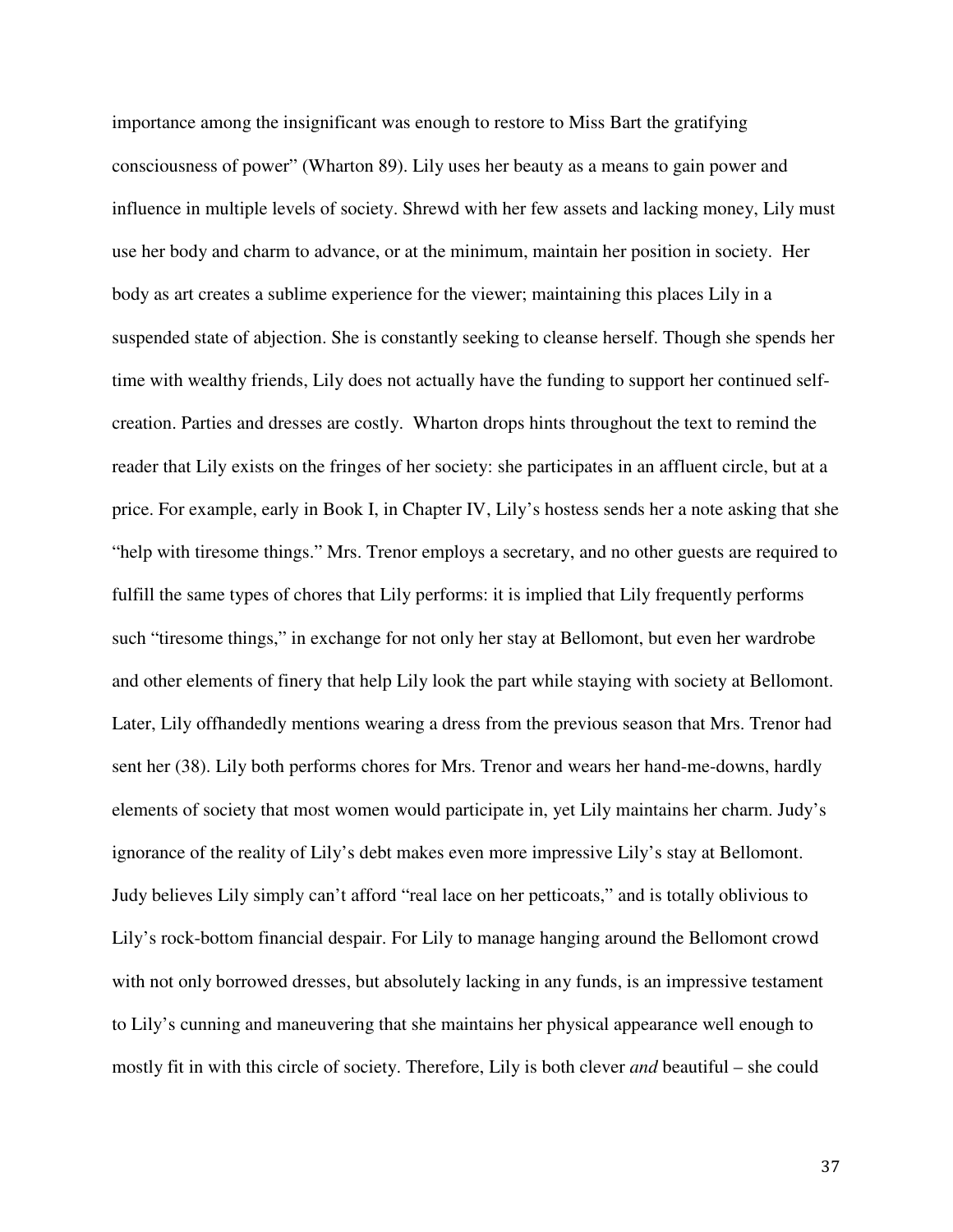not exist at Bellomont without both qualities.

Lily may appear to be a silly girl, merely existing for the purpose of being looked at. However, even her most trivial actions are actually carefully calculated for her advantage. Lily is intelligent about using her best asset: her body, her beauty, her youth. Wharton juxtaposes Judy Trenor's frustration with her husband's, Gus Trenor's, delight, as they each interact with Lily, highlighting Lily's conscious use of her body. While Judy is frustrated with Lily, rather than enamored, Judy's frustration arises from a friendly concern for Lily and for Lily's financial struggles. Judy's solution to Lily's financial woes is a good marital match, which is only possible with Lily's good looks. Judy is frustrated with Lily because she believes Lily can use her body to make her way in life but fails to do so conclusively. Judy maintains a friendship with Lily because she believes Lily *will* gain a marriage and rise to the social standard Judy expects. Thus, Judy's friendship with Lily is based on what Lily makes Judy believe about Lily's body, her work of art.

Following Judy's show of impatience with Lily in Chapter VII, Book I, Lily demonstrates keen insight into the use of her assets as a means for gain, when Gus encounters Lily. Again, Lily proves that she does not allow herself to be idly viewed, but actually controls the way her physical beauty affects those around her. When Mrs. Trenor asks Lily to pick up her husband at the train station, Lily does not waste the opportunity. From the time Gus spots Lily in the car, he is instantly enamored with Lily. Though they have long been acquainted, their sudden intimacy is fresh and unexpected, and Gus is caught off-guard with Lily's beauty. Lily is "aware, from the look in his small dull eyes, that the contact with her freshness and slenderness was as agreeable to him as the sight of a cooling beverage" (64), and she plays up her cool, refreshing, and appealing appearance. Like a "cooling beverage" provides only temporary relief from thirst,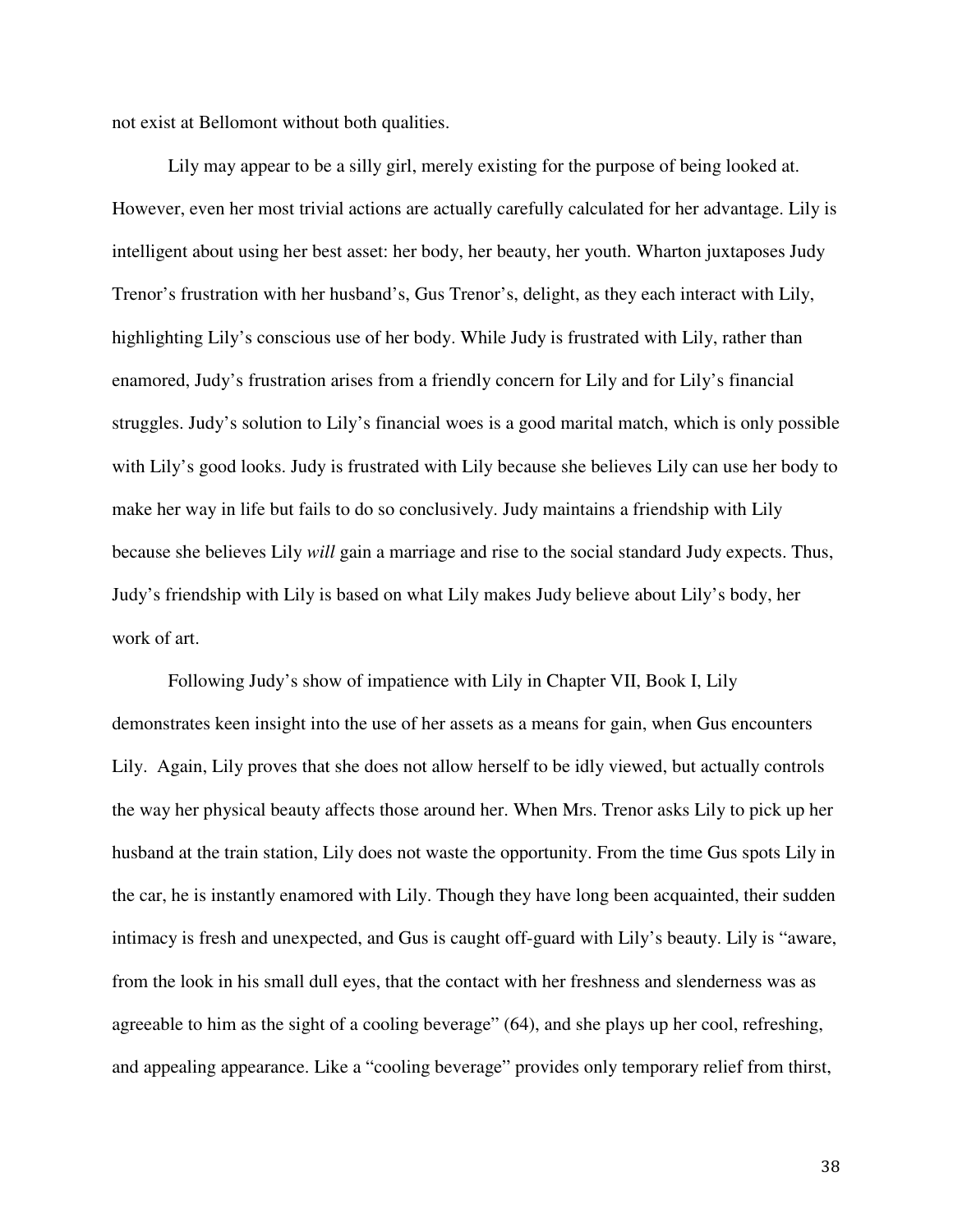the sublime too is fleeting: Lily's effect on Trenor can only be temporary. The sublime effect that overwhelms Trenor positions Lily into a place of power over him. While he views her as a beverage – an object to be devoured – she in turn devours him, manipulating his image of her as a "trustful child" to elicit sympathy, followed by financial support. Lily's display makes "him feel that her appeal had been an uncalculated impulse" (Wharton 68), conjuring images of the same uncalculated, impulsive thunderbolt-style sublime that Longinus describes. Gus imagines that Lily's charm is sudden and involuntary, a flash of sublimity that causes him to give in to her power, which she forges via her controlled appearance.

When Gus sees Lily, he "felt himself wishing his wife could see how other women treated him…a girl most men would have given their boots to get such a look from" (66). In a calculated turn, Lily's beauty directs Gus' attentions back to himself; she uses her body to focus Gus on how her beauty affects him. Lily's beauty is off-putting, leading the viewer to ponder as he or she gazes. Lily doesn't let others view her body in order to boost her self-esteem, but she actually allows her body to serve as a source of self-esteem for those viewing it, creating a place where she is in control of herself and the viewer. When Lily's body is on exhibit, she may manipulate the emotions and will of the viewer to her advantage. As illustrated with Gus, Lily's subtle power and cunning lie in her ability to not fully rely on her physical appearance. Lily makes full use of her femininity, employing both an attractive figure and a warm, inviting attitude. Lily creates a warm intimacy with Gus that combines with her "refreshing" appearance to make Gus feel important and wanted, leaving him vulnerable to her persuasions. Lily is depending upon her performance art to enact the sublime and in so doing to lead her through abjection and position in her in and above society.

As Gus tells Lily all about his day's work on Wall Street, Lily realizes that this may be a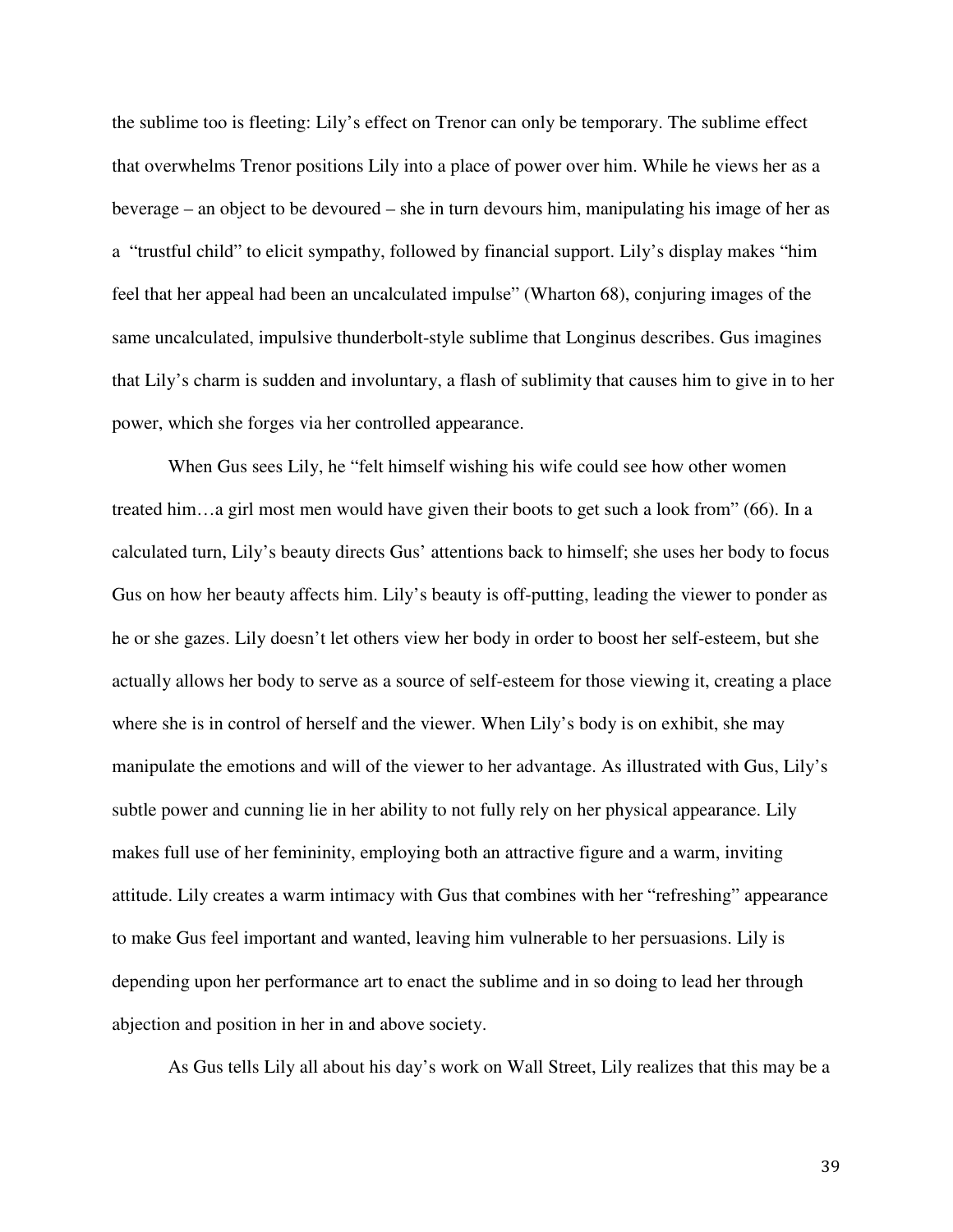chance to pay off her debts and please Judy, and she quickly formulates a plan. Though Lily cannot "stoop" to ask for a Wall Street "tip," she can, however, ask Gus to do so for her (65). Gus willingly decides to help the "plaintively lovely" Lily after she brings her gambling debt troubles "to him with the trustfulness of a child" (67). Trenor views Lily as a "picture of loveliness in distress" (67): not a woman, but a picture. Even in her distress, Lily puts on an artistic show, prompting "a murmur of indignant sympathy" from Trenor (67). Unable to witness Lily's "loveliness" ruined, which would involve Lily's withdrawal from society – including his company – Gus agrees to "make a handsome sum of money for her without endangering the small amount she possessed" (68). Through artful conversation and careful positioning of her physical beauty, Lily gains Gus' favor and financial help, which Lily intends to use to raise her position in society.

In the above example, I showed how Lily is complex and intelligent, rather than a mere object. Her character has depth, as she uses her status as object to manipulate those around her. The following example serves a subtly different purpose. Lily is capable of manipulating Gus, but she is not a mere object. Indeed, she wanted to manipulate Gus.

Lily will use Gus for her own gain at any cost, even if that  $cost - a$  slight one to Lily – is to flirt and flounce and make her body "agreeable as the sight of a cooling beverage." Lily's goal with Gus is not to woo, unlike her encounters with so many other men, or even just to gain financially. Lily doesn't want money so much as what money can buy. After Lily believes she gains in the stock market, "The first thousand dollar cheque Lily received with a blotted scrawl from Gus Trenor strengthened her self-confidence in the exact degree to which it effaced her debts" (68). Lily wanted the money to sooth her fears that were merely getting in the way of her confidence. Actual money is of little importance to Lily, in fact, she doesn't want to think of it at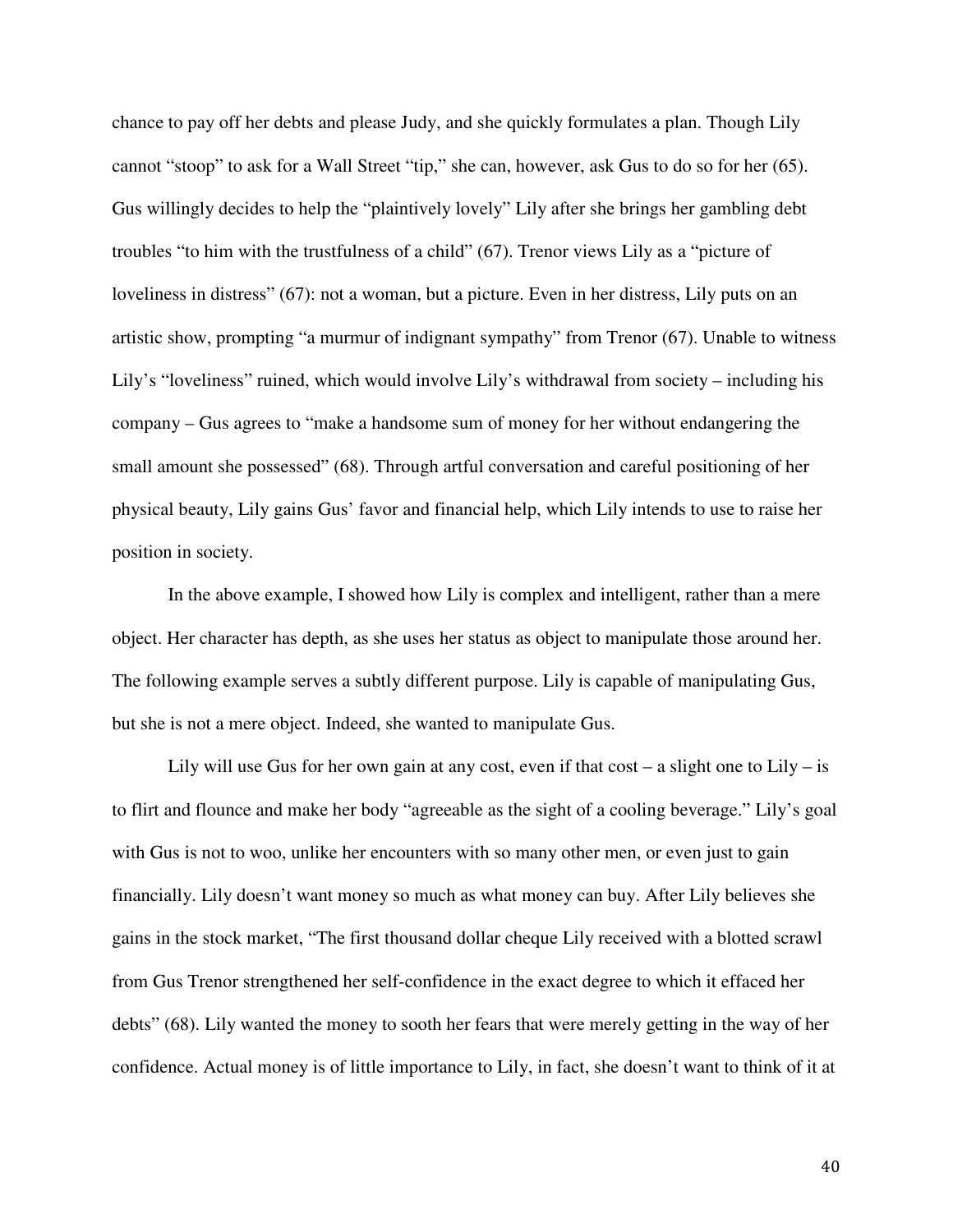all, which she tells Selden in Book I: "the only way to not think about money is to have a great deal of it" (Wharton 55) Selden responds that "the rich may not be thinking of money, but they're breathing it all the while; take them into another element and see how they squirm and gasp" (55), reinforcing the notion that Lily requires a great deal of money in order to maintain her standard of living. Lily currently exists as that squirming, gasping creature on the edge of society, emphasizing her abject state. Lily does not want money for money's sake, but desires what money buys – reputation, society, and her abjection. Money enables her to keep up her costumes and appearances; thus, money allows her to sustain her position as art object.

The *tableaux vivants*, the height of Lily's sublimity, is the prime example of Lily's attempt to use the sublime as a purification agent in her process of abjection. Though it appears early in the novel, Lily's reenactment of Reynolds's "Mrs. Lloyd" in Book I, Chapter XII, reveals Lily's intentional use of the traditional (patriarchal) sublime and subsequent failure to remove herself from her socially abject state. In "Lily Bart and the Beautiful Death," Wolff provides insight to the art of the 1890's and its effect on the audience's understanding of Lily as an art object. Women portrayed in art of the 1890's were "gilded American goddesses," representing the perfect blend of purity and virtue, as well as sexuality, seen in their clingy, draped clothing and full hair and lips. These images penetrated the public and private spheres, as demonstrated by Lily's performance. When Lily takes on the persona of "Mrs. Lloyd" in the *tableaux vivants* and indeed, even when she takes on her own carefully crafted "Lily" persona, she is essentially putting on the white marble robes and flawlessly smooth lips and cheekbones of these statuesque goddesses. In the *tableaux*, Lily is simply reprising a role she has played a million times before: 'Lily as art object.' Lily is accustomed to wearing the persona of statuesque goddess in everyday situations, allowing her plenty of practice before the *tableaux*, in which she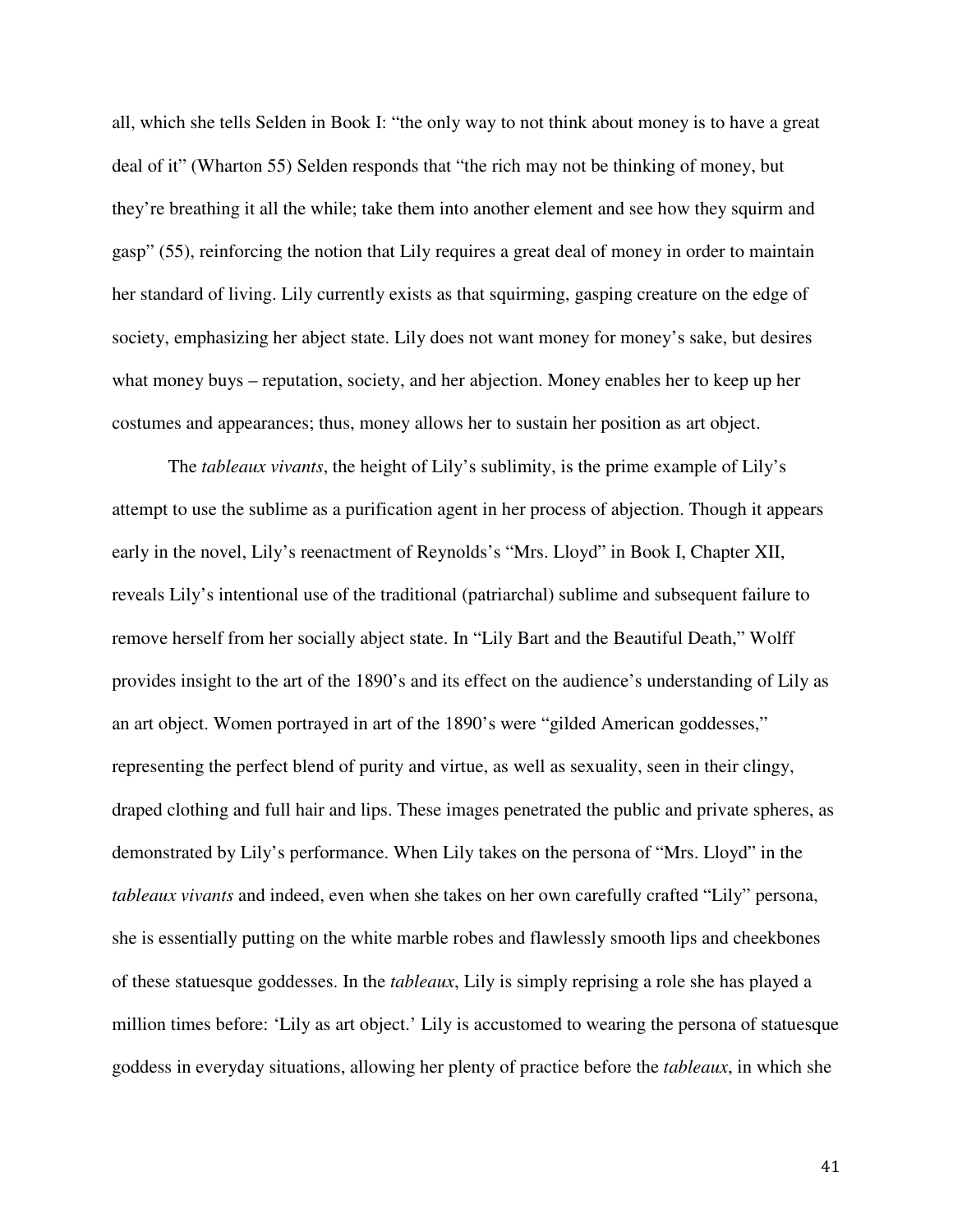performs flawlessly.

Completely familiar with the concept of becoming art, Lily "shows her artistic intelligence in selecting a type so like her own that she could embody the person represented without ceasing to be herself" (Wharton 106). At the height of her literal 'becoming a work of art,' Lily is less "Mrs. Lloyd" than "Mrs. Lloyd" is merely an outlet for Lily to reveal onstage her "beams of living grace" (106). In choosing to rely on "the truer instinct of... her unassisted beauty," Lily performs herself, an effective way of using her beauty to its highest advantage – to create the sublime in front of the best possible audience: an expectant and recipient audience.

While Burke would argue that the audience's reaction to Lily's beauty is one of mere appreciation, perhaps based on lust, I argue that Lily's beauty makes her a sublime object in that moment. From the "noble buoyancy of her attitude" to Lily's "soaring grace," sublime language throughout the *tableaux vivants* scene is unmistakable. The "eternal harmony" of the scene imbibes a sense of poetry on the audience, leading them to a transcendent admiration of Lily. Lily's beauty, which creates a "thrill of contrast" (Wharton 106) in comparison to the other performers, far outshines all who have performed before her, a realization of Longinus' prophetic claim that sublimity "scatters everything before it like a thunderbolt" (Longinus 76). When the curtain is drawn back to reveal Lily, "there could be no mistaking the predominance of [her] personality" (Wharton 106). While the personalities of all the other performers are "subdued to the scenes they figured in," Lily's performance of "Mrs. Lloyd" is "simply and undisguisedly the portrait of Miss Bart," proving her heightened authority over her own scene and the room. That authority and sublime sense lingers, as Trenor notes the next day, "…and there was everybody talking about you, and asking me if I'd ever seen anything so stunning" (110). Lily's personality commands the room, as she claims for herself power that Longinus says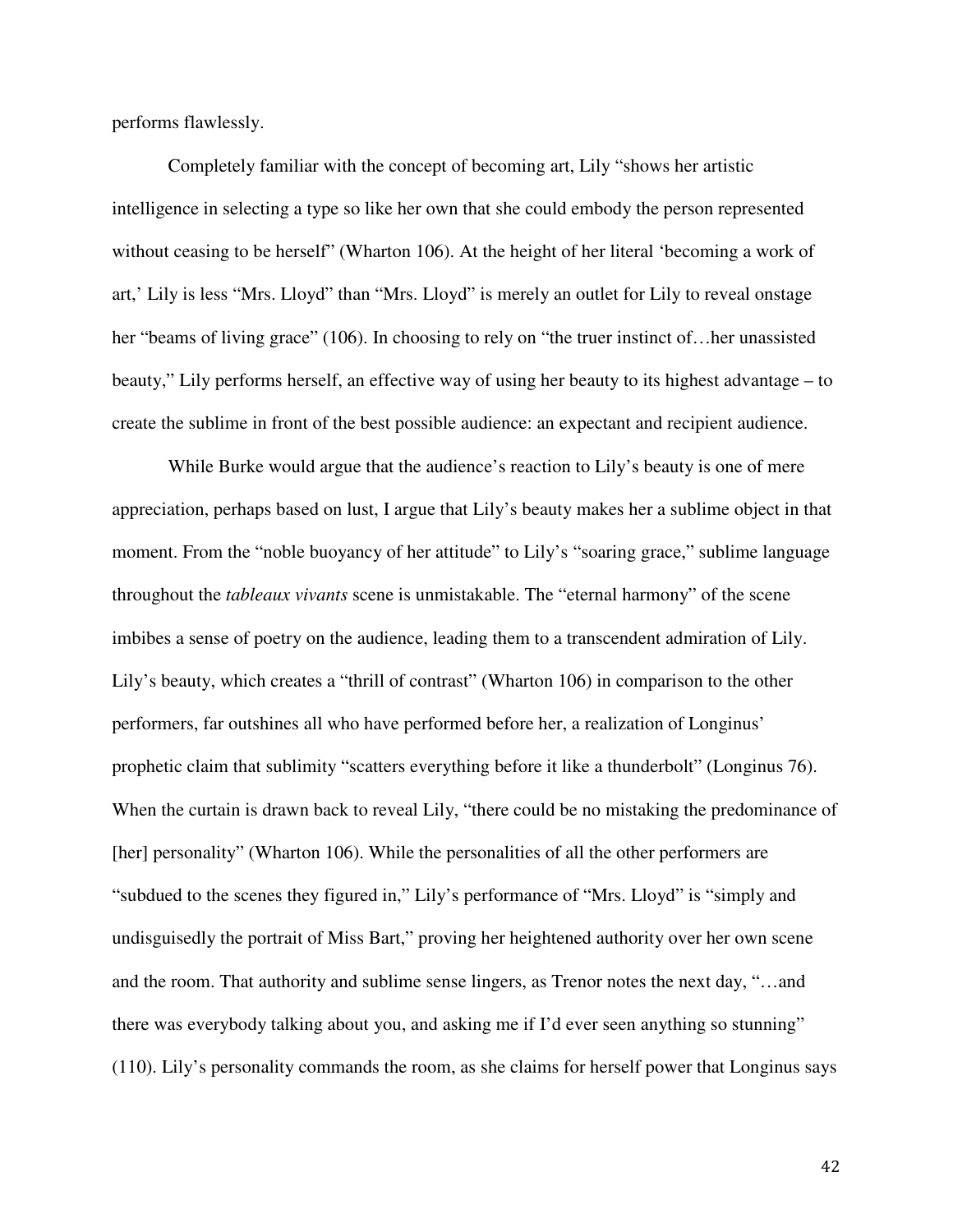comes as a result of the "influence of the sublime."

Though Burke argues that the sublime and beautiful are discrete, Lily's performance in this passage disproves that claim. The sublime sense that pervades the room during Lily's performance is conveyed *through* Lily's beauty. Like Gus Trenor when Lily asks him for help in the stock market, those around Lily cannot help but be enraptured by "the portrait of Miss Bart" (106), proven by the audience's unanimous gasp of approval of Lily's loveliness. Burke argues that a "beauty of sex" that "inspires sentiments of tenderness and affection" opposes the sublime, just as natural appreciation for sweet flavors opposes the acquired palate for bitter tastes. According to Burke, because Lily's loveliness is easily appreciated, it must be beautiful rather than sublime. Burke concedes that beauty and sublimity may be present in the same object – but maintains his contention that though they may blend together, they remain separate and opposite.

I argue then, adding to Burke's description, that Lily is beautiful according to his definition, but that through this beauty, she becomes sublime. She produces sublimity through her artistic intelligence and beauty. Barbara Freeman critiques Burke's distinction between beautiful and sublime because Burke uses gender to "lay the foundation for the distinction between the beautiful and the sublime" (Freeman 48), which Freeman argues is unstable because of Burke's flawed understanding of sexual difference. Therefore, in his distinction between beautiful and sublime, Burke inadvertently genders the two terms, linking sublime to masculine ideals of strength, darkness, and terror, while linking beautiful to feminine ideals of frailty, conventional delicacy, and weakness. In the *tableaux vivants*, Wharton creates a scene in which sublimity is present in the beautiful, resisting Burke's distinction (even his privileging of one term over another) between the two with phrases like "the flesh and blood loveliness of Lily Bart" (106). The juxtaposition of "flesh and blood" with "loveliness" places violent, naked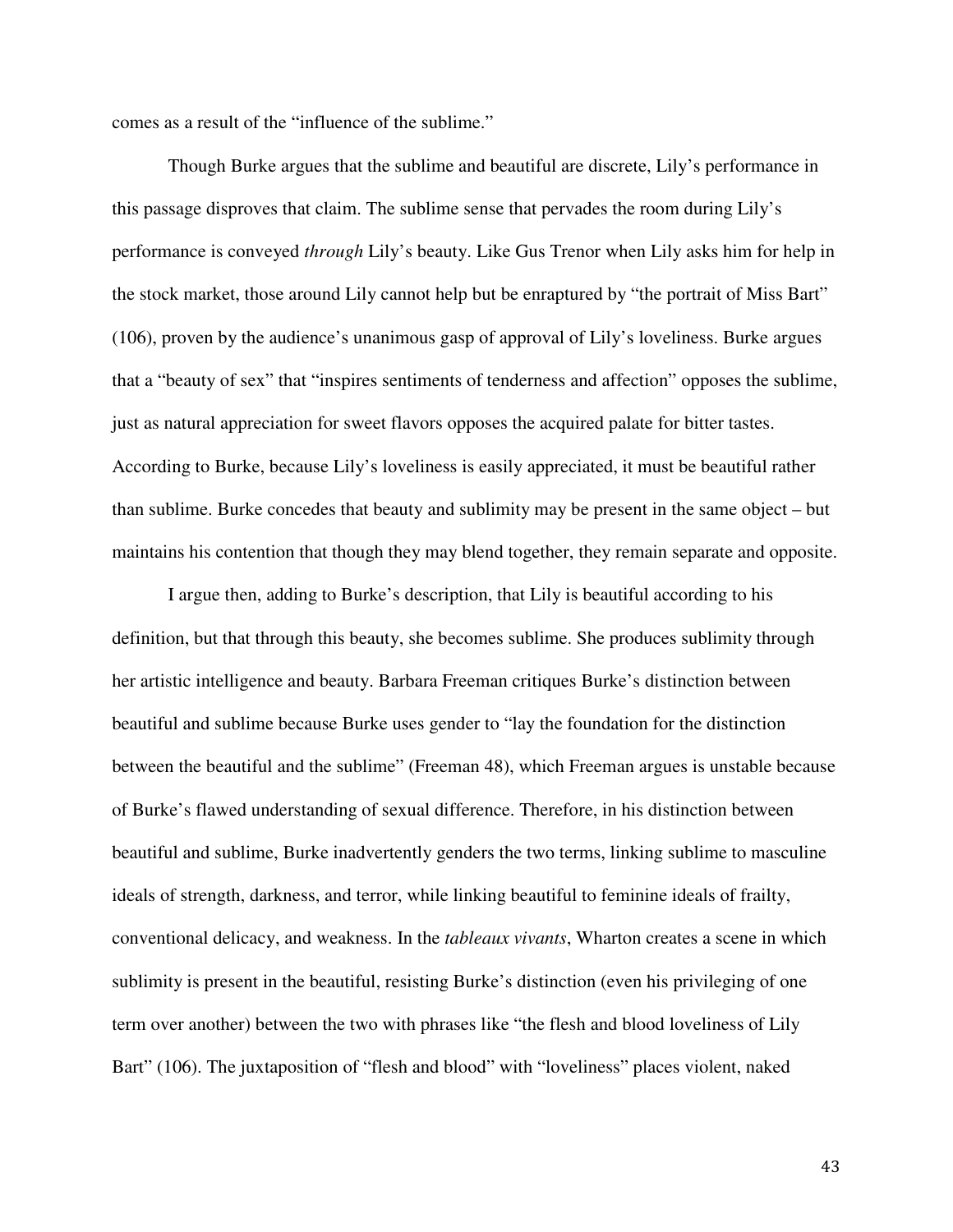images of masculinity alongside the fair feminine delicacy that "loveliness" evokes. Wharton uses both masculine and feminine descriptive language to describe the sublime beauty of Lily Bart in her performance.

Claiming the status of sublime object, Lily "reigns supreme" (Longinus 76) over the "thrilled" (Wharton 106) audience. An element of the sublime is the use of elevated language, its "effect upon an audience is transport" (Longinus 76): though Lily isn't using verbal language, her body has become a script. The elevated language of her body has the same effect as a "spell," binding the audience together in communal judgment of her physical body with their unanimous "Oh!" at the moment of her entrance, and their continued discussion of her "stunning" performance. In this moment of affected sublimity, Lily hopes to transport her audience to a place where she is accepted among them. Lily constantly attempts to create a space for herself in upper society, at any cost. The *tableaux vivants* performance is yet another attempt to create a space where she belongs among them. The sublimity of her beauty offers the opportunity to transport her audience to a place of exclusive inclusion or above class codes and forms. In their transport and collective judgment, it seems that the audience has accepted Lily into their sphere, as they mill about after the scenes, discussing among themselves her "stunning" performance (110). Yet the sublime is a temporal, unsustainable state – ultimately, Lily's acceptance is merely temporary, because her means of becoming accepted provided a temporary solution to her abject state, and a short-term moment of *ekstasis*. As the novel continues, despite Lily's sublime moment in the *tableaux vivants*, she continues to fall from the upper society in which she desires to belong.

Lily uses her beauty in this moment to reverse her socially abject state – though everyone is enraptured, it is only for the moment. Selden continues to be in awe of Lily – but he was all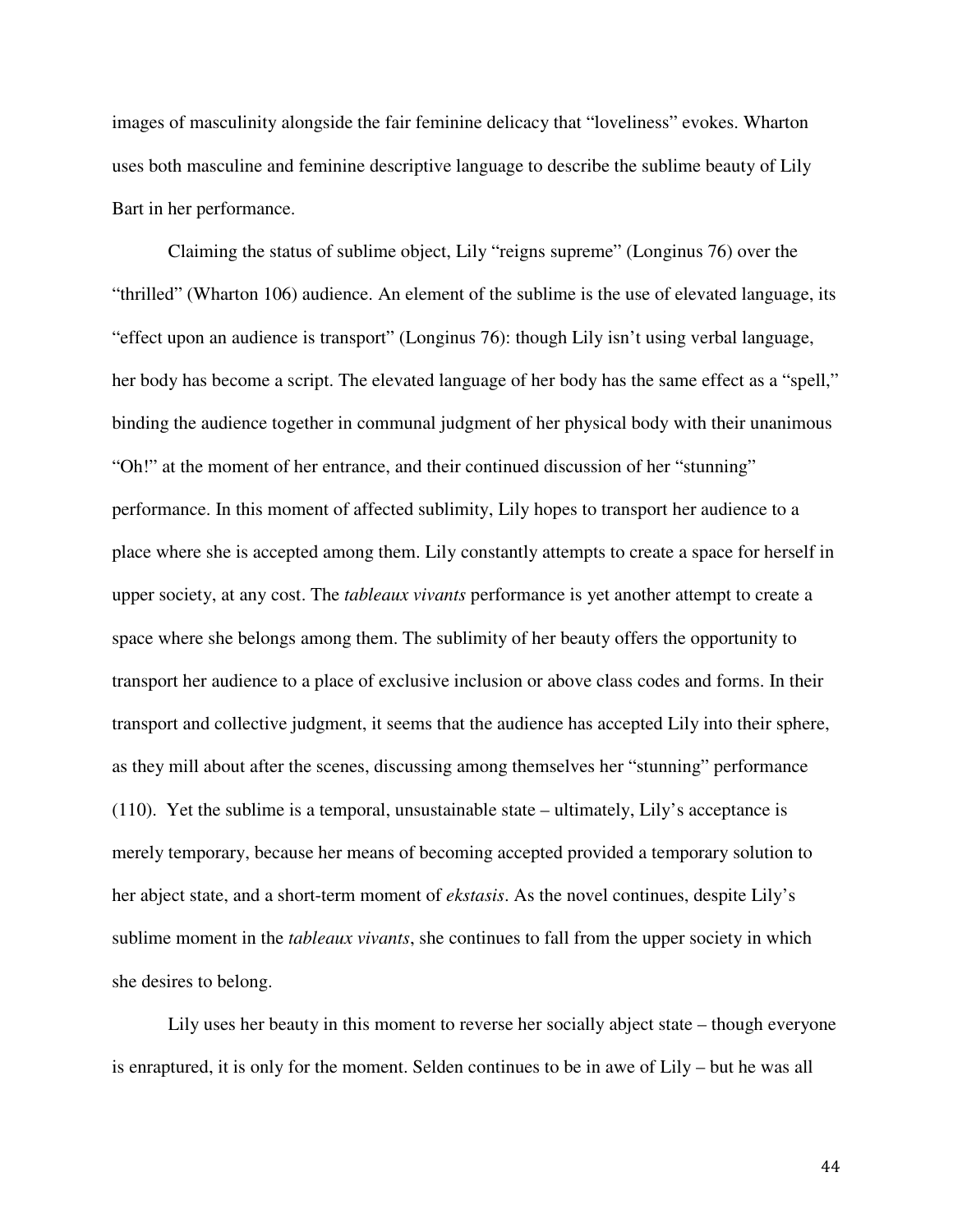along, and therefore it was not her *intentional* sublime-affecting-performance art that affected him, but Lily as she is without artifice or adornment. Selden's interfacing with the true Lily may also have enacted the sublime; however, neither of these sublimities are sustainable or long-term and therefore Lily fails to come up with a long-term solution for her abject state and so she remains abject in the eyes of that society – leading to the continued chain of negative events throughout the novel that occur because Lily is socially abject.

Throughout the rest of the novel, evidence of her remaining socially abject continues to plague Lily. Even in the next chapter, when Gus deceives Lily by cornering her alone in his home (111), he is still affected by her performance, but he is affected in a negative, rather than glorious way. Just as Lily projects a sense of the sublime via her beauty in the *tableaux vivants*, this encounter is also an example of the result of Lily being both beautiful and sublime.

In manipulating Gus through her use of an affective sublime, Lily has exerted power over Gus. By this point, Gus recognizes her power over him, but he remains visibly attracted to her beauty, evidenced by his "heated" face (111), "unusual excitability" (112), and forward attentions (113). Though Burke would argue that this lust towards Lily is an indication of her *beauty* rather than sublimity (306), Gus' terror is in response to the sense of sublime Lily projects on him. Burke also claims, "When danger or pain press too nearly, they are simply terrible; but at certain distances, and with certain modifications…they are delightful…" (305). When Lily was more distant, her beauty was delightful to Gus, but as he draws closer to Lily, her power over him increases, inducing terror in Gus. As noted in Chapter I, the feminine sublime views mastery of a subject differently than proponents of traditional sublime: Rather than mastering the object of rapture, the feminine sublime seeks to experience otherness without mastering or domesticating it. In this scene, Gus visibly attempts to master the other, embodied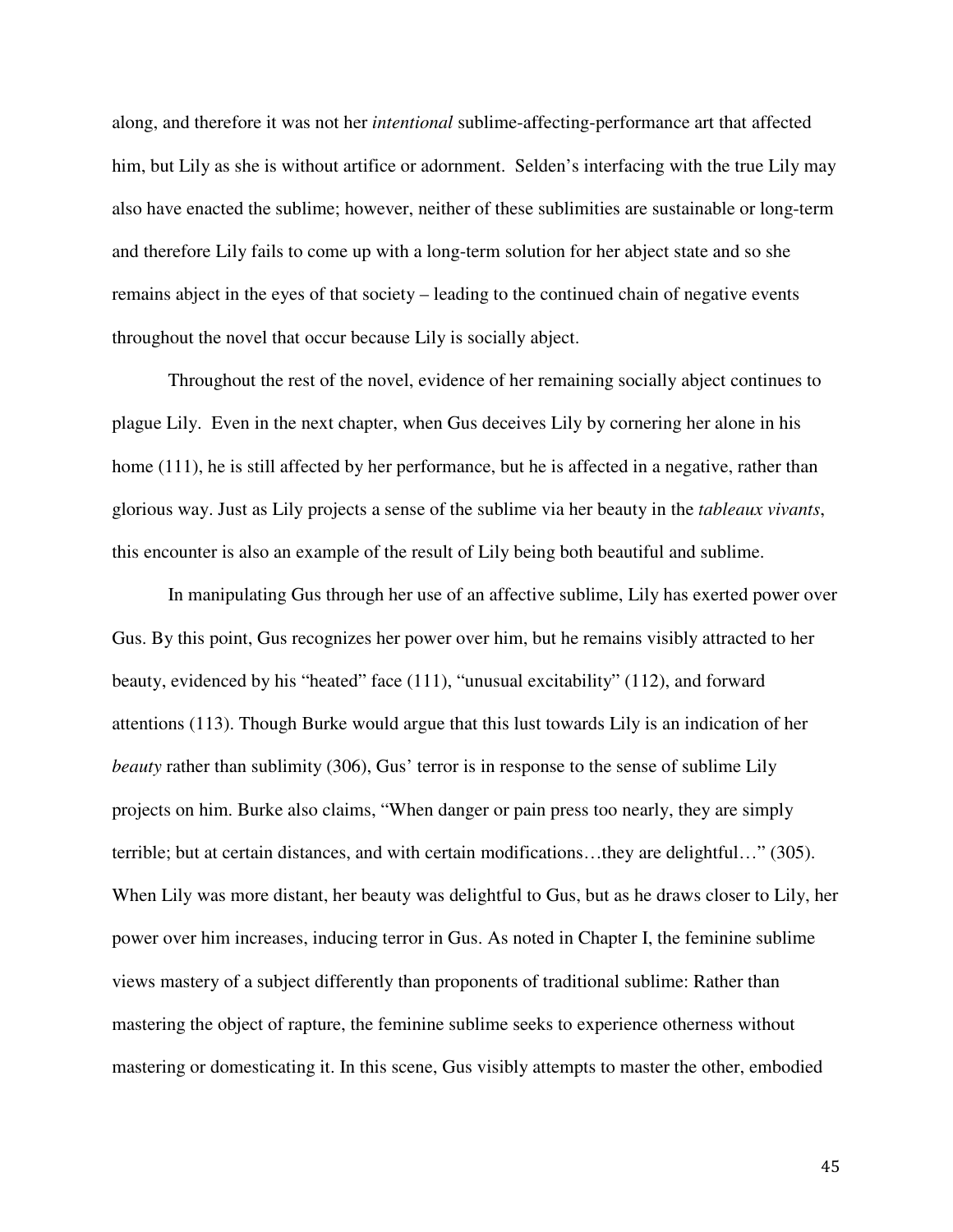in Lily. His exertion of power over her reveals his Burkean sublime-induced terror of Lily.

In Gus' attempt to master Lily, both his fear and his desires are revealed. Lily's sublimity produces alarm in him because it presents an otherness, an excess he fears not being able to dominate. In this, he communicates his desire for Lily to be only beautiful and not sublime. Gus wants Lily to be real, flesh and blood – concrete manifestations falling outside the parameters of the sublime. She has affected him through the sublime, yet she remains socially abject, and thus, Gus does not feel dishonorable about his deceit – Lily, as abject, is exempt from normal codes of moral and ethical conduct in Gus' eyes.

Lily's lack of money and subsequent lower status render her socially abject. Though she manages to hang around the upper circle, it is with the condition that she is of a somewhat lower status, shown in her servant-like chores for Judy Trenor, borrowed gowns, and well-known constant hunt for a wealthy husband. Kristeva's abject is a mixture of disgust and horror, yet somewhat simultaneously attractive. As the repulsiveness of the abject serves as a reminder of what humans could be, so Lily reminds the upper class of the possibility of less wealth and lower social standing. For Lily, she sees Gerty Farish as the abject, a reminder of how low she might sink, and a motivation to rise ever higher socially. An outsider and other, Lily wants to ride through the ranks to the highest level of wealth, therefore able to exert the most social influence. Not quite a member of affluent society but desperately reaching for it, Lily actively places her body in the position of an object to be viewed and appreciated for its beauty, and so attempts to dissolve her abject state by affecting the sublime on her audience. Lily effectively blurs the reality between her inner self and her outer identity, allowing herself to exist in a middle-ground state between upper society and a lower class of "dinginess."

The *tableaux vivants*, while inducing a temporal sublimity, do not totally dissolve Lily's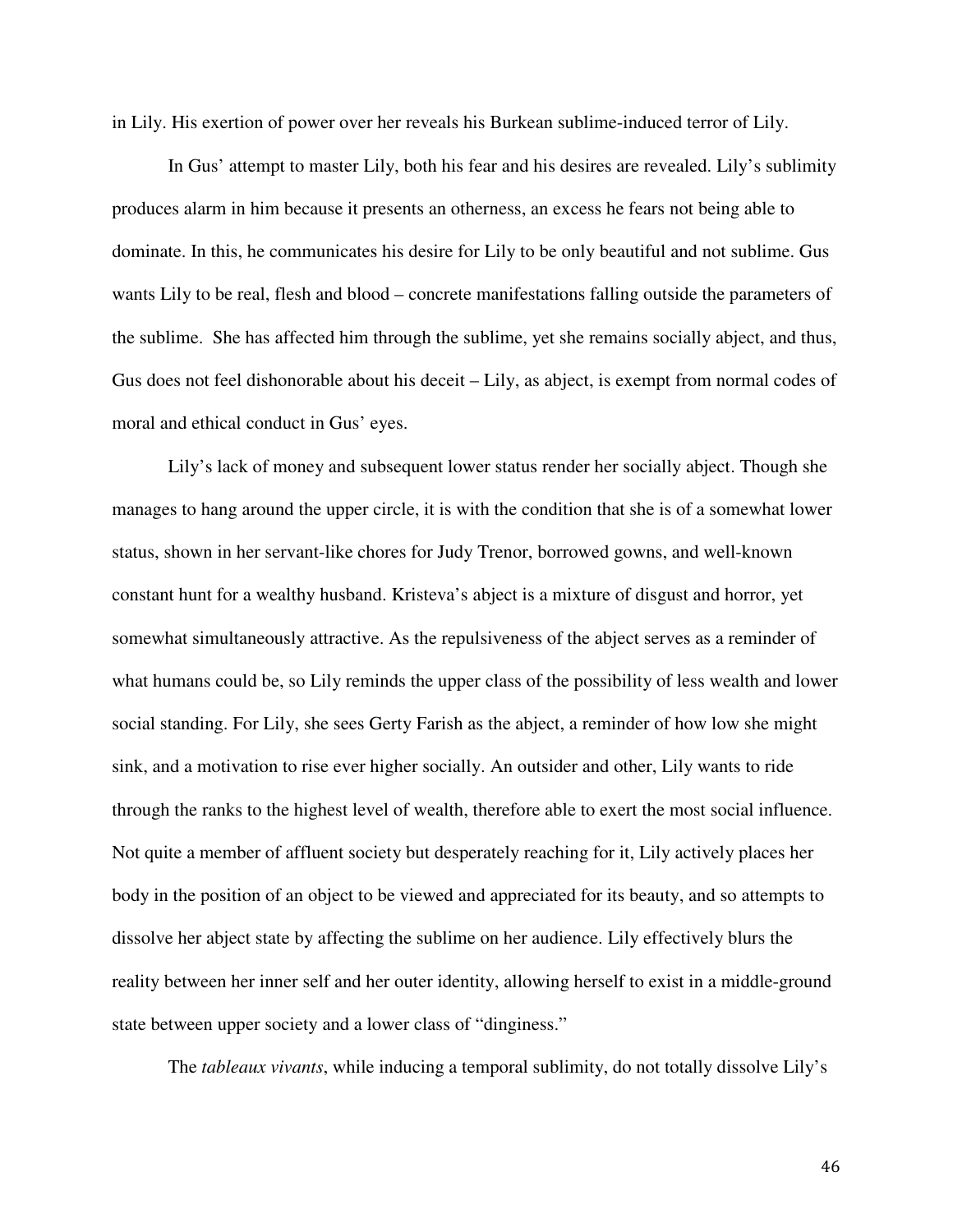abject state. In the *tableaux*, Lily invokes elements of Longinus' thunderbolt *ekstasis* and beauty, avoiding the otherness within herself, rather than engage the other, as Freeman argues is a more appropriate sublime. While Freeman argues for a feminine sublime that engages the other, rather than attempting to dominate the other, Lily desires to rid herself of the otherness that makes her abject. Thus, Lily invokes a patriarchal sublime, which invokes a history of domination over excess, rather than a feminine sublime that seeks to understand marginalized excess. Understanding that Lily is purposely creating a version of her that is meant to be viewed objectively, it is plausible that others can experience the sublime simply by gazing at Lily. Lily, as a piece of art, is no longer a woman or a person, but a supernatural object capable of inducing a sublime state. Lily's goal in inducing the sublime on her audience is to dissolve her abject state, thereby creating a space for herself among the upper class. However, her use of the sublime is an unsustainable method for social mobility, because of its inherent brevity. Though the sublime creates a way for Lily to climb up the social ladder, the temporal and unstable nature of the sublime makes it a dangerous way to climb. Lily does manage to create a sublime moment, but as it is temporal, she is unable to sustain that sublimity and therefore remains abject and unaccepted by the upper social class.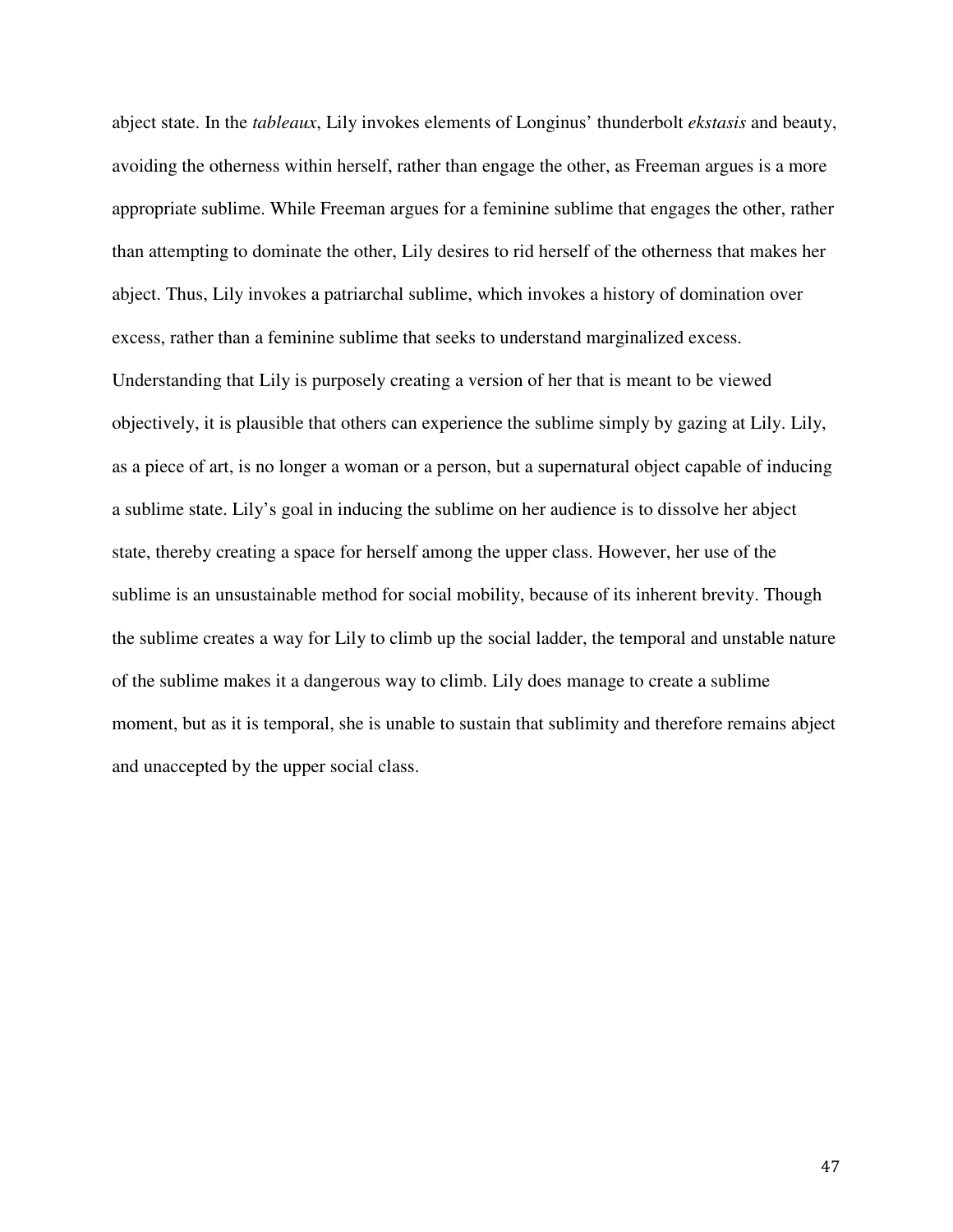### **CONCLUSION**

From this examination of Edna Pontellier and Lily Bart, it is striking that both women engage with the sublime as they attempt to transition into new roles they fashion for themselves, and in the end, both women die. Both art and literature of the nineteenth century reinforced the objectification of women, evidenced in Lily's art object status and Edna's lack of freedom to choose her own femininity. Art becomes important in each of these novels, most notably in Edna's freeing artistry, and Lily's participation in the *tableaux vivants*, in which she literally becomes a work of art. Though their experiences with the sublime greatly differed, each woman took part in the feminine sublime, as they each entered into a "domain of experience" that entailed a "crisis in relation to language and representation" and an "encounter with the gendered mechanisms of power" (3). Each woman entered into a crisis related to her representation as female, as Edna struggled with the concept of feminine as her society expected her to exist, and as Lily struggled with her representation as a sub-level in society. Both struggled with language as they sought to change their labels. Edna wavered between mother-woman, artist-woman, and free-woman labels while Lily fought to remove the culturally implied label of abject and wanted to attain the language of the upper-crust of society she wanted to join. All of their struggles with language and representation were based on their encounters with gendered mechanisms of power, from Edna's society's strict guidelines of femininity and Lily's society's guidelines of wealth.

Both Lily and Edna engaged with more traditional concepts of the sublime, too, encountering and engaging in Longinus' "thunderbolt" of inspiration or experience, Burke's simultaneous delight and terror, and Kant's excitement and energy that comes along with the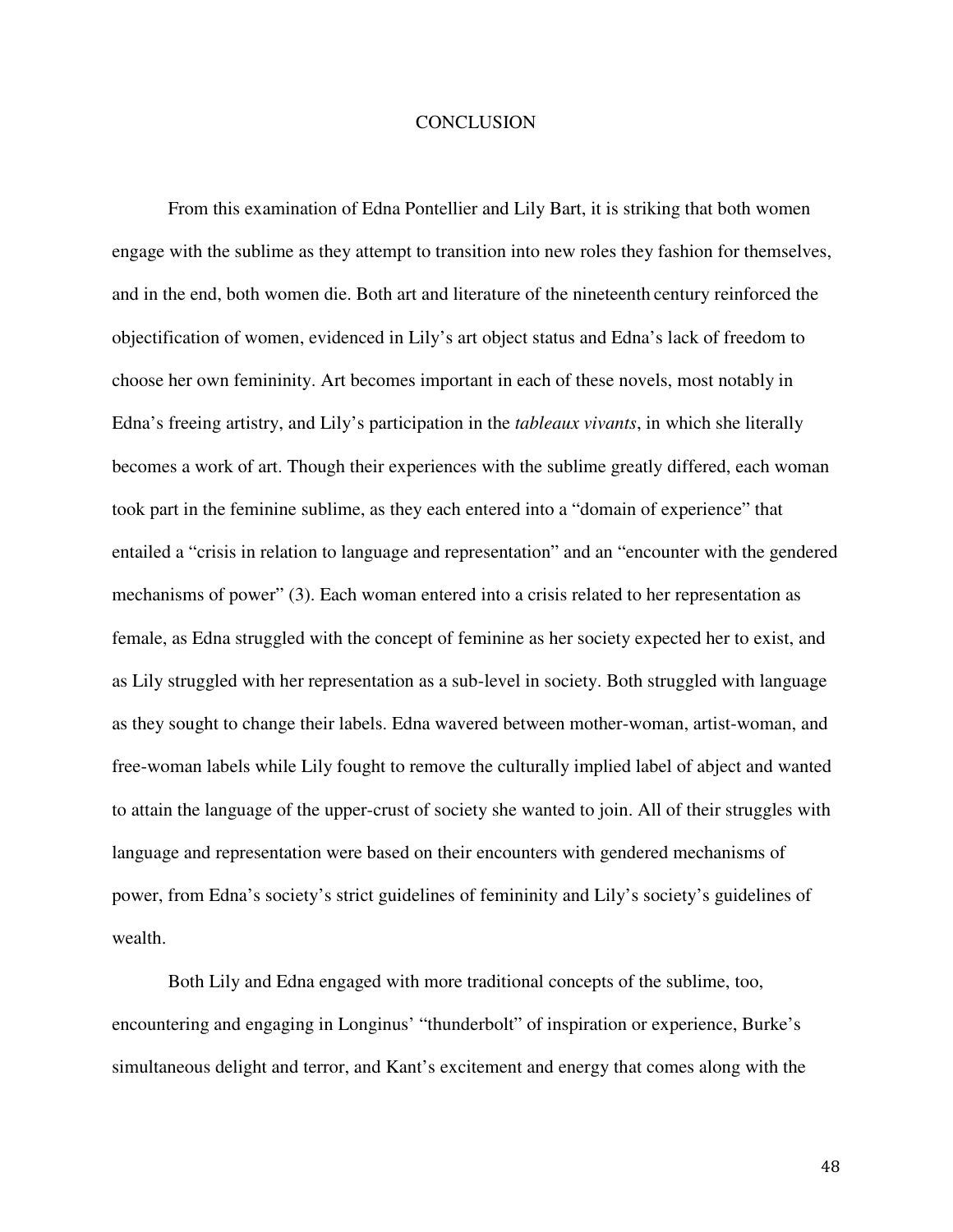lack of boundaries and limits. Edna encounters the sublime through several stages as she tries on various femininities, from mother-woman and artist-woman, to free-woman, ultimately settling on the freedom, terror, and delight she felt in the ocean. Her experiences with her female companions, art, music, and nature lead her to her sublime awakening in the ocean. While Edna's liberation points to her death because Edna cannot exist in her society as a free woman, I argue that her experiences with sublimity took her to that moment. Edna searched for a place to shape her own femininity in her society, and found that place through sublimity, and ultimately death in the ocean – because that place could not exist in her society. --- Edna finds her "space" for femininity in the sublimity of the ocean

While Lily engages with the sublime by exploiting the sublime, Edna's experience involves occupying the sublime space. Rather than finding a space for her femininity to exist in a sublime moment, Lily attempts to use the sublime to her advantage, attempting to create the sublime and project its experience on others. Lily aims to absolve her socially abject state and move up in the social hierarchy. While Lily's sublime erases, Edna's creates: Lily desires to erase her abject state to obtain her ideal feminine place, while Edna finds her feminine space within the sublime.

The study of women in literature remains pertinent in the  $21<sup>st</sup>$  century, politically and socially. As social issues continue to gain recognition in political and academic spheres, it becomes necessary to be retrospective, looking to history and literature of the past in order to gain insight in the present and future. By looking at Edna and Lily, readers of today gain a sense of where women have come, and where we are going. By recognizing the influence of the sublime and its implications – a greater depth and breadth of understanding of women's circumstances – the modern reader can continue to shape places of female identity.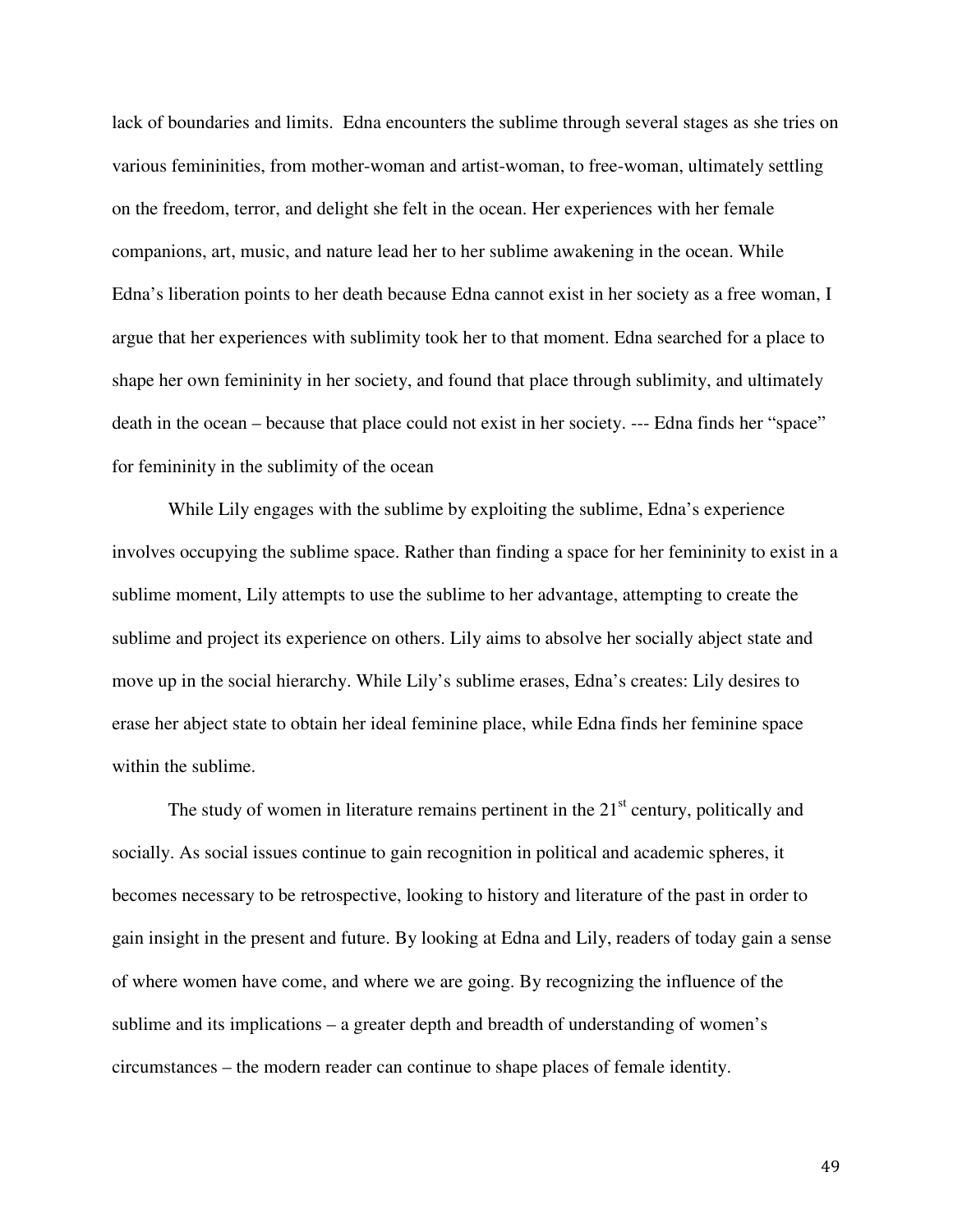#### WORKS CITED

- Burke, Edmund. "A Philosophical Inquiry Into the Origin of Our Ideas of the Sublime and Beautiful." *Critical Theory Since Plato*. Revised Edition. Ed. Hazard Adams. University of Washington: Harcourt Brace Jovanovich College Publishers, 1992. 298–306. Print.
- Chopin, Kate. *The Awakening: A Norton Critical Edition*. 2nd ed. Ed. Margo Culley. W. W. Norton & Company, 1993. Print.
- Cunningham, A.R. "The 'New Woman Fiction' of the 1890's." *Victorian Studies: A Journal of the Humanities, Arts and Sciences* 17 (1973): 177–186. Print.
- Dwight, Eleanor. "Wharton and Art." *A Historical Guide to Edith Wharton*. Ed. Carol J. Singley. New York, New York: Oxford University Press, 2003. 181–210. Print. The Historical Guides to American Authors.

Ferguson, Margaret. "Feminism in Time." *Modern Language Quarterly* 65.1 (2004): 7–27. Print.

- Freeman, Barbara Claire. *The Feminine Sublime: Gender and Excesses in Women's Fiction*. paperback 1997. Berkeley, California: University of California Press, 1995. Print.
- Gray, Jennifer B. "The Escape of the 'Sea': Ideology and 'The Awakening.'" Fall 2004 : n. pag. Print.
- Green, Angela Kay. "Lost in Language: Rhetorical Illiteracy in The House of Mirth, Absalom, Absalom!, and Invisible Man." dissertation. University of Georgia, 2010.
- Greenblatt, Stephen, ed. "The Woman Question: The Victorian Debate About Gender." *The Norton Anthology of English Literature*. 8th ed. New York: W. W. Norton & Company, 2006. 3. Print.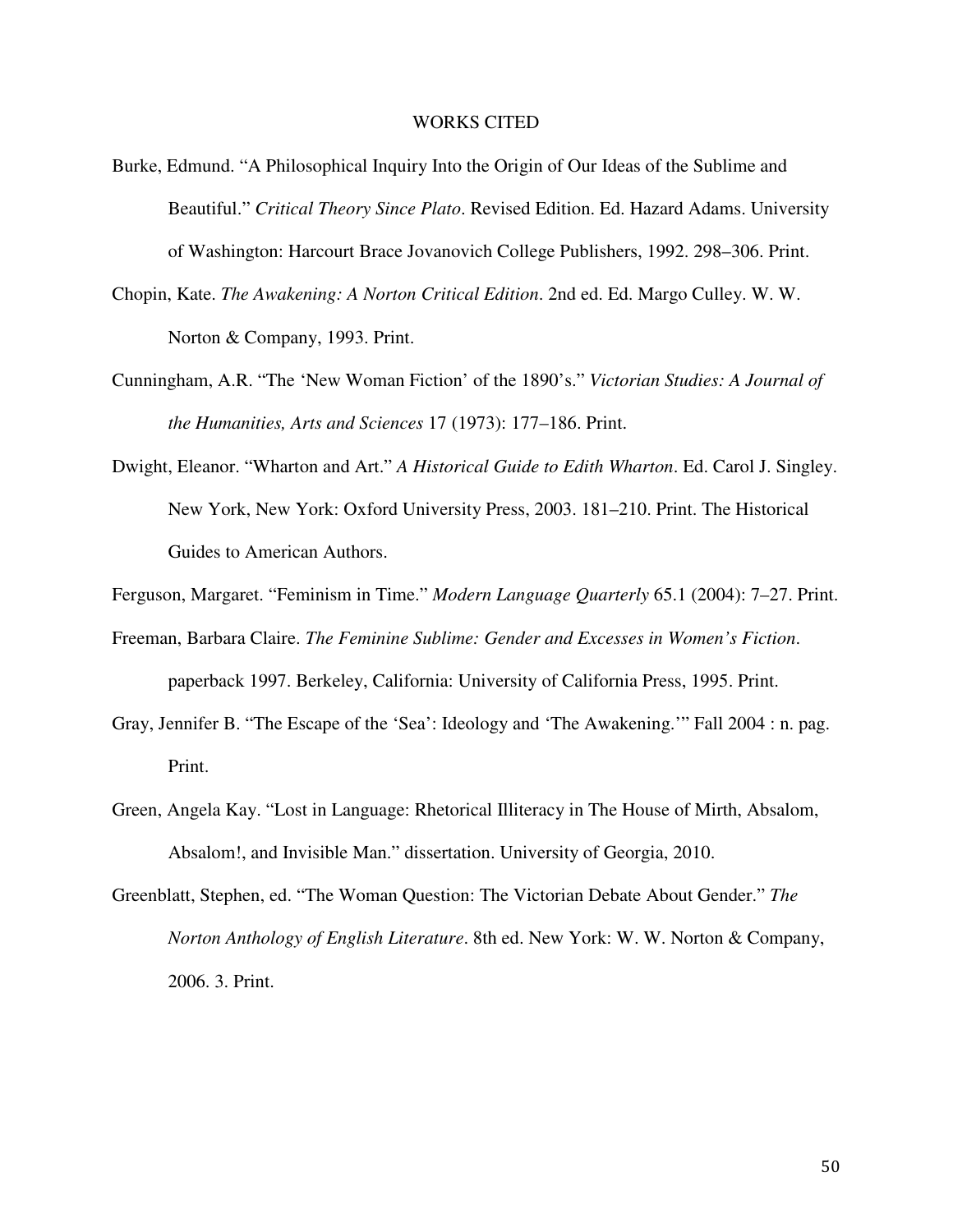- Kant, Immanuel. "Critique of Judgment." *Critical Theory Since Plato*. Revised Edition. Ed. Hazard Adams. University of Washington: Harcourt Brace Jovanovich College Publishers, 1992. 374–393. Print.
- Kristeva, Julia. *Powers of Horror: An Essay on Abjection*. Trans. Leon S. Roudiez. New York: Columbia University Press, 1982. Print.
- Longinus. "On the Sublime." *Critical Theory Since Plato*. Revised Edition. Ed. Hazard Adams. University of Washington: Harcourt Brace Jovanovich College Publishers, 1992. 75–98. Print.
- Lorde, Audre. "Poetry Is Not A Luxury." *Feminist Literary Theory and Criticism*. First. Ed. Sandra M. Gilbert and Susan Gubar. New York: W. W. Norton & Company, 2007. 222– 225. Print.
- Restuccia, Frances L. "The Name of the Lily: Edith Wharton's Feminism(s)." *Contemporary Literature* 28.2 (1987): 223–238. *JSTOR*. Web. 27 Oct. 2012.
- Skaggs, Peggy. "Three Tragic Figures." *Louisiana Studies: An Interdisciplinary Journal of the South* 13.4 (1974): 345–364. Print.
- Streater, Kathleen M. "Adele Ratignolle: Kate Chopin's Feminist at Home in 'The Awakening.'" Spring 2007 : n. pag. Print.
- Toth, Emily. "Introduction: A New Generation Reads Kate Chopin." *Louisiana Literature: A Review of Literature and Humanities* 11.1 (1994): 8–17. Print.
- ---. "Kate Chopin's The Awakening as Feminist Criticism." *Southern Studies: An Interdisciplinary Journal of the South* 2.3-4 (1991): 41–41. Print.
- Wharton, Edith. *The House of Mirth: A Norton Critical Edition*. Ed. Elizabeth Ammons. W. W. Norton & Company, 1990. Print.